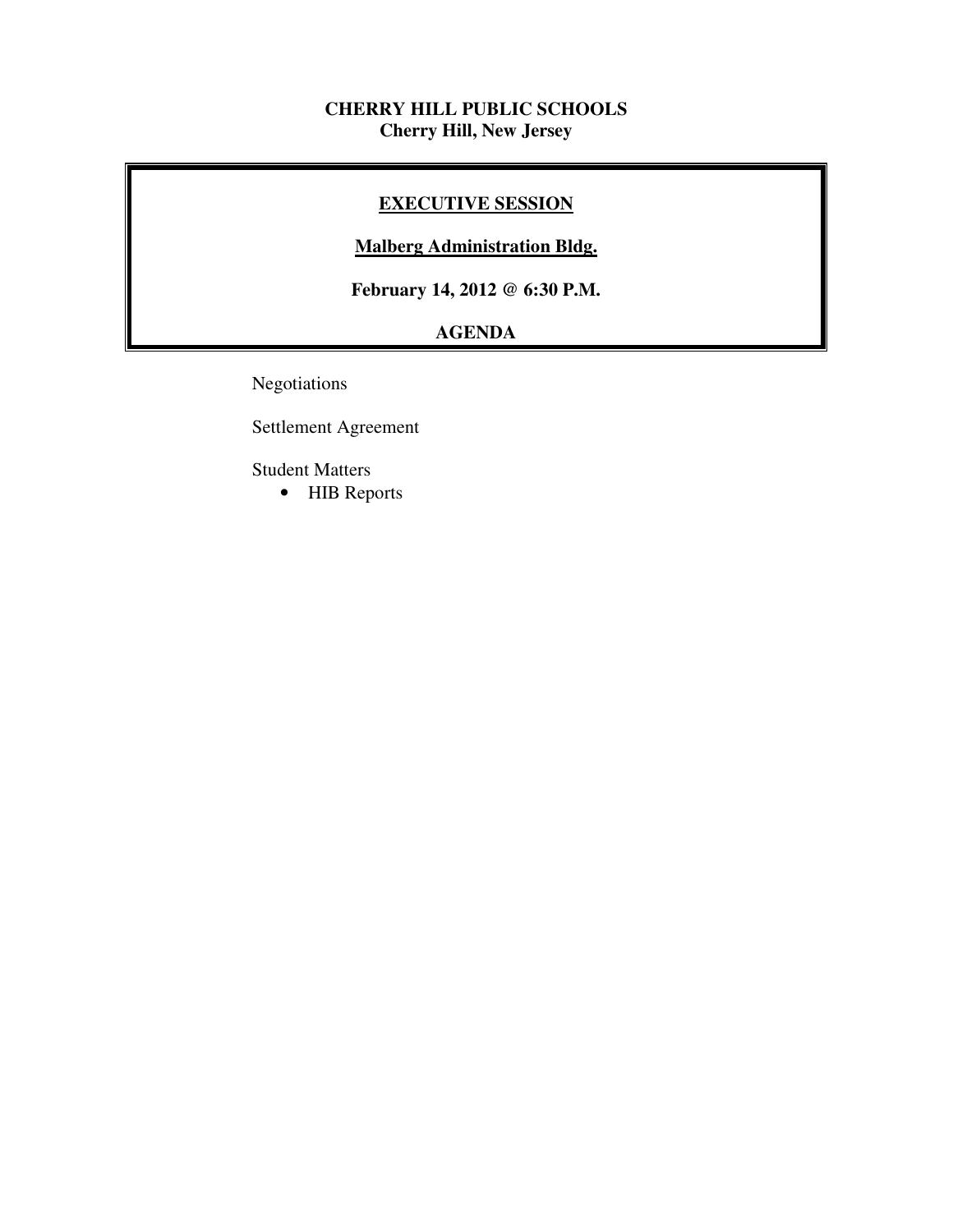### CHERRY HILL PUBLIC SCHOOLS Cherry Hill, New Jersey

# **SPECIAL ACTION AGENDA**

 Malberg Administration Building – Board Room February 14, 2012 7:00 PM

Meeting called to order by -\_\_\_\_\_\_\_\_\_\_\_\_\_\_\_\_\_\_\_\_\_\_\_\_\_\_

### **ROLL CALL**

 Mr. Seth Klukoff, President Mrs. Kathy Judge, Vice President Mrs. Sherrie Cohen Mr. Eric Goodwin Mrs. Colleen Horiates Mrs. Carol Matlack Mr. Steven Robbins Mr. Elliott Roth Mr. Wayne Tarken

### *Student Representatives to the Board of Education*

Jackie Susuni, H.S. East Lily Campbell, H.S. East Alternate

*Wendy Cheng, H.S. West Lily Campbell, H.S. East Alternate Jeremy Rotblat, H.S. West Alternate* 

 *Dr. Maureen Reusche, Superintendent Mr. James Devereaux, Assistant Superintendent, Business/Board Secretary Dr. Lawyer Chapman, Assistant Superintendent, Pre-K – 12 Dr. Marianne W. Gaffney, Assistant Superintendent, Curriculum & Instruction Ms. Nancy Adrian, Director of Human Resources Mr. Donald Bart, Director of Support Operations Mrs. Susan Bastnagel, Public Information Officer* 

 *Mr. Paul Green – Board Solicitor* 

 *Public Discussion (up to three minutes per person) Action Agenda*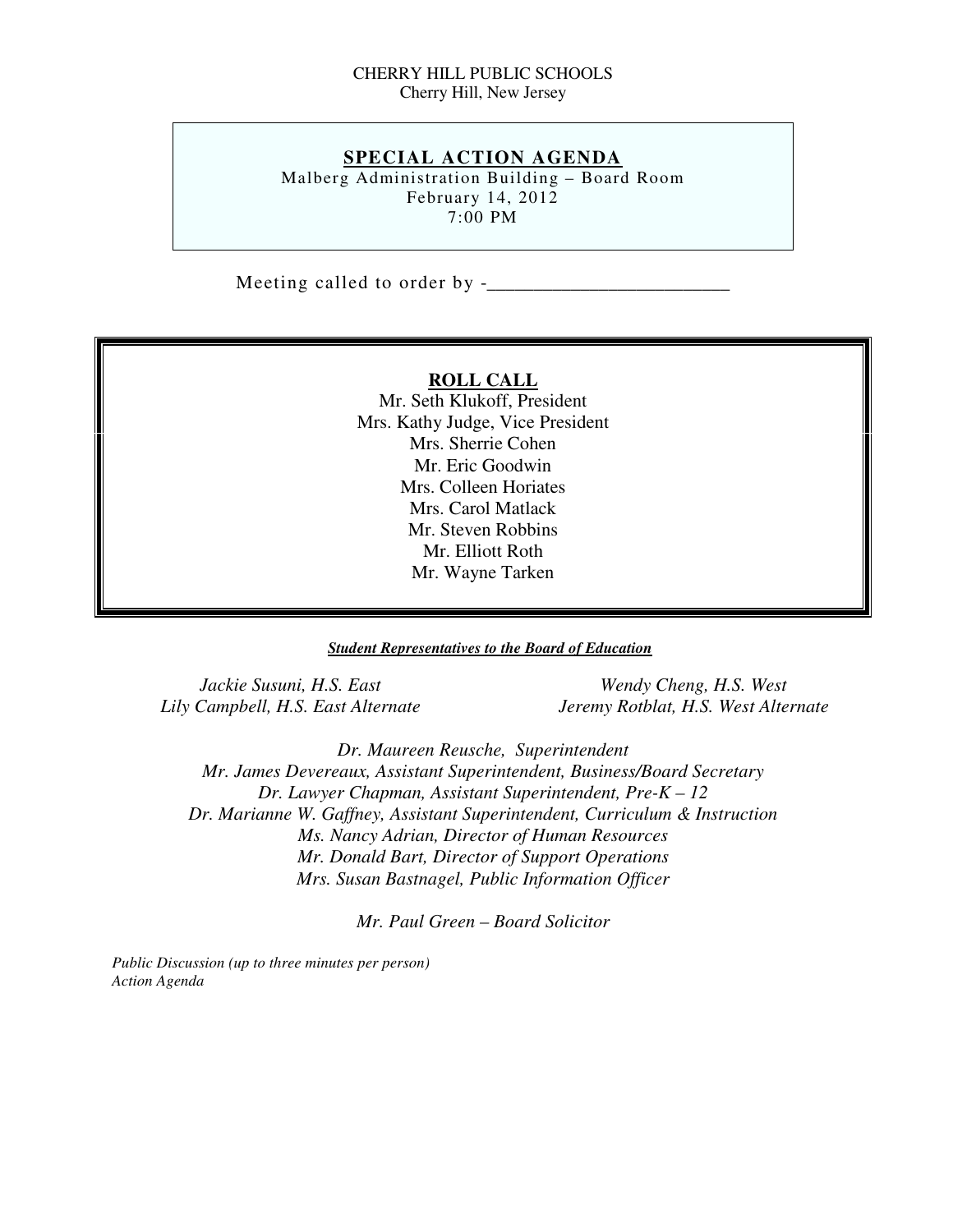### **Board of Education Committees:**

### **Curriculum & Instruction Committee Members (yellow)**

Chairperson: Eric Goodwin

Administrative Liaison: Marianne W. Gaffney

Committee Members: Sherrie Cohen, Colleen Horiates, Carol Matlack

### **Business & Facilities Committee Members (blue)**

Chairperson: Steve Robbins

Administrative Liaison: James Devereaux

Committee Members: Kathy Judge, Elliott Roth, Wayne Tarken

### **Negotiations, Human Resources & Litigation Committee Members (pink)**

Chairperson: Sherrie Cohen

Administrative Liaison: Nancy Adrian

Committee Members: Kathy Judge, Colleen Horiates, Carol Matlack

### **Policy & Legislation Committee Members (green)**

Chairperson: Kathy Judge

Administrative Liaison: Maureen Reusche

Committee Members: Sherrie Cohen, Eric Goodwin, Carol Matlack

### **Strategic Planning**

Chairperson: Elliott Roth

Administrative Liaison: James Devereaux

Seth Klukoff, Steve Robbins, Wayne Tarken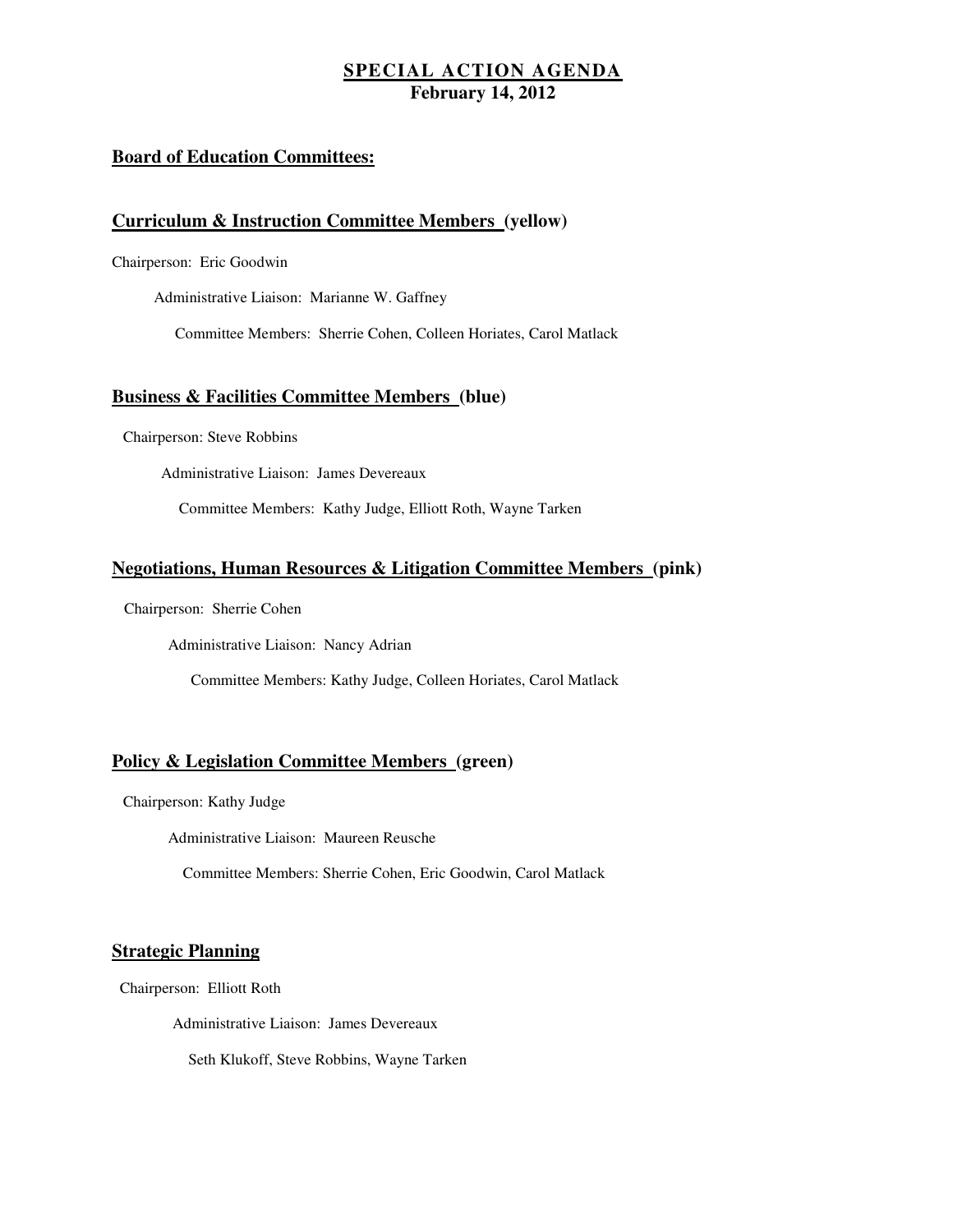### **A. CURRICULUM & INSTRUCTION**

### *Long Range Plan Goals:*

- *"Establish for students, high academic, social and moral standards which reflect the attributes of a responsible, well-rounded and contributing member of society."*
- *"Design all aspects of curriculum to ensure all students are provided with opportunities to meet or exceed high academic standards."*
- *"Design curriculum that ensures all students acquire the knowledge, skills and behavior necessary to prepare them for higher education and/or the workplace now and in the future."*

#### **ITEM 1. IMPROVAL OF ATTENDANCE AT CONFERENCES AND WORKSHOPS**

| #      | <b>NAME</b>            | <b>CONFERENCE</b>                                                       | <b>DATE</b> | <b>COST</b><br><b>NOT TO EXCEED</b>                   |
|--------|------------------------|-------------------------------------------------------------------------|-------------|-------------------------------------------------------|
| A      | Yanell Holiday<br>East | <b>DVMSAC</b> : Racial<br>Socialization & Identity,<br>Philadelphia, PA | 2/16/12     | \$33.56<br>Mileage/Tolls/<br>Parking<br>General Funds |
| Motion |                        | Second                                                                  | Vote        |                                                       |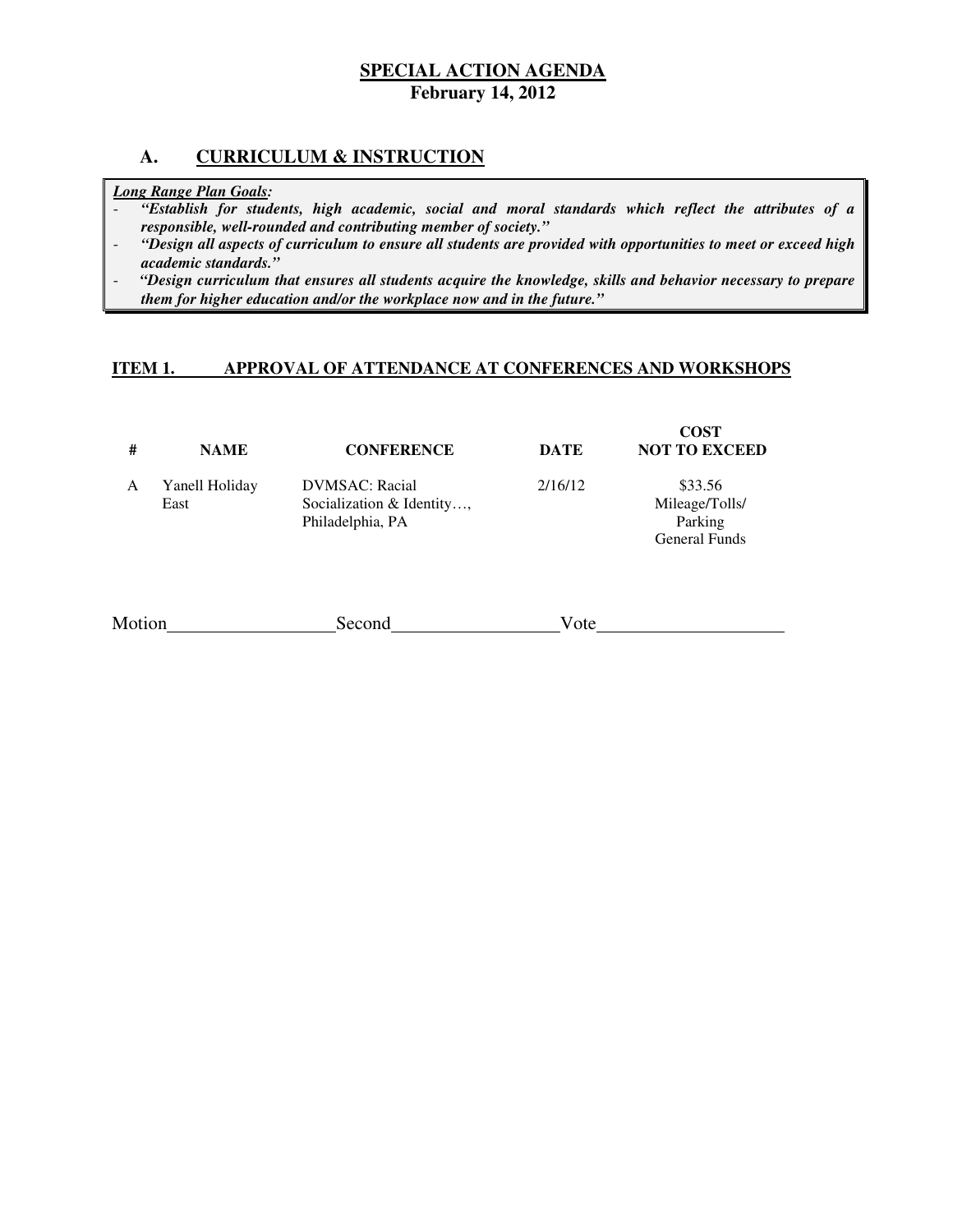### **B. BUSINESS AND FACILITIES**

### *Long Range Plan Goals*

- *"Provide a clean, healthy, safe, and secure physical environment for all students and staff."*
- *all school district facilities."*  ● *"Consistently allocate the funds necessary for systematically maintaining, upgrading, and repairing*

### *The Superintendent recommends the following:*

- *1. Approval of Bill List*
- *2. Resolution for the Award of Change Order*

# **ITEM 1. FINANCIAL REPORTS**

a) APPROVAL OF BILL LIST

 It is recommended that the Bill List dated, February 14, 2012 in the amount of \$3,239,980.32 be approved as submitted.

# **ITEM 2. RESOLUTION FOR THE AWARD OF CHANGE ORDER**

### a) #BMSCR-021511 – ROOFTOP HVAC EQUIPMENT REPLACEMENT PHASE II – CHILLER REPLACEMENT AND RELATED WORK – BECK MIDDLE SCHOOL (2 15-11)

### **INFORMATION:**

 Board approval is requested for Change Order 001 to be issued to Falasca Mechanical, Vineland, NJ to revise fence configuration (add \$1,399.00) and revise fencing fabric (deduct \$308.00) for a total increase of \$1,091.00.

### **RECOMMENDATION:**

 It is recommended that Change order 001 to revise fence configuration (add \$1,399.00) and revise fencing fabric (deduct \$308.00) for a total increase of \$1,091.00 be issued to Falasca Mechanical, Vineland, NJ. PO# 12-06500

Account Code: 30 000 450 450 40 8012

| Motion:<br>second:<br>V ote: |
|------------------------------|
|------------------------------|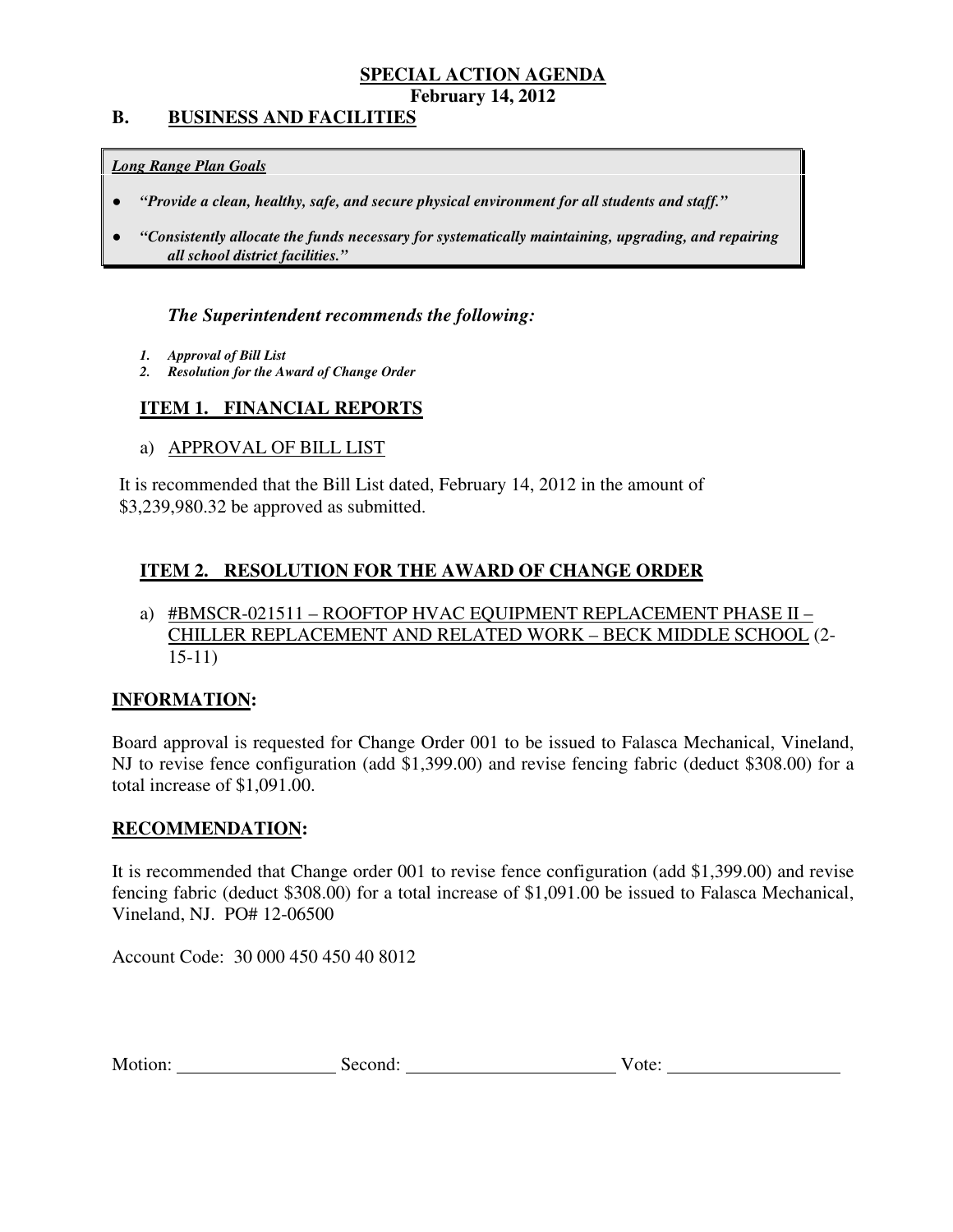# **C. HUMAN RESOURCES/NEGOTIATONS**

 *Long Range Plan Goal:* 

 • *"Optimize Human Resource function to meet changing instructional and organizational program requirements."* 

The Superintendent recommends the following:

- 1. Termination of Employment
- 2. Appointments—Certificated
- 3. Appointments—Non-Certificated
- 4. Assignment/Salary Change—Non-Certificated
- 5. Other Compensation—Certificated
- 6. Other Compensation—Non-Certificated

# **ITEM 1. TERMINATION OF EMPLOYMENT—NON-CERTIFICATED**

### **RECOMMENDATION:**

 It is recommended that employee #4928 be terminated effective 2/15/12 for reasons on file in the office of Human Resources.

### **ITEM 2. APPOINTMENTS—CERTIFICATED**

### (a) Regular

### **RECOMMENDATION:**

 It is recommended that the persons listed be appointed to the positions indicated for the 2011-12 school year in accord with the data presented:

| Name                         | Assignment                                                                                                           | <b>Effective Date</b>                  | Salary                                         |
|------------------------------|----------------------------------------------------------------------------------------------------------------------|----------------------------------------|------------------------------------------------|
| Marci<br>Shapiro-<br>Goldman | Sharp-School Nurse (Long term<br>substitute for L. Makris on leave of<br>absence-budget #11-000-213-104-30-<br>0100) | 1/11/12-2/29/12                        | \$54,289<br>prorated*<br>$(Masters+30-Step 1)$ |
| Gregg Love                   | Johnson-Grade 5 (Long term<br>substitute for A. Young on leave of<br>absence-budget #11-120-100-101-12-<br>0100)     | 2/06/12-3/16/12<br>(contract extended) | $$46,277$ prorated<br>(Bachelors-step 1)       |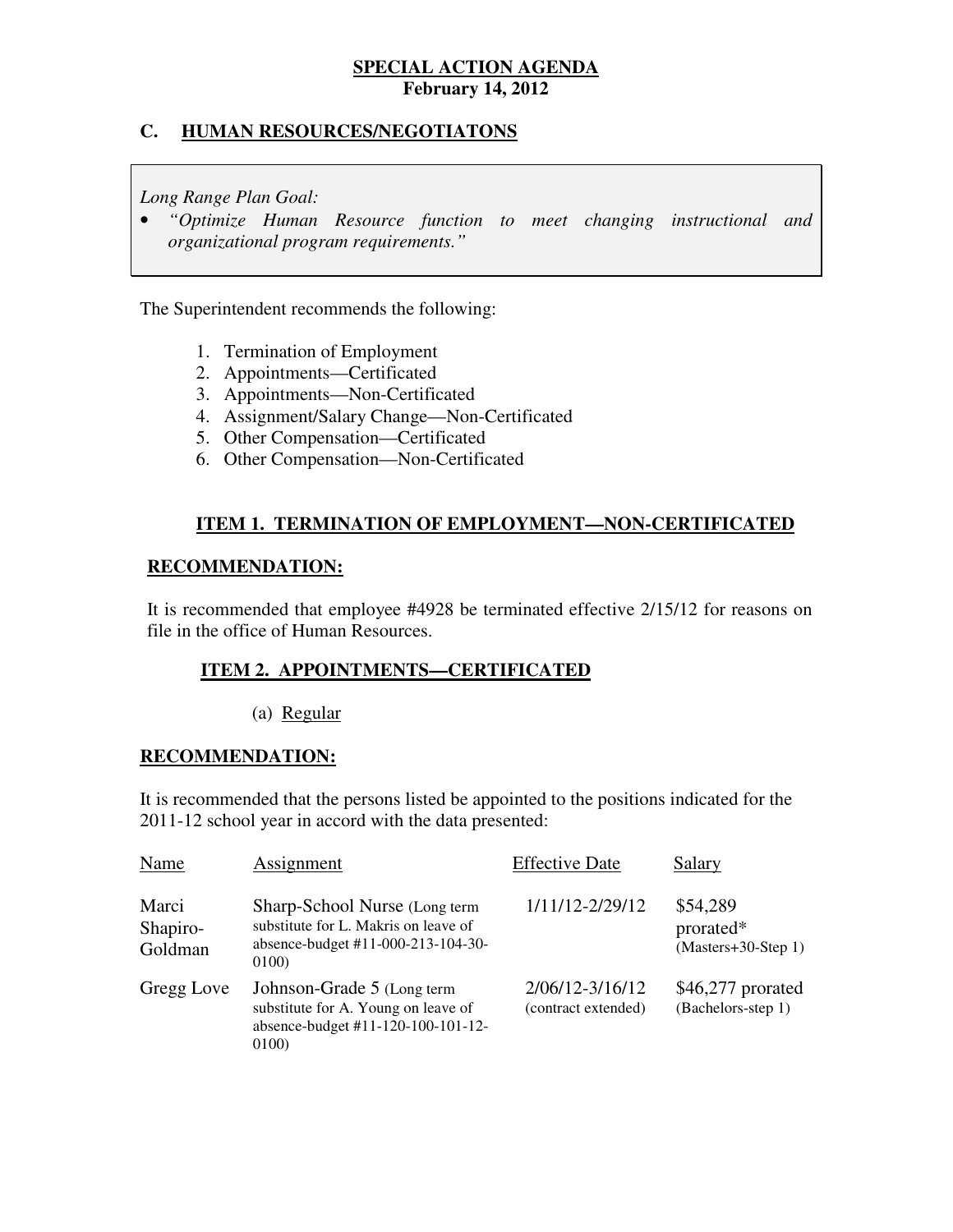#### **HUMAN RESOURCES/NEGOTIATONS**

# **ITEM 2. APPOINTMENTS—CERTIFICATED**

# (a) Regular - continued

| Name                       | Assignment                                                                                                                     | <b>Effective Date</b>                  | Salary                                  |
|----------------------------|--------------------------------------------------------------------------------------------------------------------------------|----------------------------------------|-----------------------------------------|
| Chamblyn<br>Traino         | Carusi-Special Education (Long)<br>term substitute for T. Bacani on leave<br>of absence-budget# 11-213-100-101-<br>$45-0100$   | 3/01/12-3/21/12<br>(contract extended) | $$52,268$ prorated<br>(Masters-step 6)  |
| Elyse Ettin                | Kilmer-Guidance Counselor<br>(Long term substitute for D. Ward on<br>leave of absence-budget #11-000-218-<br>$104 - 15 - 0100$ | 1/17/12-3/27/12<br>(contract extended) | \$50,398 prorated<br>(Masters-step 1)   |
| Monaz<br>Kanga             | Carusi-Math (Long term substitute<br>for A. Dillon on leave of absence-<br>budget #11-130-100-101-45-0100)                     | 3/15/12-6/04/12                        | \$50,598 prorated<br>(Masters-step 2)   |
| Takiyah<br>Jackson         | Mann-Grade 5 ((Long term)<br>substitute for A. Young on leave of<br>absence-budget #11-120-100-101-24-<br>0100)                | 3/14/12-6/30/12                        | \$46,887 prorated<br>(Bachelors-step 4) |
| <b>Bridget</b><br>McDermet | Kilmer-Special Education (Long<br>term substitute for T. Lowe on leave<br>of absence-budget #11-209-100-15-<br>0100)           | On or about<br>2/15/12-4/17/12         | $$52,268$ prorated<br>(Masters-step 6)  |

\*Salary adjusted for verification of degrees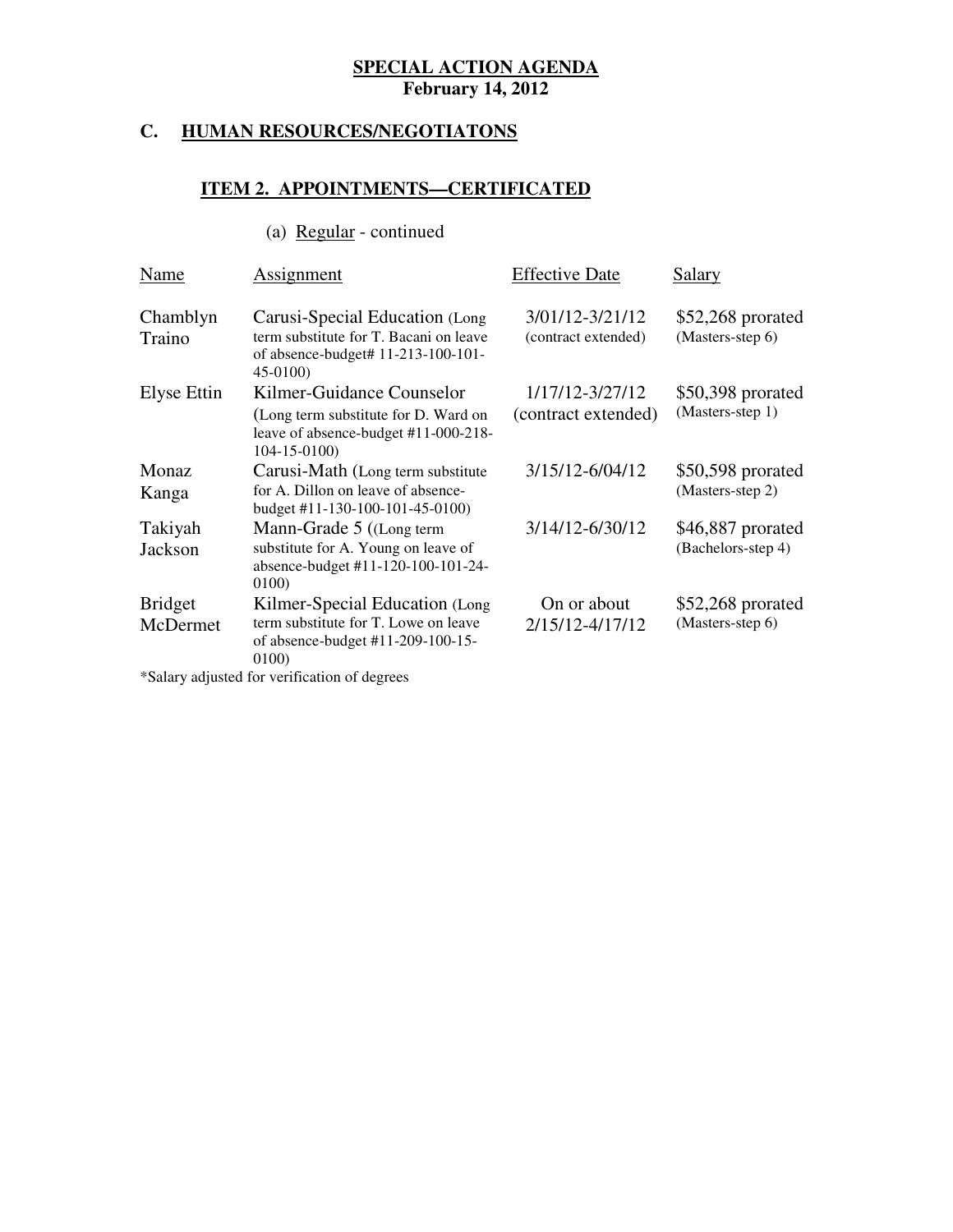# **C. HUMAN RESOURCES/NEGOTIATONS**

# **ITEM 2. APPOINTMENTS—CERTIFICATED**

### (b) Substitute Teachers/Nurses

# **RECOMMENDATION:**

 It is recommended that the persons listed be approved as substitute teachers/nurses for the 2011-12 school year effective 2/15/12-6/30/12. Monies budgeted from account #11-120 100-101-98-0150/11-130-100-101-98-0150/11-140-100-101-98-0150/11-000-213-104 98-0150/11-000-240-105-98-0150.

| <b>Name</b>              | Name           | Name            | Name                   |
|--------------------------|----------------|-----------------|------------------------|
| Meghan McGee             | Syndi Blatt    | Alice Gershuny  | Suzette Schonberg      |
| <b>Robert Grundstrom</b> | Sarah Donsky   | Kimberly Warren | Maureen Butler (nurse) |
| Patricia Sheehan         | Rebecca Gillis | Helene Katz     | Lauren Hosey           |
| Vijaysen Yellareddigari  | Andrea Dunlap  |                 |                        |

# **ITEM 3. APPOINTMENTS—NON-CERTIFICATED**

(a) Regular

### **RECOMMENDATION:**

 It is recommended that the persons listed be appointed to the positions indicated for the 2011-12 school year in accord with the data presented:

| Name                          | Assignment                                                                                                               | <b>Effective Date</b>          | Salary/Hourly<br>Rate |
|-------------------------------|--------------------------------------------------------------------------------------------------------------------------|--------------------------------|-----------------------|
| Frederik<br>Polgieter         | <b>CHHS West-Maintenance</b><br>(Replacing R. Gomez-budget #11-<br>$000-261-100-55-0100$                                 | On or about<br>2/15/12-6/30/12 | \$31,500 prorated     |
| Kyle Evans                    | <b>Beck-Exceptional Educational</b><br>Assistant (Replacing M. Lanko-30)<br>$hr/wk$ -budget #11-000-217-106-40-<br>0100  | 2/06/12-6/30/12                | \$10.65               |
| Christina<br><b>DeFlaviis</b> | Mann-Exceptional Educational<br>Assistant (Replacing J. Rosenfeld-<br>32.5 hrs/wk-budget #11-000-217-106-<br>$24 - 0100$ | 2/15/12-6/30/12                | \$10.65               |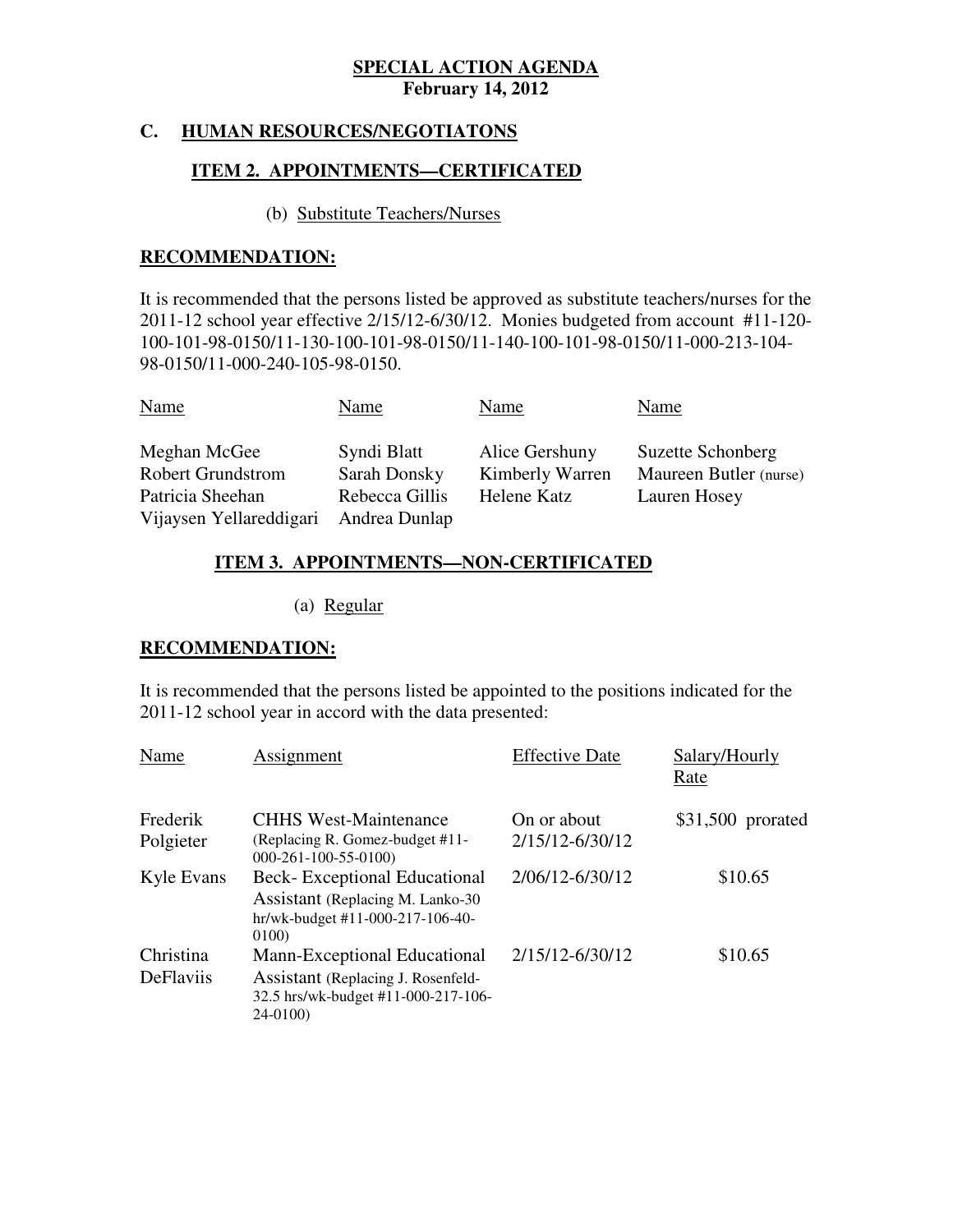### **C. HUMAN RESOURCES/NEGOTIATONS**

### **ITEM 3. APPOINTMENTS—NON-CERTIFICATED**

# (a) Regular - continued

| Name                 | Assignment                                                                                                      | <b>Effective Date</b>          | Salary/Hourly<br>Rate |
|----------------------|-----------------------------------------------------------------------------------------------------------------|--------------------------------|-----------------------|
| Michelle<br>Vidovich | Rosa-Educational Assistant<br>(Replacing S. Cullen-31.25 hrs/wk-<br>budget #11-209-100-106-48-0100)             | 2/02/12-6/30/12                | \$9.07                |
| Jessica              | Beck-Exceptional Educational                                                                                    | On or about                    | \$10.65               |
| <b>Broomfield</b>    | Assistant (Replacing B. Kendall-30<br>hrs/wk-budget #11-000-217-106-40-<br>0100)                                | 2/15/12-6/30/12                |                       |
| <b>Barbara</b>       | Cooper-Educational Assistant                                                                                    | On or about                    | \$9.07                |
| Dobias               | (Reassignment of J. DeMarco-35<br>hrs/wk-budget #11-190-100-106-06-<br>0100)                                    | 2/15/12-6/30/12                |                       |
| Elise Dilger         | <b>Sharp-Educational Assistant</b><br>(Replacing A. Browning-30 hrs/wk-                                         | On or about<br>2/15/12-6/30/12 | \$9.07                |
|                      | budget #11-213-100-106-30-0100)                                                                                 |                                |                       |
| Michelle<br>Atkinson | Knight-Educational Assistant<br>(Reassignment of L. Tilsner-32.5)<br>hrs/wk-budget #11-204-100-106-21-<br>0100) | On or about<br>2/15/12-6/30/12 | 9.07<br>$\mathbb S^-$ |

# (b) Substitute Educational Assistant

# **RECOMMENDATION:**

 It is recommended that the persons listed be approved as substitute educational assistants for the 2011-12 school year effective 2/15/12-6/30/12 (unless otherwise indicated). Monies budgeted from account #11-190-100-106-98-0150.

| <b>Name</b>                               | Name         | Name       | Name          |
|-------------------------------------------|--------------|------------|---------------|
| Paul Connor<br>Vijaysen<br>Yellareddigari | Sarah Donsky | Quy Nguyen | Andrea Dunlap |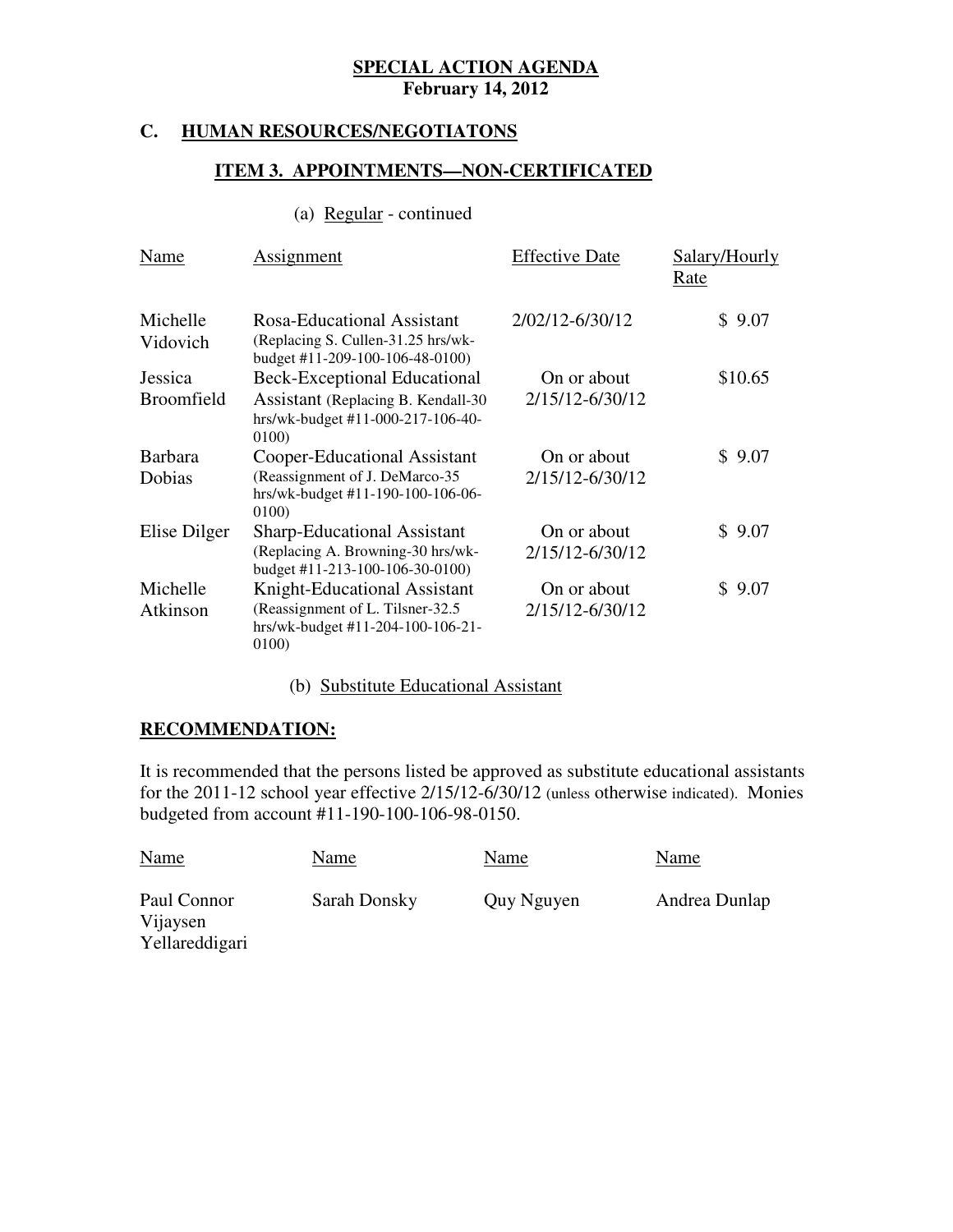# **C. HUMAN RESOURCES/NEGOTIATONS**

### **ITEM 4. ASSIGNMENT/SALARY CHANGE—NON-CERTIFICATED**

### (a) Reassignment

### **RECOMMENDATION:**

 It is recommended that the persons listed be reassigned to the positions indicated for the 2011-12 school year in accord with the data presented:

| Name    | From                                     | $\overline{\text{To}}$                       | <b>Effective Date</b> | <b>Hourly Rate</b> |
|---------|------------------------------------------|----------------------------------------------|-----------------------|--------------------|
| Neina   | Kingston-                                | Kingston-                                    | 2/15/12-6/30/12       | \$12.81            |
| Reinert | Exceptional                              | Exceptional                                  |                       |                    |
|         | Educational                              | Educational                                  |                       |                    |
|         | Assistant (30 hrs/wk-                    | Assistant (32.5)                             |                       |                    |
|         | budget #11-000-217-<br>$106 - 18 - 0100$ | hrs/wk-budget. #11-<br>$000-217-106-18-0100$ |                       |                    |

# **ITEM 5. OTHER COMPENSATION—CERTIFICATED**

# **RECOMMENDATION:**

 It is recommended that the persons listed be approved to teach ESL to the districts Spanish speaking cleaners for 10 Saturdays with 2 teachers for 2 hrs/class effective 2/18/12-5/05/12 (not to exceed 40 hours) at the hourly rate of \$89.27. Total cost of the program is not to exceed \$3571. CHEA will reimburse the district for \$2706 of the costs. Monies budgeted from account #11-000-251-100-98-0102.

Name Name

Danielle DiRenzo-Beck

Inez Korff-Carusi

# **ITEM 6. OTHER COMPENSATION—NON-CERTIFICATED**

# **RECOMMENDATION:**

 It is recommended that Roxanna Stuart, receptionist at Malberg be approved to translate general district and NJEA information to the Spanish speaking cleaners for 20 Saturdays at the start of the Saturday sessions effective 2/18/12-5/05/12 at the hourly rate of \$46.04 (not to exceed 20 hours). Monies budgeted from account #11-000-251-100-98-0102.

Motion

Second Vote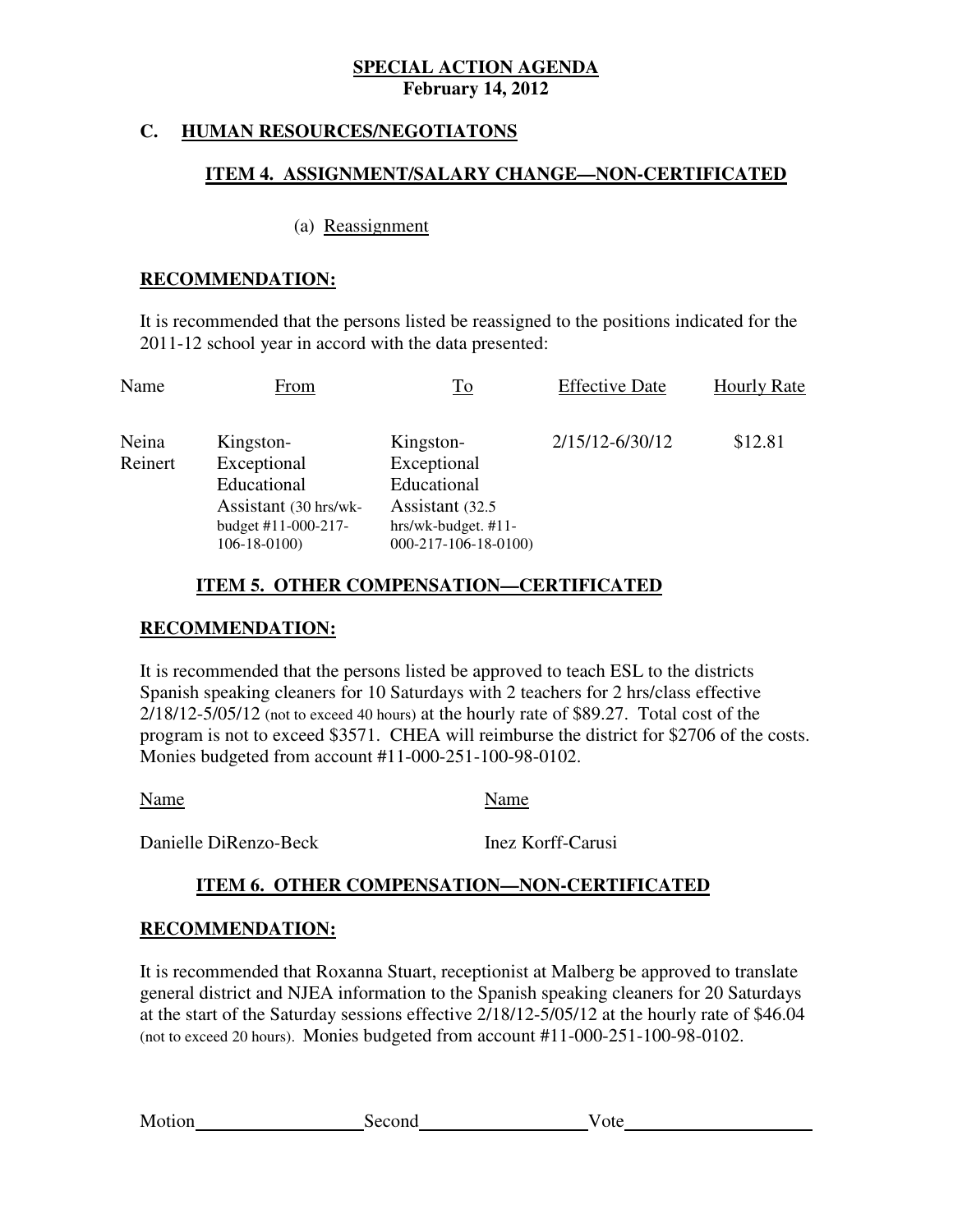# **D. POLICIES & LEGISLATION COMMITTEE**

# *Long Range Plan Goals:*

 *"Board of Education members, administrators, teachers, parents and the community work together to ensure all students are provided with academic, social and emotional support necessary to create optimal conditions for high achievement, continued growth and personal development."* 

The Superintendent recommends the following:

# **1. RESOLUTION TO MOVE SCHOOL BOARD ELECTIONS TO NOVEMBER**

 Whereas, on January 9, 2012, the New Jersey Legislature passed Senate Bill 3148/Assembly Bill 4394; and

 Whereas, pursuant to the terms of S3148, a local Board of Education may choose to move the annual school election to the same day as the general election in November via passage of a Board resolution; and

 Whereas, S3148 also provides for the immediate implementation of all proposed school budgets, without the need for voter approval, so long as the general fund tax levy in the proposed budget is within the State cap; and

 Whereas, the Cherry Hill Board of Education believes that holding the annual school election in November, rather than in April, will streamline the election process, encourage more citizens to vote in the election and allow for more efficient and effective District operations; and

 Whereas, S3148 became immediately effective once Governor Christie signed the Bill into law on January 17, 2012;

Now, Therefore, Be it,

 Resolved, that the Cherry Hill Board of Education hereby directs that the Cherry Hill annual school election shall be held on the same day as the general election in November; and

 Be it further resolved, that pursuant to S3148, the date of the District organizational meeting shall be rescheduled for a day falling within the first week of January following the election; and

 Be it further resolved, that in the event that voter approval is required to effect an increase in the general fund tax levy greater than the cap limitation set by statute, said election shall also be held on the same day as the general election; and

 Be it further resolved, that this resolution approving the rescheduling of the annual school election shall be effective immediately, such that the next Cherry Hill school election shall take place in November, 2012.

| Motion | Second | V ote |
|--------|--------|-------|
|        |        |       |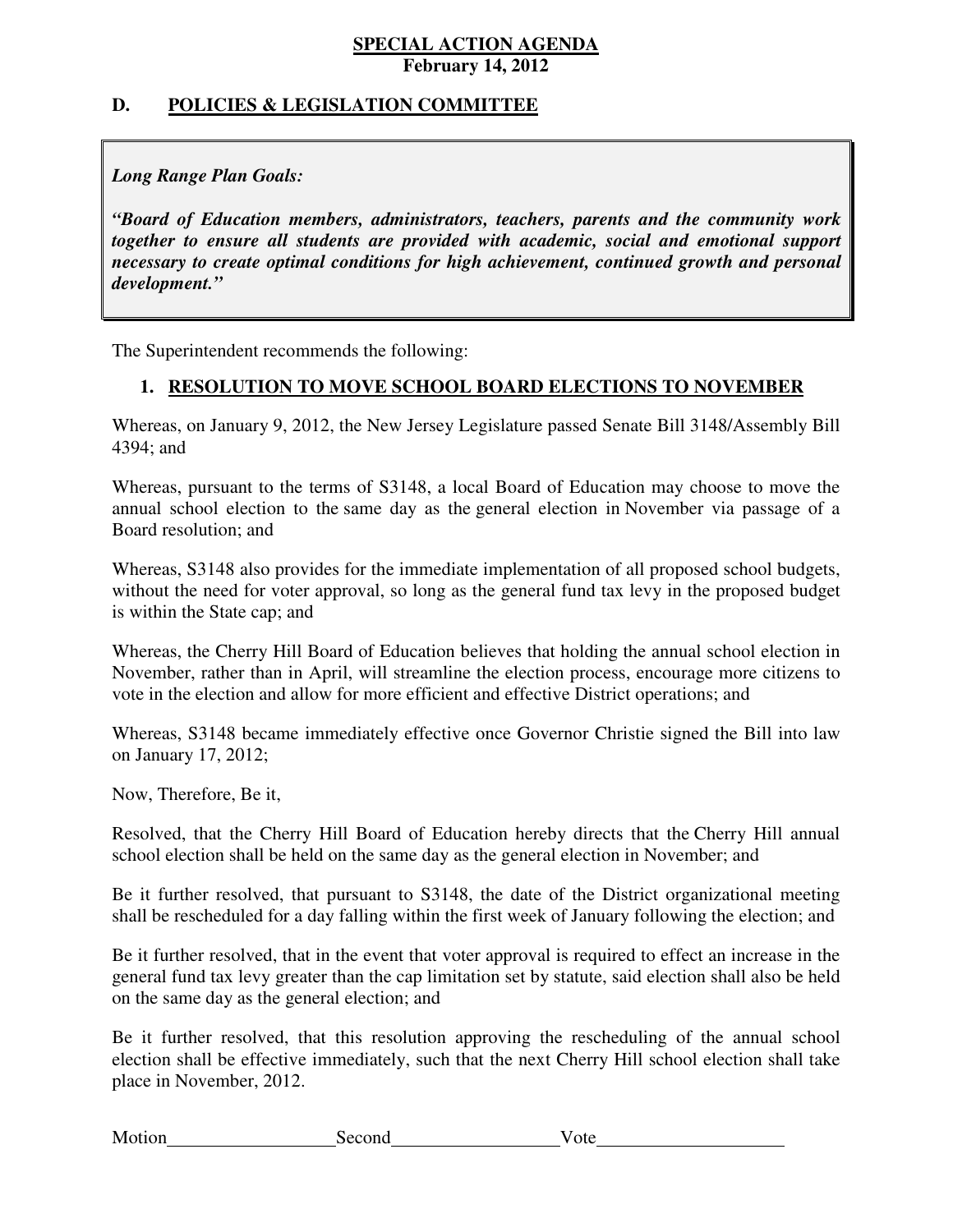# **E. STRATEGIC PLANNING COMMITTEE**

 **NO ITEMS**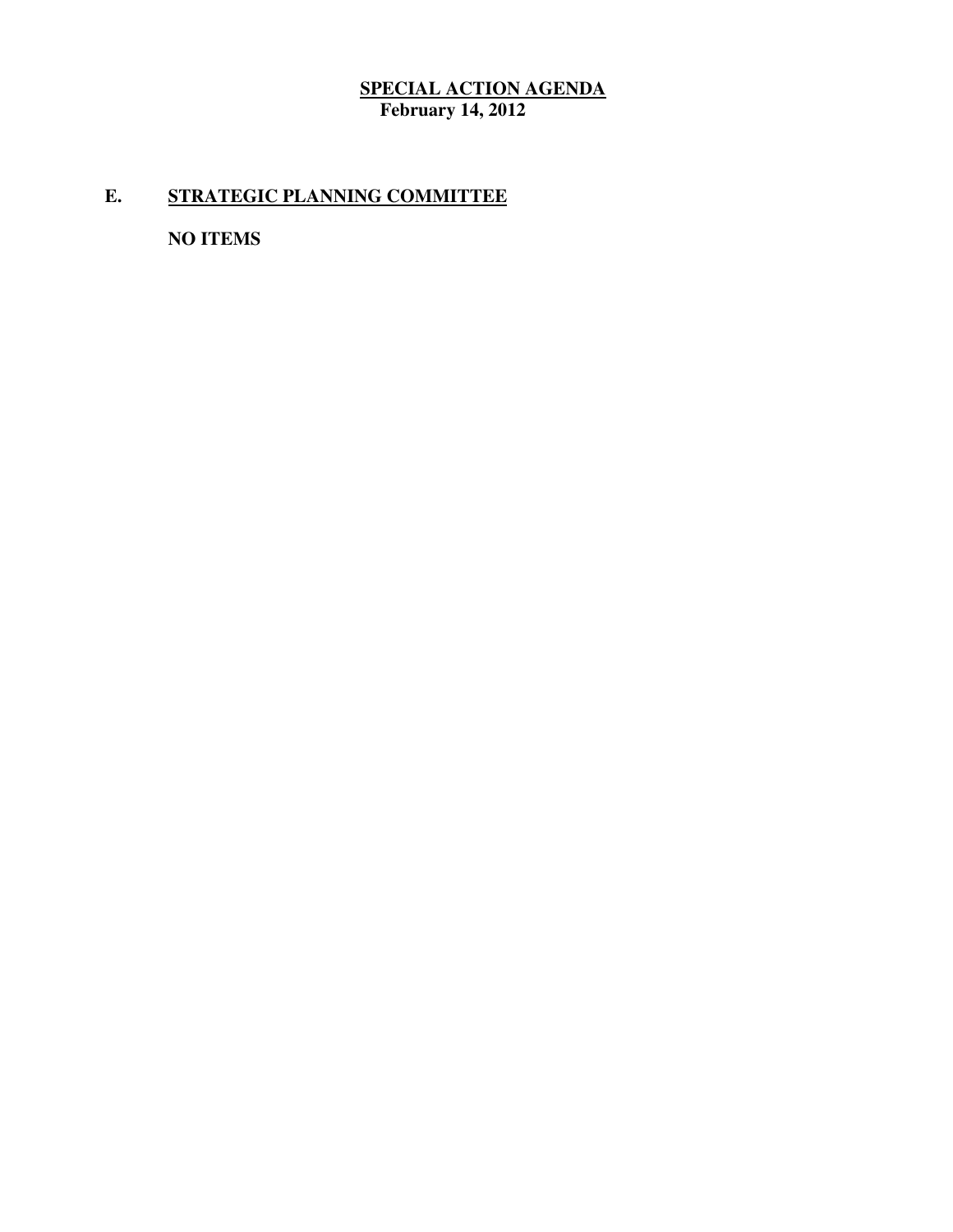# memorandum

# **Date: February 9, 2012**

**To:** Members, Board of Education

**From:** Dr. Maureen Reusche, Superintendent

# **AGENDA**

# **EXECUTIVE SESSION 6:30PM SPECIAL ACTION MEETING—7:00 PM BOARD WORK SESSION—Immediately following Special Action**

**February 14, 2012 Malberg Board Room** 

# **BOARD OF EDUCATION COMMITTEES**

### **Curriculum & Instruction Committee Members (yellow)**

 Chairperson: Eric Goodwin Administrative Liaison: Marianne W. Gaffney Committee Members: Sherrie Cohen, Colleen Horiates, Carol Matlack

### **Business & Facilities Committee Members (blue)**

 Chairperson: Steven Robbins Administrative Liaison: James Devereaux Committee Members: Kathy Judge, Elliott Roth, Wayne Tarken

 **Negotiations, Human Resources & Litigation Committee Members (pink)**  Chairperson: Sherrie Cohen Administrative Liaison: Nancy Adrian Committee Members: Colleen Horiates, Kathy Judge, Carol Matlack

# **Policy & Legislation Committee Members (green)**

 Chairperson: Kathy Judge Administrative Liaison: Maureen Reusche Committee Members: Sherrie Cohen, Eric Goodwin, Carol Matlack

### **Strategic Planning**

 Chairperson: Elliott Roth Administrative Liaison: James Devereaux Committee Members: Seth Klukoff, Steve Robbins, Wayne Tarken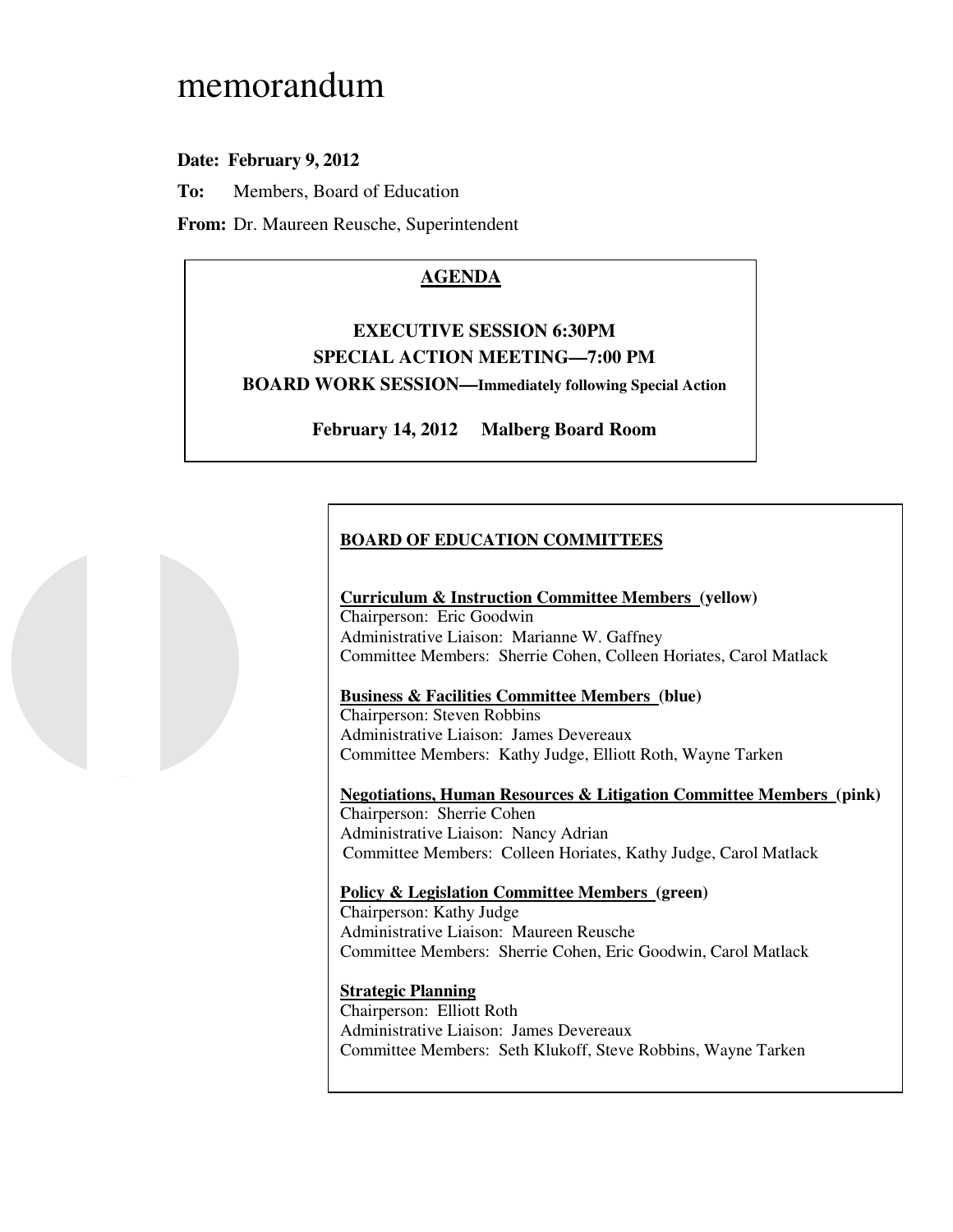# **PRESENTATIONS**

# **BOARD WORK SESSION**

• First Public Discussion (Agenda Items -up to three minutes per person)

# **NEW BUSINESS**

• Second Public Discussion (up to three minutes per person)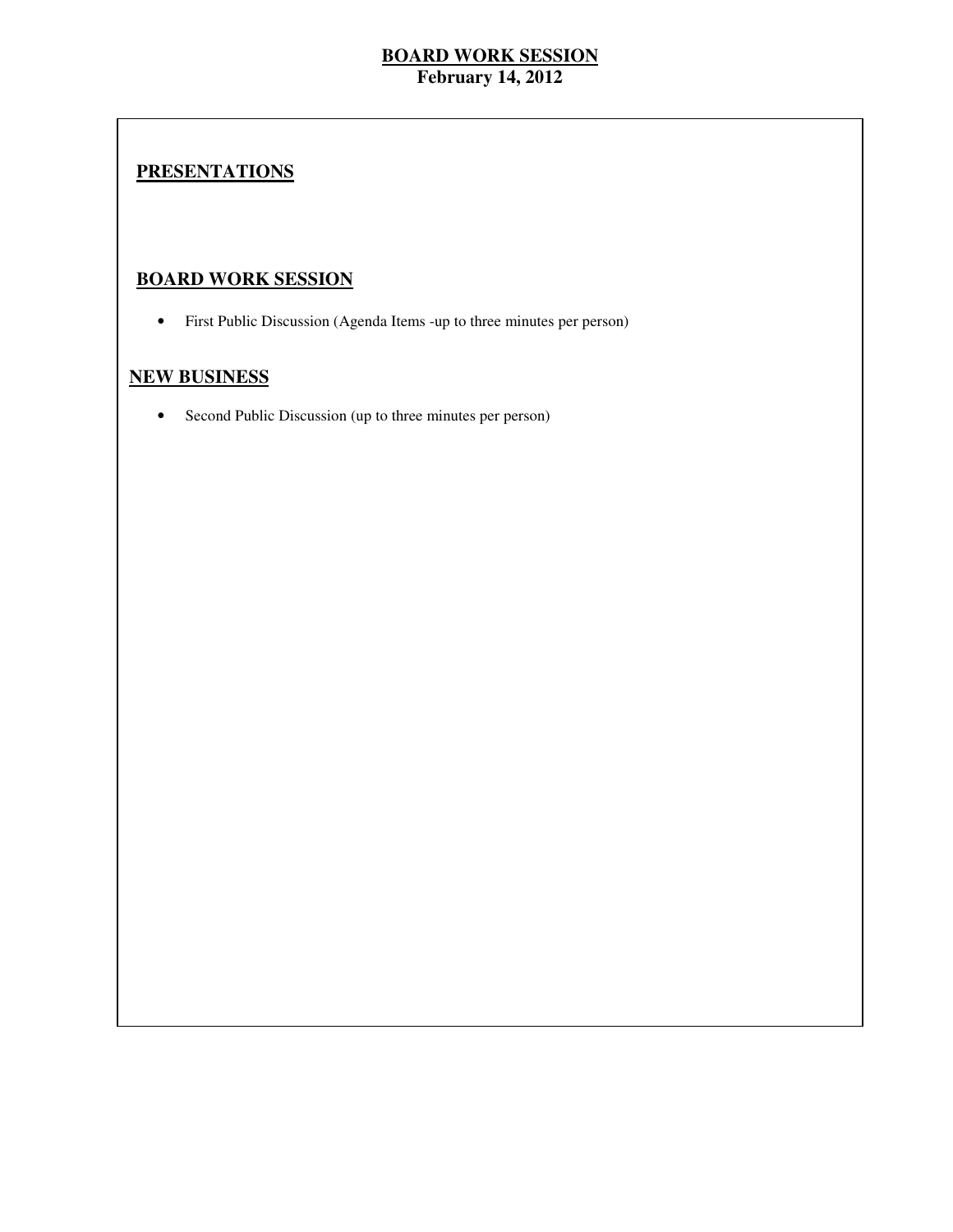# **A. CURRICULUM & INSTRUCTION**

 *Long Range Plan Goals:* 

- \_ *"Establish for students, high academic, social and moral standards which reflect the attributes of a responsible, well-rounded and contributing member of society."*
- \_ *"Design all aspects of curriculum to ensure all students are provided with opportunities to meet or exceed high academic standards."*
- \_ *"Design curriculum that ensures all students acquire the knowledge, skills and behavior necessary to prepare them for higher education and/or the workplace now and in the future."*

The Superintendent recommends the following:

- 1. Approval of Attendance at Conferences and Workshops
- 2. Approval of Mt. Misery Mileage
- 3. Approval of Out of District Tuition Contracts
- 4. Approval of Rider for Service Agreements
- 5. Approval Extended School Year 2012
- 6. Approval of High School Textbook
- 7. Approval of SACC/Step Program Tuition Increase

### **ITEM 1. APPROVAL OF ATTENDANCE AT CONFERENCES AND WORKSHOPS**

 **WHEREAS**, certain Cherry Hill School District employees have requested authorization to attend the conference(s)/workshop(s) listed below, and

 **WHEREAS**, the attendance of each employee at the specified conference/workshop is educationally necessary, fiscally prudent and 1) directly related to and within the scope of the employee's current responsibilities and the District's professional development plan, and 2) critical to the instructional needs of the District or furthers the efficient operation of the District;

 **NOW, THEREFORE, BE IT RESOLVED**, that the Cherry Hill Board of Education authorizes the attendance of the employees at the specified conferences/workshops listed below, and be it

 **FURTHER RESOLVED**, that the Board hereby determines that the estimated expenses related to the authorized travel listed below are justified and therefore authorizes payment of any registration fees and reimbursement of statutorily authorized travel expenditures to the designated employees, not to exceed District budgetary limitations and to be in accordance with the provisions of *N.J.S.A.* 18A:11-12, the District's travel policy and procedures, State travel payment guidelines established by the Department of Treasury in NJOMB circular letter 08-13 OMB, and with guidelines established by the federal Office of Management and Budget:

 $\sim$ 

|              |                 |                             |                    | COST                  |
|--------------|-----------------|-----------------------------|--------------------|-----------------------|
| #            | <b>NAME</b>     | <b>CONFERENCE</b>           | <b>DATE</b>        | <b>NOT TO EXCEED</b>  |
|              |                 |                             |                    |                       |
| $\mathsf{A}$ | Maureen Reusche | NJ Sustainable Schools      | 3/28/12            | \$158.90              |
|              | Central         | Conference, Monroe Twp., NJ |                    | Registration/Mileage/ |
|              |                 |                             |                    | <b>Tolls</b>          |
|              |                 |                             |                    | General Funds         |
| B            | Marta Audino    | CEC 2012 Convention $\&$    | $4/11 - 14$ , 2012 | \$1,658.60            |
|              | Central         | Expo, Denver, Colorado      |                    | Registration/Air/     |
|              |                 |                             |                    | Lodging/Shuttle/Meals |
|              |                 |                             |                    | General Funds         |
| C            | William Marble  | CEC 2012 Convention $&$     | $4/11 - 14$ , 2012 | \$1,658.60            |
|              | Barclay         | Expo, Denver, Colorado      |                    | Registration/Air/     |
|              |                 |                             |                    | Lodging/Shuttle/Meals |
|              |                 |                             |                    | General Funds         |
|              |                 |                             |                    |                       |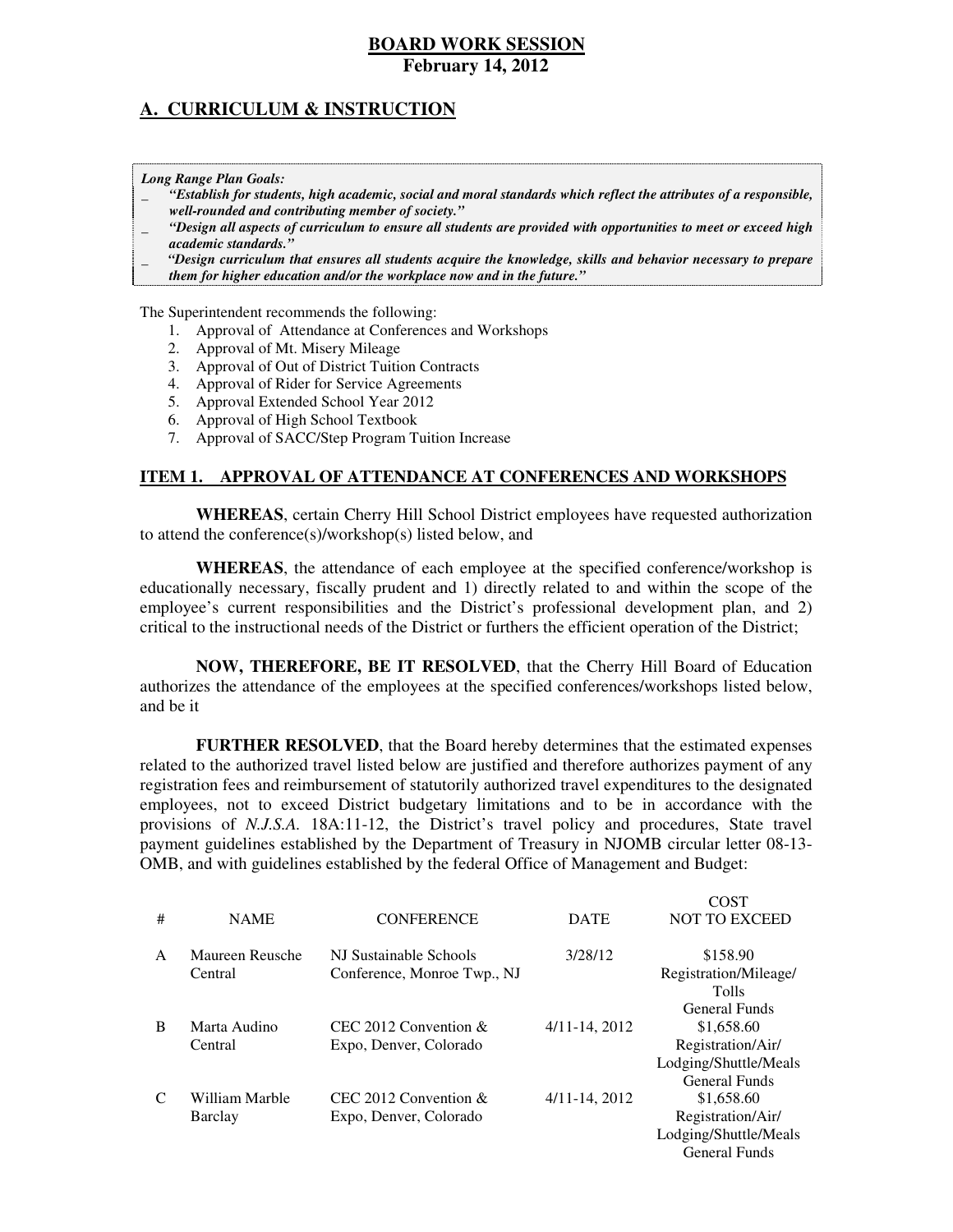### **A. CURRICULUM & INSTRUCTION**

### **ITEM 1. APPROVAL OF ATTENDANCE AT CONFERENCES AND WORKSHOPScontinued**

|   |                                            |                                                                                                                  |                                                                                            | <b>COST</b>                                                                                                   |
|---|--------------------------------------------|------------------------------------------------------------------------------------------------------------------|--------------------------------------------------------------------------------------------|---------------------------------------------------------------------------------------------------------------|
| # | <b>NAME</b>                                | <b>CONFERENCE</b>                                                                                                | <b>DATE</b>                                                                                | <b>NOT TO EXCEED</b>                                                                                          |
| D | <b>Susan Beinart</b><br>Stockton           | Mean Girls, Atlantic City, NJ                                                                                    | 3/12/12                                                                                    | \$162.54<br>Registration/Mileage/<br>Tolls                                                                    |
| E | Michelle Brill<br>West                     | NCTM 2012 Annual Meeting<br>& Expo, Philadelphia, PA                                                             | 4/27/12                                                                                    | <b>General Funds</b><br>\$250.27<br>Registration/Mileage<br>Title IIA                                         |
| F | Chuck Coligan<br>West                      | iPad Workshop for Leaders,<br>Monroe Twp., NJ                                                                    | 3/29/12                                                                                    | \$825.00<br>Registration<br><b>CHASA</b>                                                                      |
| G | Lou Papa<br>West                           | iPad Workshop for Leaders,<br>Monroe Twp., NJ                                                                    | 3/29/12                                                                                    | \$825.00<br>Registration<br><b>CHASA</b>                                                                      |
| H | Donna Maccherone<br>Camden Catholic        | Curriculum Conversation:<br>Facing the Challenges of<br>Teaching an American Classic,<br>Annendale-on-Hudson, NJ | 3/16/12                                                                                    | \$450.00<br>Registration/Mileage/<br>Tolls/Lodging<br>Title IIA                                               |
| I | Jessica LaPorta<br>Camden Catholic         | <b>Best Practices for Teaching</b><br>Spanish, Philadelphia, PA                                                  | 3/12/12                                                                                    | \$225.00<br>Registration<br>Title IIA                                                                         |
| J | Lynn Dougherty<br>Resurrection<br>Catholic | Dr. Jean's Rock, Ryhme,<br>Write, Philadelphia, PA                                                               | 5/15/12                                                                                    | \$199.00<br>Registration<br>Title IIA                                                                         |
| K | Karen Lucci<br>Resurrection<br>Catholic    | Dr. Jean's Rock, Ryhme,<br>Write, Philadelphia, PA                                                               | 5/15/12                                                                                    | \$199.00<br>Registration<br>Title IIA                                                                         |
| L | Rae Savett<br>Barton                       | TESOL Int'l. Convention &<br>English Language Expo,<br>Philadelphia, PA                                          | 3/28/12<br>(Date change.<br>Previously BOE<br>approved<br>12/20/11                         | \$205.00<br>Non Member<br>Registration<br><b>General Funds</b>                                                |
| M | Linda Snyder<br>Johnson                    | TESOL Int'l. Convention &<br>English Language Expo,<br>Philadelphia, PA                                          | 3/28/12<br>(Date & dollar<br>amount<br>changed.<br>Previously BOE<br>approved<br>12/20/11) | \$205.00<br><b>Member Registration</b><br>General Funds                                                       |
| N | Michelle Kains<br>Sharp/Mann/Harte         | TESOL Int'l. Convention &<br>English Language Expo,<br>Philadelphia, PA                                          | 3/27/12                                                                                    | \$215.00<br>Member Registration<br><b>General Funds</b><br>(Dollar amount changed.<br>Previously BOE approved |

*12/20/11)*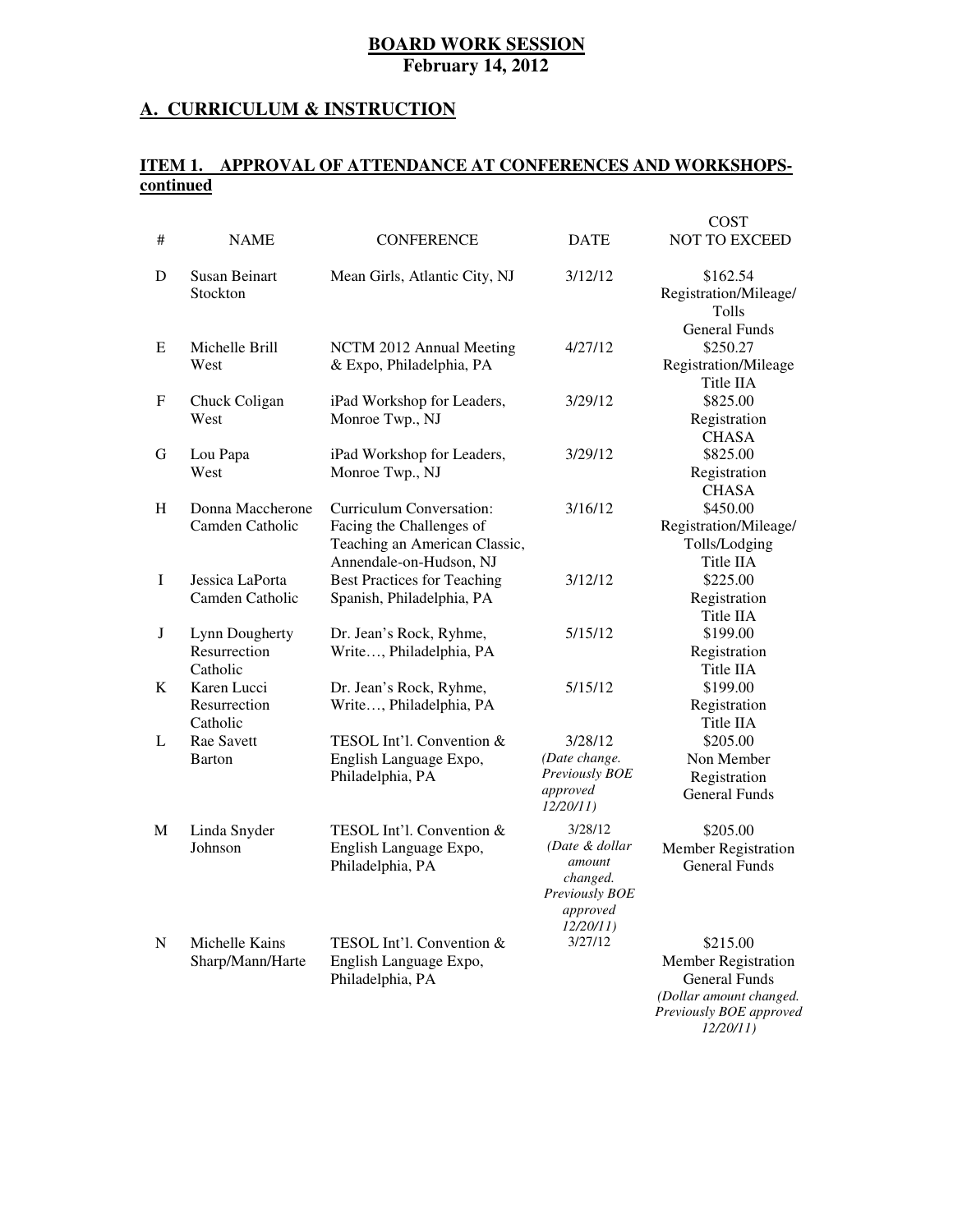### **A. CURRICULUM & INSTRUCTION**

#### **ITEM 1.** APPROVAL OF ATTENDANCE AT CONFERENCES AND WORKSHOPS**continued**

| #            | <b>NAME</b>                       | <b>CONFERENCE</b>                                                       | <b>DATE</b>                                                                    | <b>COST</b><br>NOT TO EXCEED                                                                                                     |
|--------------|-----------------------------------|-------------------------------------------------------------------------|--------------------------------------------------------------------------------|----------------------------------------------------------------------------------------------------------------------------------|
| $\Omega$     | Lisa Seward<br>Kilmer/Cooper      | TESOL Int'l. Convention &<br>English Language Expo,<br>Philadelphia, PA | 3/27/12<br>(Dollar amount<br>changed.<br>Previously BOE<br>approved            | \$245.00<br>Member Registration<br><b>General Funds</b>                                                                          |
| P            | Ruth Herrero<br>Paine             | TESOL Int'l. Convention &<br>English Language Expo,<br>Philadelphia, PA | 12/20/11<br>3/28/12<br>(Date change.<br>Previously BOE<br>approved<br>12/20/11 | \$205.00<br>Non Member<br>Registration<br><b>General Funds</b>                                                                   |
| Q            | Marisa Feeley<br>East/Beck        | TESOL Int'l. Convention &<br>English Language Expo,<br>Philadelphia, PA | 3/27/12                                                                        | \$245.00<br>Non Member<br>Registration<br><b>General Funds</b><br>(Dollar amount changed.<br>Previously BOE approved<br>12/20/11 |
| $\mathbf{R}$ | Maria Campagna<br>Kingston/Knight | TESOL Int'l. Convention &<br>English Language Expo,<br>Philadelphia, PA | 3/28/12<br>(Date change.<br>Previously BOE<br>approved<br>12/20/11             | \$205.00<br>Non Member<br>Registration<br><b>General Funds</b>                                                                   |
| S            | <b>Ed Canzanese</b><br>Rosa       | NJAFPA's Spring Training<br>Institute, Atlantic City, NJ                | 5/23/12                                                                        | \$149.00<br>Registration<br><b>CHASA</b>                                                                                         |
| T            | Shilpa Dalal<br>Mann              | iPad Workshop for Leaders,<br>Monroe Twp., NJ                           | 3/29/12                                                                        | \$858.39<br>Registration/Mileage/<br>Tolls<br><b>CHASA</b>                                                                       |

### **ITEM 2. APPROVAL OF MT. MISERY MILEAGE**

 It is requested that the following Rosa staff members be approved for mileage reimbursement to and from Mt. Misery during the weeks of4/2/12-4/5/12, 4/17/12-4/20/12, 4/24/12-4/27/12. The cost is \$.31 per mile for a round trip of 54.2 miles @ a cost of \$16.80 per trip. The cost is budgeted to account # 11-190-100-580-66-0002

| Chai Chuenmark      | <b>Teresa Convery</b>   | <b>Evelyne Bittout</b> |
|---------------------|-------------------------|------------------------|
| Chris Convery       | <b>Edward Hernandez</b> | Chris Del Rossi        |
| <b>Stacie Dykes</b> | Courtney Marro          | <b>Bruce Krohn</b>     |
| Celina Espaillat    | Caryn Mazol             | Kim Pennock            |
| Chris Graham        | <b>Brendan McGovern</b> | Alexandra Speakman     |
| Rachael Israelite   | Donna Pistone           | Gail Trocola           |
| Kristen Kitz        | Jay Young               | Matt Cieslik           |
| Maryrose Ruggieri   | <b>Edward Canzanese</b> | Ted Frynkewicz         |
| Maureen McHale      | Marcia Ruberg           | Lynne Vosbikian        |
| Santa Barca         | Barbara Cohen           | Michelle Vidovich      |
| Janet Merin         |                         |                        |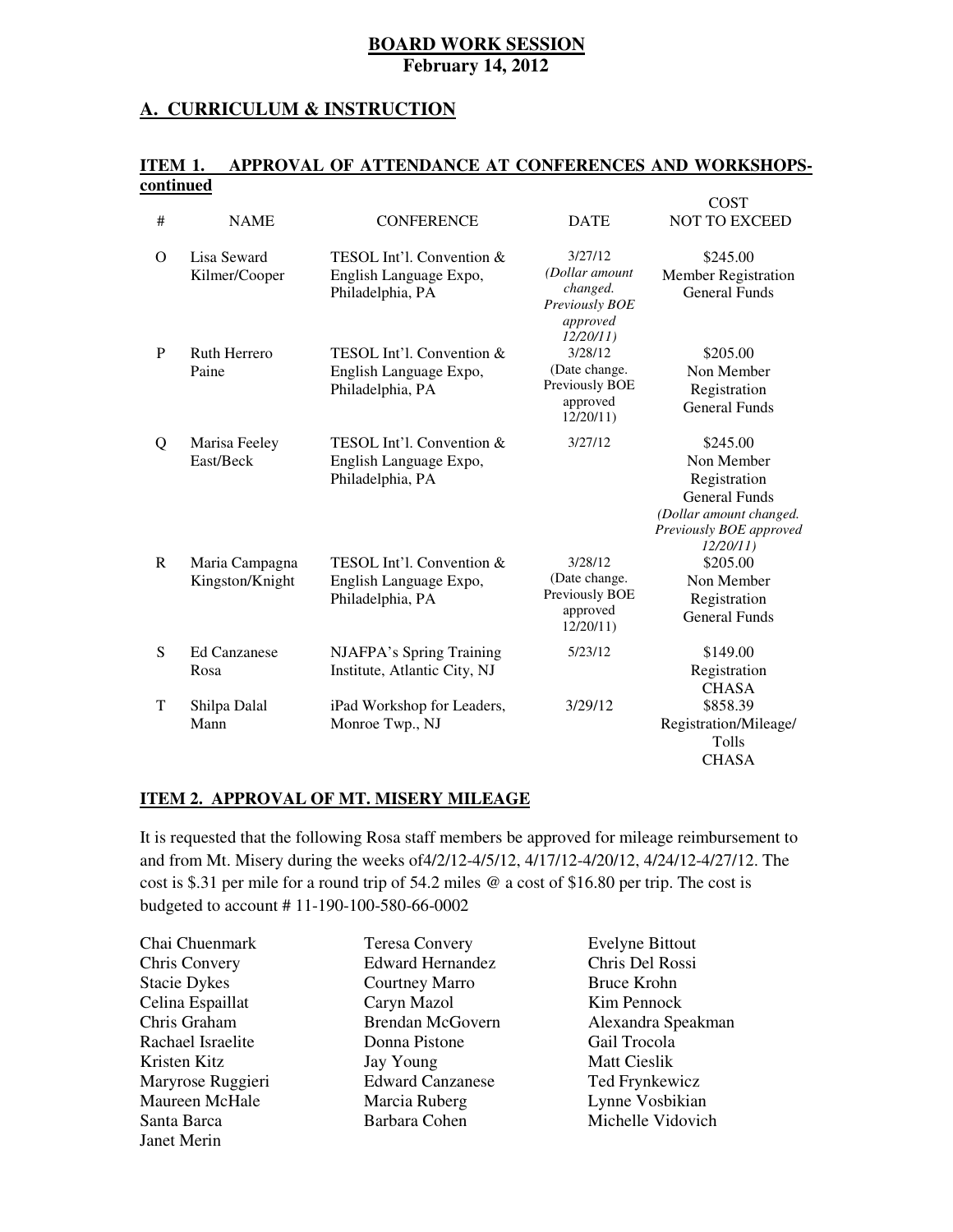# **BOARD WORK SESSION**

 **February 14, 2012** 

# **A. CURRICULUM & INSTRUCTION**

### **ITEM 3. APPROVAL OF OUT OF DISTRICT TUITION CONTRACTS**

 It is requested that the following out of district tuition contracts be submitted to the Board of Education for approval for the 2011-2012 school year during the February 2012 cycle. There are three submissions: one is a new student, one is a change in placement and one has added services as noted.

| <b>VENDOR</b>         | IC      | TERM           | <b>TUITION</b> | <b>RES</b> | <b>AIDE</b> | ESY | <b>ESY AIDE</b> | <b>EXTRA</b> | <b>AMOUNT</b>                                            |
|-----------------------|---------|----------------|----------------|------------|-------------|-----|-----------------|--------------|----------------------------------------------------------|
| Durand Academy        | 3001868 | 2/6/12-6/2012  | \$23,050       |            | \$15,725    |     |                 |              | \$38,775                                                 |
| Durand Academy        | 3002324 | 1/17/12-6/2012 |                |            |             |     |                 | \$13,350     | \$13,350                                                 |
|                       |         |                |                |            |             |     |                 |              | Added services. Tuition originally approved October 2011 |
| Garfield Park Academy | 3012261 | 2/6/12-6/2012  | \$21,983       |            |             |     |                 |              | \$21,983                                                 |

OUT OF DISTRICT TUITIONS (February 2012)

### **ITEM 4. APPROVAL OF RIDER FOR SERVICE AGREEMENTS (A-B)**

### **A. RESOLUTION APPROVING RIDER TO THE SERVICES AGREEMENT BETWEEN THE BOARD AND SAMOST JEWISH FAMILY & CHILDREN'S SERVICE (JFCS) OF SOUTHERN NEW JERSEY ("SAMOST") TO PROVIDE JOB COACHING SERVICES**

 **WHEREAS,** on August 23, 2011, following a competitive contracting process, the Cherry Hill Board of Education approved a services contract between the Board and Samost for the provision of job coaching services for the term of September 1, 2011 through June 30, 2013, with the total contract expenditure for the 2011-2012 school year not to exceed Ninety Thousand Dollars (\$90,000); and

 **WHEREAS**, the Board has determined that it will require additional services from Samost beyond those originally contracted for;

 **NOW, THEREFORE, BE IT RESOLVED**, that the Board approves the Rider to the contract between the Board and Samost, on file in the office of the Superintendent, to increase the maximum permissible contract expenditure for services provided during the period September 1, 2011 through June 30, 2012 to One Hundred Twenty-Three Thousand Dollars (\$123,000), and authorizes its President and Secretary to execute the Rider on behalf of the Board.

PO #12-03522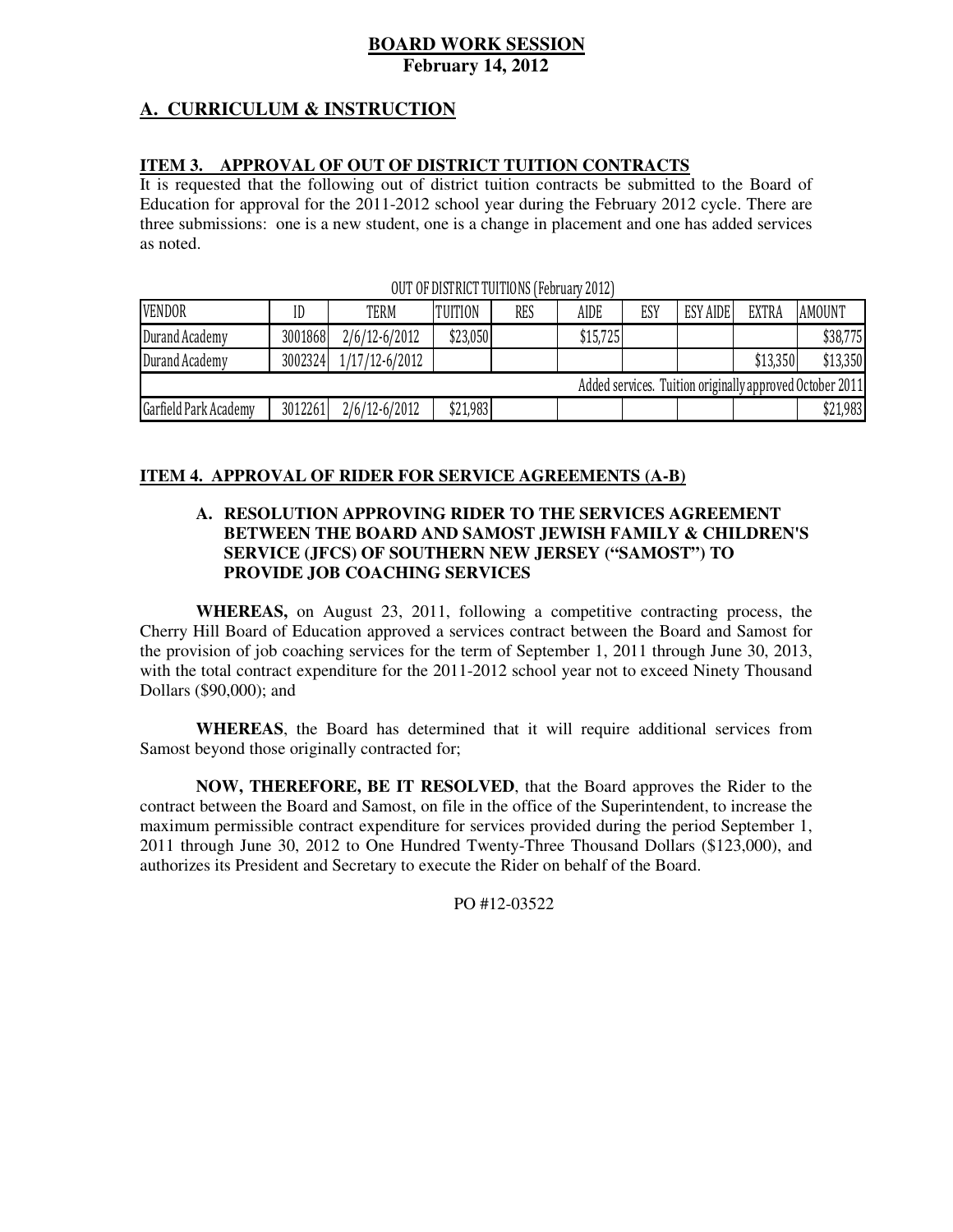### **A. CURRICULUM & INSTRUCTION**

### **ITEM 4. APPROVAL OF RIDER FOR SERVICE AGREEMENTS**

### **B. RESOLUTION APPROVING A RIDER TO THE PROFESSIONAL SERVICES AGREEMENT BETWEEN THE BOARD AND EFFECTIVE SCHOOL SOLUTIONS, LLC**

 **WHEREAS,** at its July 11, 2011 meeting, the Cherry Hill Board of Education (the "Board") approved a professional services contract between the Board and Cornerstone Day Schools, LLC, d/b/a Effective School Solutions ("Cornerstone"), to provide specialized therapeutic mental health services through licensed professionals to certain District pupils, at a total cost not to exceed \$7,500 for Extended School Year Services and \$485,000 for 2011-12 Academic Year Services (P.O. #12-02475); and

 **WHEREAS**, effective September 1, 2011, Cornerstone assigned the contract to a newly formed entity, Effective School Solutions, LLC, which assignment was permitted by the Agreement and consented to by the School District; and

WHEREAS, the Board has determined that the School District requires provision of a greater quantity of services than was provided for in the original contract; and

 **WHEREAS**, the Board, pursuant to its authority under N.J.S.A. 18A:18A-5a(1), may negotiate and award a contract for professional services without the necessity of public advertising for bids and bidding therefor;

 **NOW, THEREFORE, BE IT RESOLVED,** that the Cherry Hill Board of Education approves a Rider to the professional services contract between the Board and Effective School Solutions, LLC for the term of July 1, 2011 through June 30, 2012, to increase the original contract sum for the Academic Year services by Seventy Thousand Dollars (\$70,000.00), thereby adjusting the total amount of the contract for the period September 1, 2011 through June 30, 2012 to a sum not to exceed Five Hundred Fifty-Five Thousand Dollars (\$555,000.00); and be it

 **FURTHER RESOLVED**, that the Board authorizes its President and Secretary to execute the Rider upon final approval of form of same by the Board Solicitor; and be it

 **FURTHER RESOLVED**, that a copy of this Resolution and the requisite summary of the contract award shall be published once in an official newspaper of record for the District in accordance with the requirements of *N.J.S.A.* 18A:18A-5a.(1).

### PO #12-02475

### **ITEM 5. APPROVAL OF EXTENDED SCHOOL YEAR (ESY) 2012**

 It is recommended that the Board approve the plans as presented at the February 6, 2012 C&I meeting for the Extended School Year Program (ESY) 2012 from July 2 through August 2, 2012.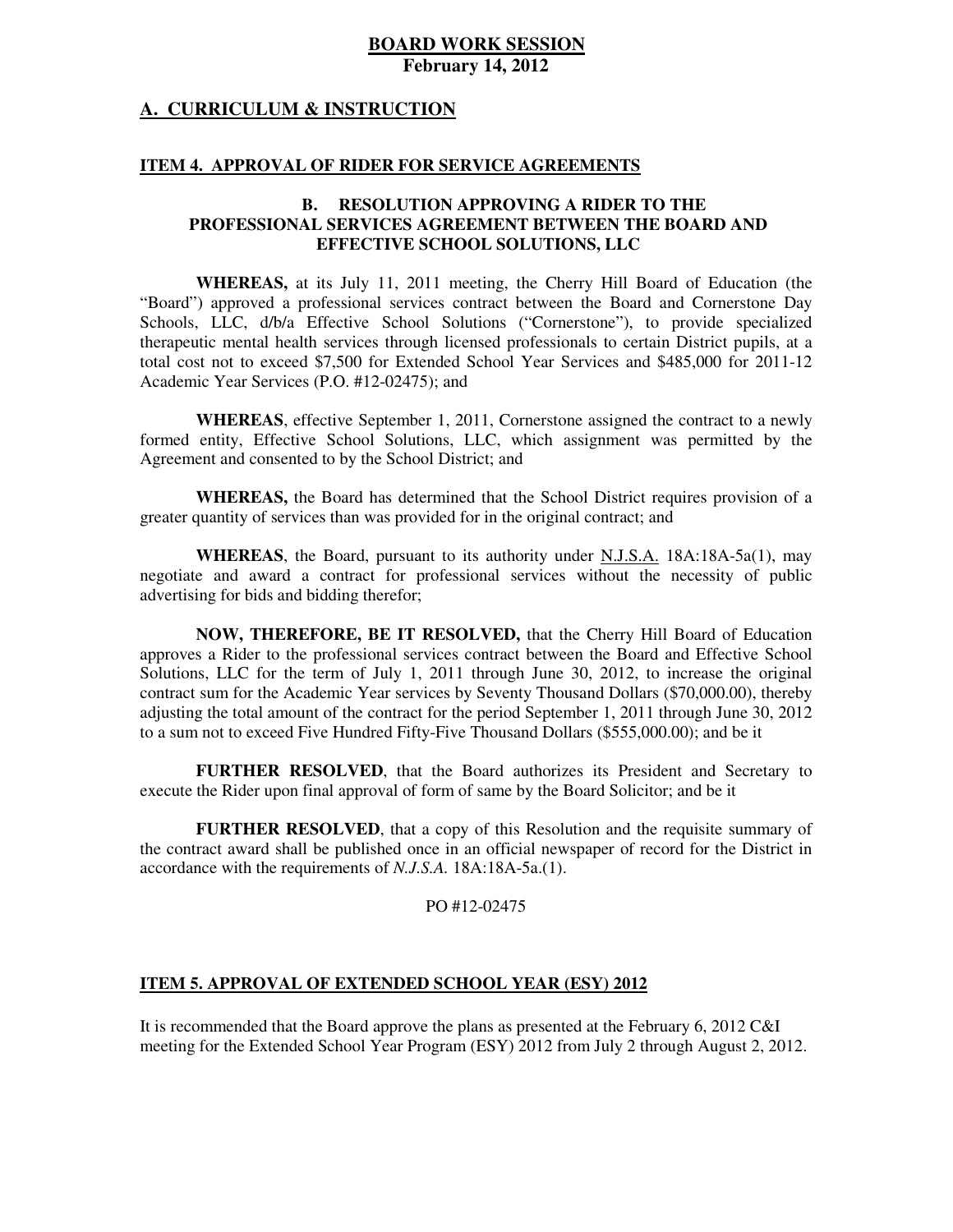# **A. CURRICULUM & INSTRUCTION**

# **ITEM 6. APPROVAL OF HIGH SCHOOL TEXTBOOK**

It is recommended that the Board approve the textbook *Latin for the New Millennium* published by Bolchazy-Carducci, Inc. for grades 9-12 at East and West High Schools.

### **ITEM 7. APPROVAL OF SACC/STEP PROGRAM TUITION INCREASES**

 It is recommended that the Board approve the SACC/Step Program tuition increases as discussed at the February 6, 2012 C & I Committee Meeting for the school years 2012-2015.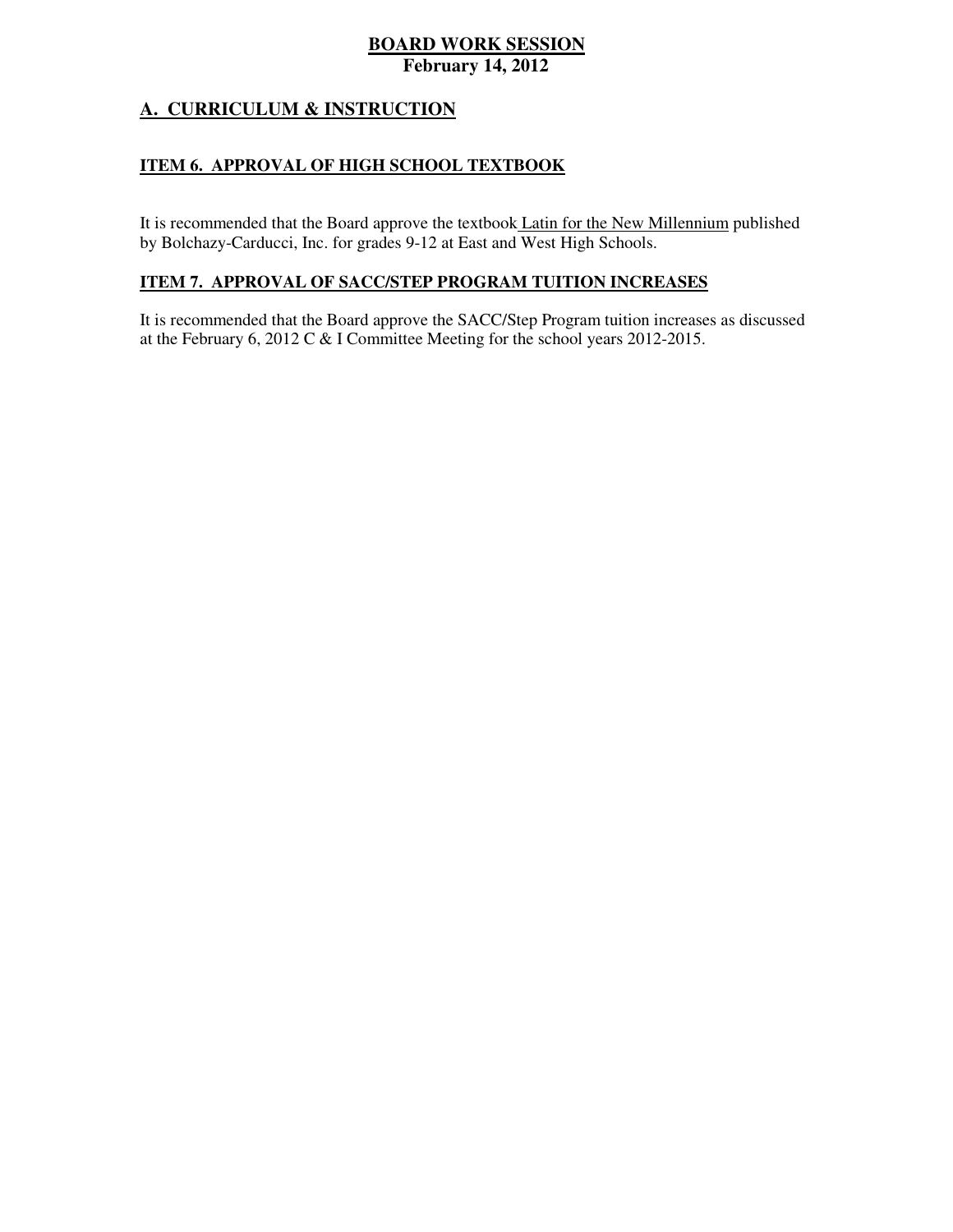#### **B. BUSINESS AND FACILITIES**

- 1. Financial Reports
- 2. Resolutions
- 3. Resolution for the Award of Bids
- 4. Resolution for the Award of Transportation
- 5. Resolution for the Award of Change Orders
- 6. Acceptance of Donations

# *The Superintendent recommends the following:*

#### **ITEM 1. FINANCIAL REPORTS**

- a) BOARD SECRETARY'S CERTIFICATION AND TREASURER'S REPORT FOR DECEMBER 2011
- b) SACC FINANCIAL REPORT FOR DECEMBER 2011
- $\mathbf{c})$ LINE ITEM TRANSFER REPORTS FOR THE MONTH OF DECEMBER 2011
- $\mathbf{d}$ FOOD SERVICE OPERATING STATEMENT FOR NOVEMBER AND DECEMBER 2011
- e) DISBURSEMENT OF FUNDS
- f) APPROVAL OF BILL LIST

#### **ITEM 2. RESOLUTIONS**

- a) MOTION TO APPROVE ADMINISTRATIVE SERVICES AGREEMENT BETWEEN CHERRY HILL PUBLIC SCHOOLS AND SHPS HUMAN RESOURCES SOLUTIONS, INC.
- b) SPRING PLAY EXPENSE HIGH SCHOOL EAST
- c) SPRING PLAY EXPENSE HIGH SCHOOL WEST
- d) RESOLUTION AUTHORIZING CONTRACTS WITH APPROVED STATE CONTRACT VENDORS
- e) RESOLUTION AUTHORIZING THE USE OF AWARDED VENDORS THROUGH CAMDEN COUNTY COOPERATIVE PRICING SYSTEM

#### **ITEM 3. RESOLUTION FOR THE AWARD OF BIDS**

 a) #SMSAT–021712 - SPRING 2012 MIDDLE SCHOOL ATHLETIC TRANSPORTATION (2-17-12)

#### **ITEM 4. RESOLUTION FOR THE AWARD OF TRANSPORTATION**

- a) ROUTE SJGX-2 ARCHBISHOP DAMIANO (ST. JOHN OF GOD) SHUTTLE WITH AIDE
- b) ROUTE #QWA2 MALBERG ALT HS MCKINNEY-VENTO, WILLIAMSTOWN, NJ
- c) ROUTE #HILLPX2 HILL TOP PREP SHUTTLE
- d) ROUTE #MM06 DYFS, PENNSAUKEN, NJ ROSA MS MILEAGE ADDENDUM

#### **ITEM 5. RESOLUTION FOR THE AWARD OF CHANGE ORDERS**

 a) #CMSFS-041211 – FASCIA, SOFFIT AND MASONRY REPAIR AT CARUSI MIDDLE SCHOOL (4-12-11)

#### **ITEM 6. ACCEPTANCE OF DONATIONS**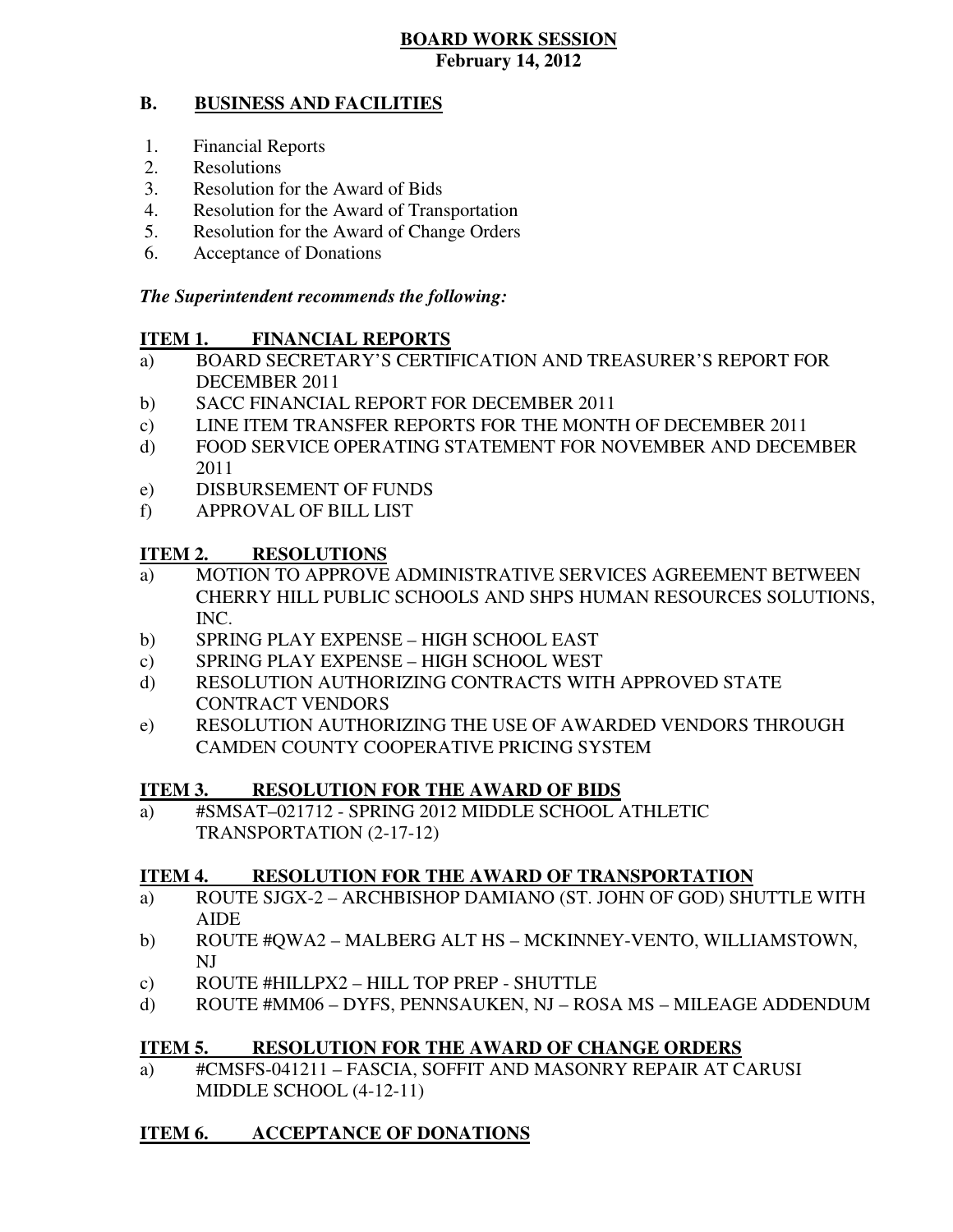#### **B. B. BUSINESS AND FACILITIES**

Long Range Plan Goals

- *"Provide a clean, healthy, safe, and secure physical environment for all students and staff."*
- *upgrading, and repairing all school district facilities."*  ● *"Consistently allocate the funds necessary for systematically maintaining,*

 *The Superintendent recommends the following:* 

#### **ITEM 1. FINANCIAL REPORTS**

# a) BOARD SECRETARY'S CERTIFICATION AND TREASURER'S REPORT FOR DECEMBER 2011

 Pursuant to N.J.A.C. 6A:23A-16.10 (c) 3, I certify that as of December 31, 2011 no budgetary line item account has obligations and payments (contractual orders) which in total exceed the amount appropriated by the Cherry Hill Board of Education pursuant to N.J.S.A. 18A:22-8.1 and N.J.S.A. 18A:22-8.2 and no budgetary line item account has been over-expended in violation of N.J.A.C. 6:23-2.12 (a) 1.

 Pursuant to N.J.A.C. 6A:23A-16.10 (c) 4, the Cherry Hill Board of Education certifies that as of December 31, 2011 and after review of the Secretary's Monthly Financial Report and the Treasurer's Monthly Financial Report and upon consultation with the appropriate district officials, to the best of the Boards' knowledge, no major account or fund has been over-expended in violation of N.J.A.C. 6A:23A-16.10 (a) 1 and that sufficient funds are available to meet the district's financial obligations for the remainder of the fiscal year.

#### $b)$ SACC FINANCIAL REPORT FOR DECEMBER 2011

 It is recommended that the Financial Report for the Cherry Hill School Age Child Care Program for the month of December 2011 be accepted as submitted.

#### $\mathbf{c}$ ) LINE ITEM TRANSFER REPORTS FOR THE MONTH OF DECEMBER 2011

 It is recommended that the 2011/2012 Budget be revised by the transfer of funds between line items as listed on the monthly transfer report. (Systems 3000 transfer report).

#### $\mathbf{d}$  DECEMBER 2011 FOOD SERVICE OPERATING STATEMENT FOR NOVEMBER AND

 It is recommended that the Operating Statement for Cherry Hill Food Services for the months ending November and December, 2011 be accepted as submitted.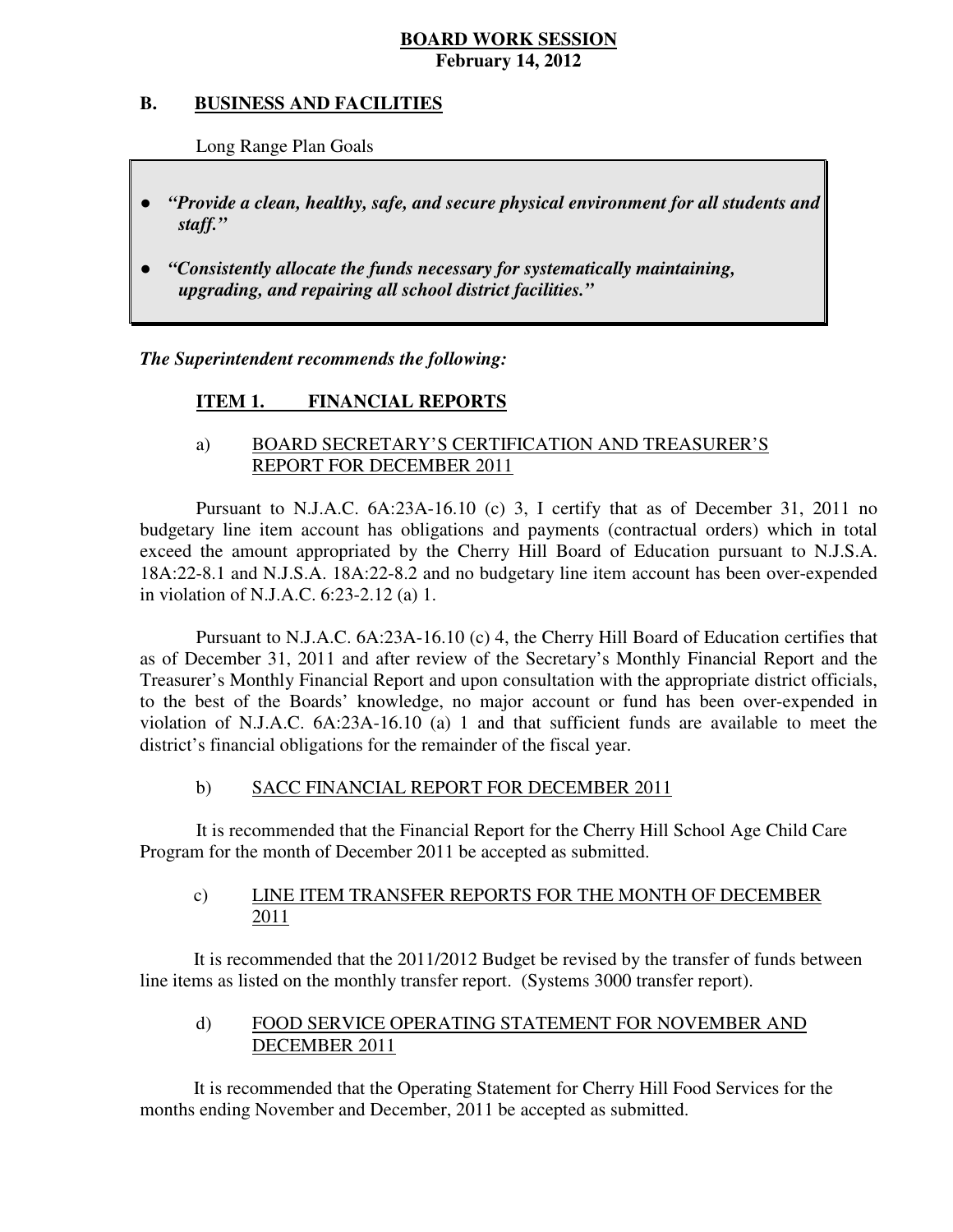#### **B. B. BUSINESS AND FACILITIES**

### **ITEM 1. FINANCIAL REPORTS**

# e) DISBURSEMENT OF FUNDS

| <b>FUND</b>                                       | <b>AMOUNT</b> | <b>REPORT DATED</b>   |
|---------------------------------------------------|---------------|-----------------------|
| Payroll & FICA                                    | \$            | <b>Payroll Dates:</b> |
| Food Service<br><b>SACC</b><br><b>Grand Total</b> | \$<br>œ       | thru                  |

### f) APPROVAL OF BILL LIST

 approved as submitted. It is recommended that the Bill List dated , 2012 in the amount of \$ be

#### **ITEM 2. RESOLUTIONS**

# a) MOTION TO APPROVE ADMINISTRATIVE SERVICES AGREEMENT BETWEEN CHERRY HILL PUBLIC SCHOOLS AND SHPS HUMAN RESOURCES SOLUTIONS, INC.

 Resolved, that the Cherry Hill Board of Education renew the Administrative Services Agreement on file in the office of the Assistant Superintendent-Business with SHPS Human Resources Solutions, Inc. (formerly contracted with Willis of New Jersey, Inc.) for the provision of certain insurance administrative enrollment services at a monthly fee of \$4,167 and authorizes its Assistant Superintendent-Business to execute the Agreement on behalf of the Board.

### b) SPRING PLAY EXPENSE – HIGH SCHOOL EAST

INFORMATION TO BE READY FOR ACTION MEETING.

# c) SPRING PLAY EXPENSE – HIGH SCHOOL WEST

INFORMATION TO BE READY FOR ACTION MEETING.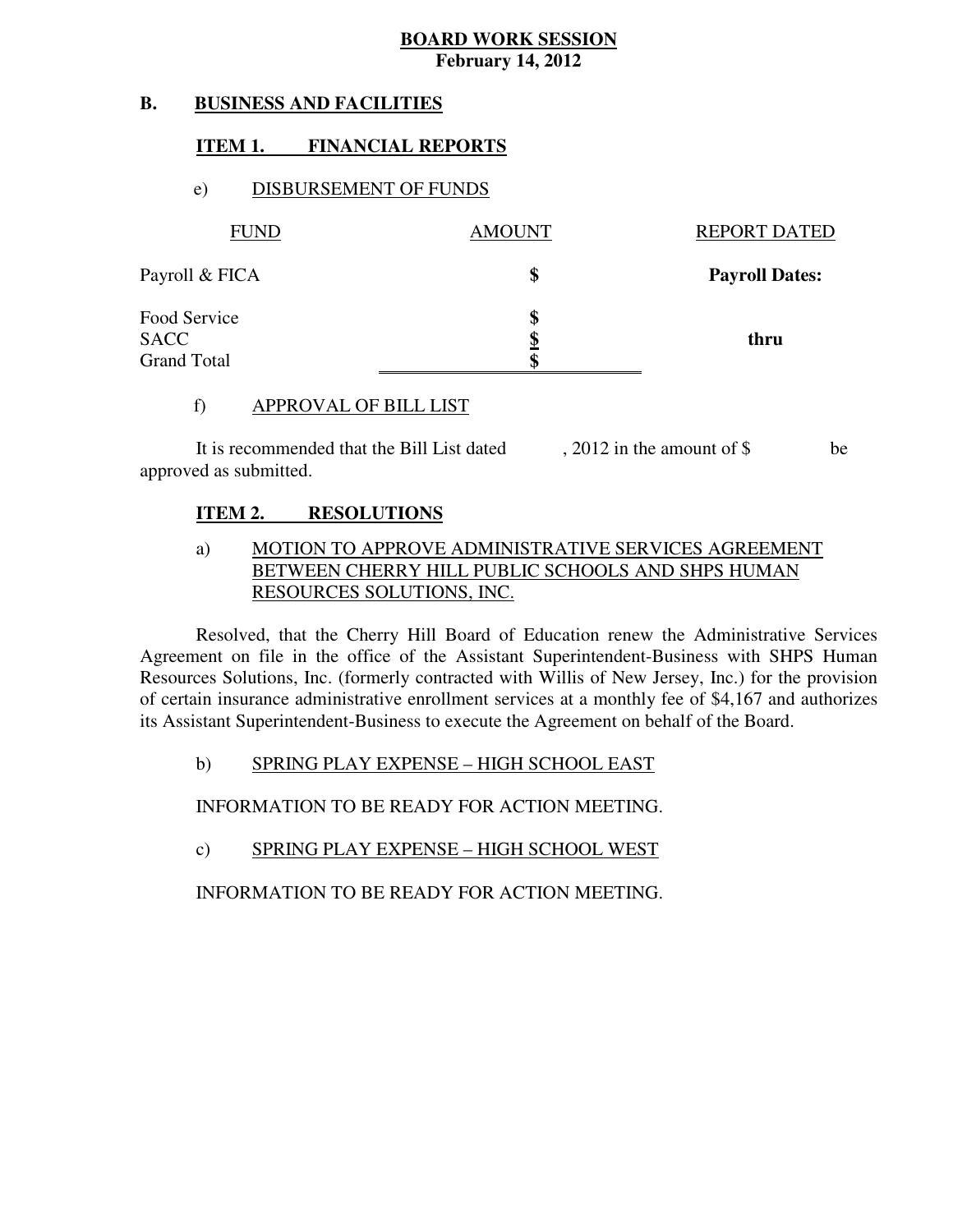#### **B. BUSINESS AND FACILITIES**

### **ITEM 2. RESOLUTIONS**

# d) RESOLUTION AUTHORIZING CONTRACTS WITH APPROVED STATE CONTRACT VENDORS

 WHEREAS, the Cherry Hill Board of Education, pursuant to N.J.S.A. 18A:18A-10a and N.J.A.C. 5:34-7.29(c), may by resolution and without advertising for bids, purchase any goods or services under the State of New Jersey Cooperative Purchasing Program for any State Contracts entered into on behalf of the State by the Division of Purchase and Property in the Department of the Treasury; and

 WHEREAS, the Cherry Hill Board of Education has the need on a timely basis to purchase goods and services utilizing State Contracts; and

 WHEREAS, the Cherry Hill Board of Education may enter into contracts with the referenced State Contract Vendors through this resolution and properly executed contracts, which shall be subject to all the conditions applicable to the current State Contracts.

 NOW, THEREFORE, BE IT RESOLVED, the Cherry Hill Board of Education authorizes the Purchasing Agent to purchase certain goods or services from those approved New Jersey State Contract Vendors as listed below for the 2011/2012 school year pursuant to all conditions of the individual State Contracts; and

 the availability of sufficient funds prior to the expenditure of funds for such goods or services; and BE IT FURTHER RESOLVED, that James J. Devereaux, Board Secretary shall certify to

 Cherry Hill Board of Education and the referenced State Contract Vendors not to exceed the amounts stated shall be as follows: BE IT FURTHER RESOLVED, that the expiration date of the contracts between the

| Contract<br>Number | Vendor                         | Commodity/Service                                 | New Jersey State<br>Contract<br><b>Expiration Date</b> | Amount Not to<br>Exceed |
|--------------------|--------------------------------|---------------------------------------------------|--------------------------------------------------------|-------------------------|
| A75721             | H. A. DeHart $\&$<br>Son, Inc. | Snow plow parts, and grader<br>and loader blades  | $1 - 19 - 13$                                          | \$20,000                |
| A69721             | H. A. DeHart $\&$<br>Son, Inc. | Parts & repairs for road<br>maintenance equipment | $6 - 30 - 12$                                          | \$25,000                |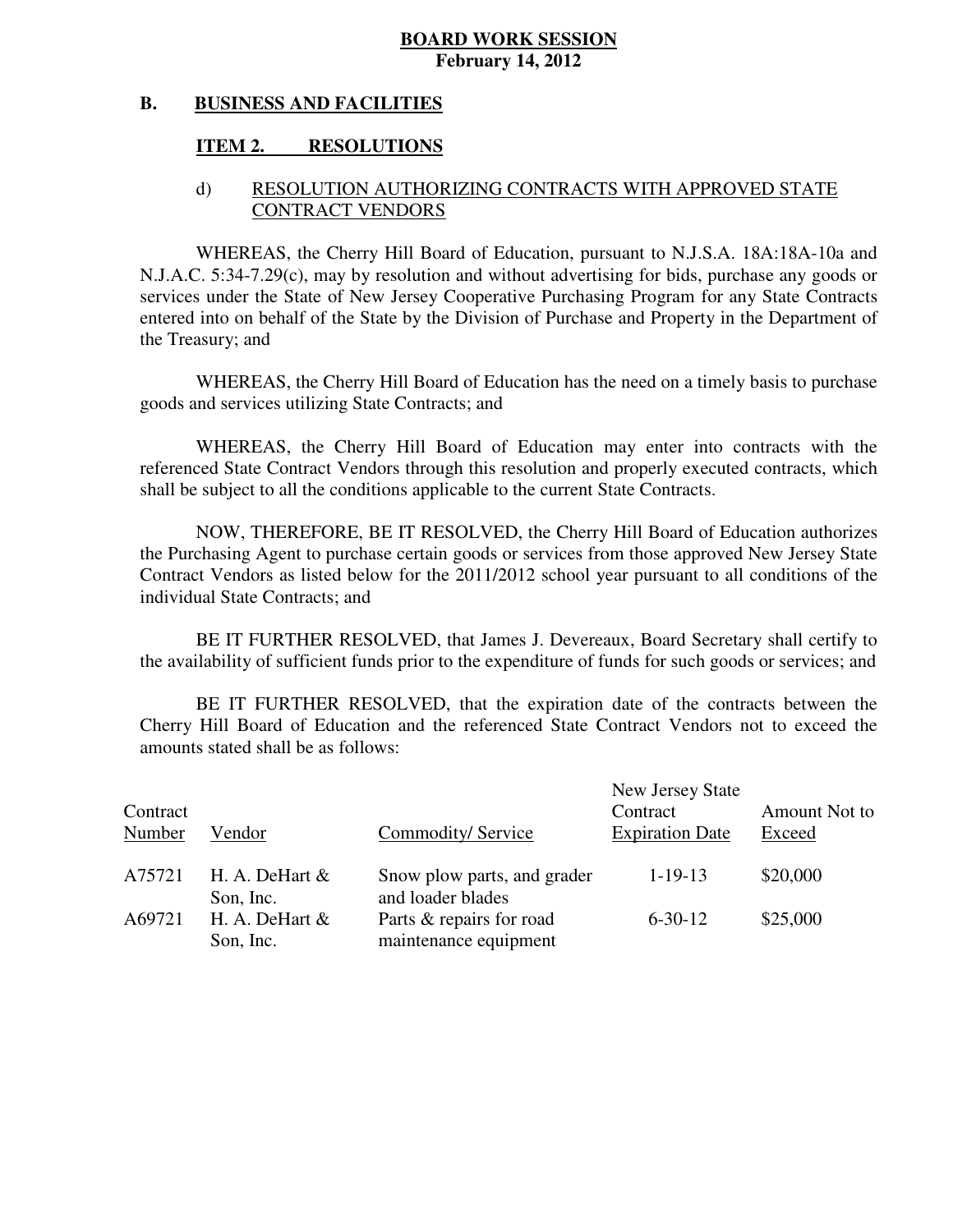#### **B. BUSINESS AND FACILITIES**

## **ITEM 2. RESOLUTIONS**

# e) RESOLUTION AUTHORIZING THE USE OF AWARDED VENDORS THROUGH CAMDEN COUNTY COOPERATIVE PRICING SYSTEM

 WHEREAS, the State of New Jersey has encouraged school districts to cooperatively purchase supplies and/or services; and

 WHEREAS, Camden County Cooperative Pricing System provides a list of vendors who have been awarded bids through their open bid process; and

 WHEREAS, the Cherry Hill Board of Education in an effort to save taxpayers money through efficient and cost effective purchasing has entered into an agreement with the Camden County Cooperative Pricing System to participate in the cooperative bids for supplies and services;

 NOW, THEREFORE, BE IT RESOLVED that the Cherry Hill Board of Education approve the following vendor that has been awarded a first renewal on Bid #A-51 through the Camden County Cooperative Pricing System, said bid expires January 31, 2013.

OFFICE SUPPLIES – BID #A-51

Office Basics, Boothwyn, PA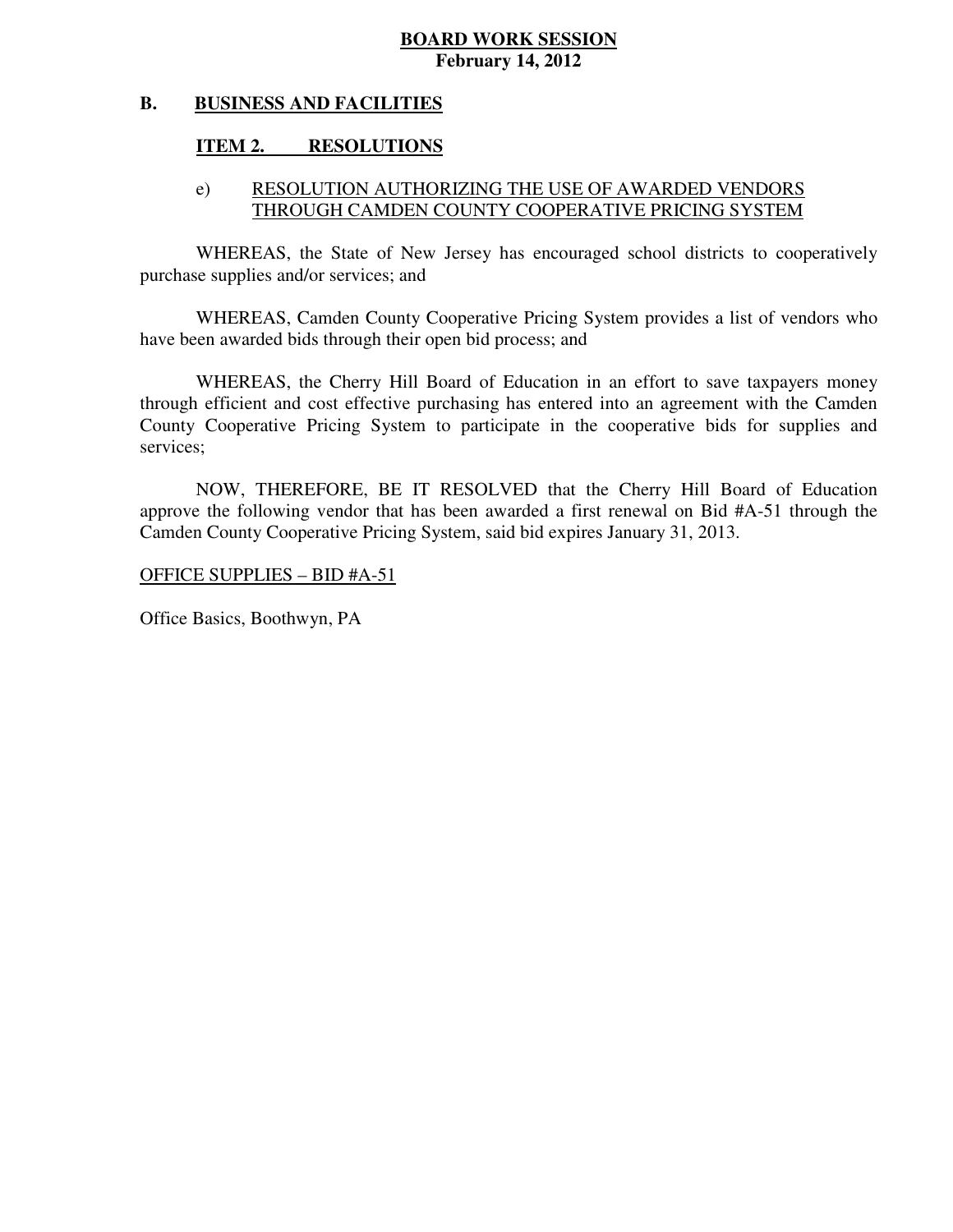#### **B. BUSINESS AND FACILITIES**

# **ITEM 3. RESOLUTION FOR THE AWARD OF BIDS**

# a) #SMSAT–021712 - SPRING 2012 MIDDLE SCHOOL ATHLETIC TRANSPORTATION (2-17-12)

**INFORMATION:** To be ready for action meeting, bid opens February 17, 2012.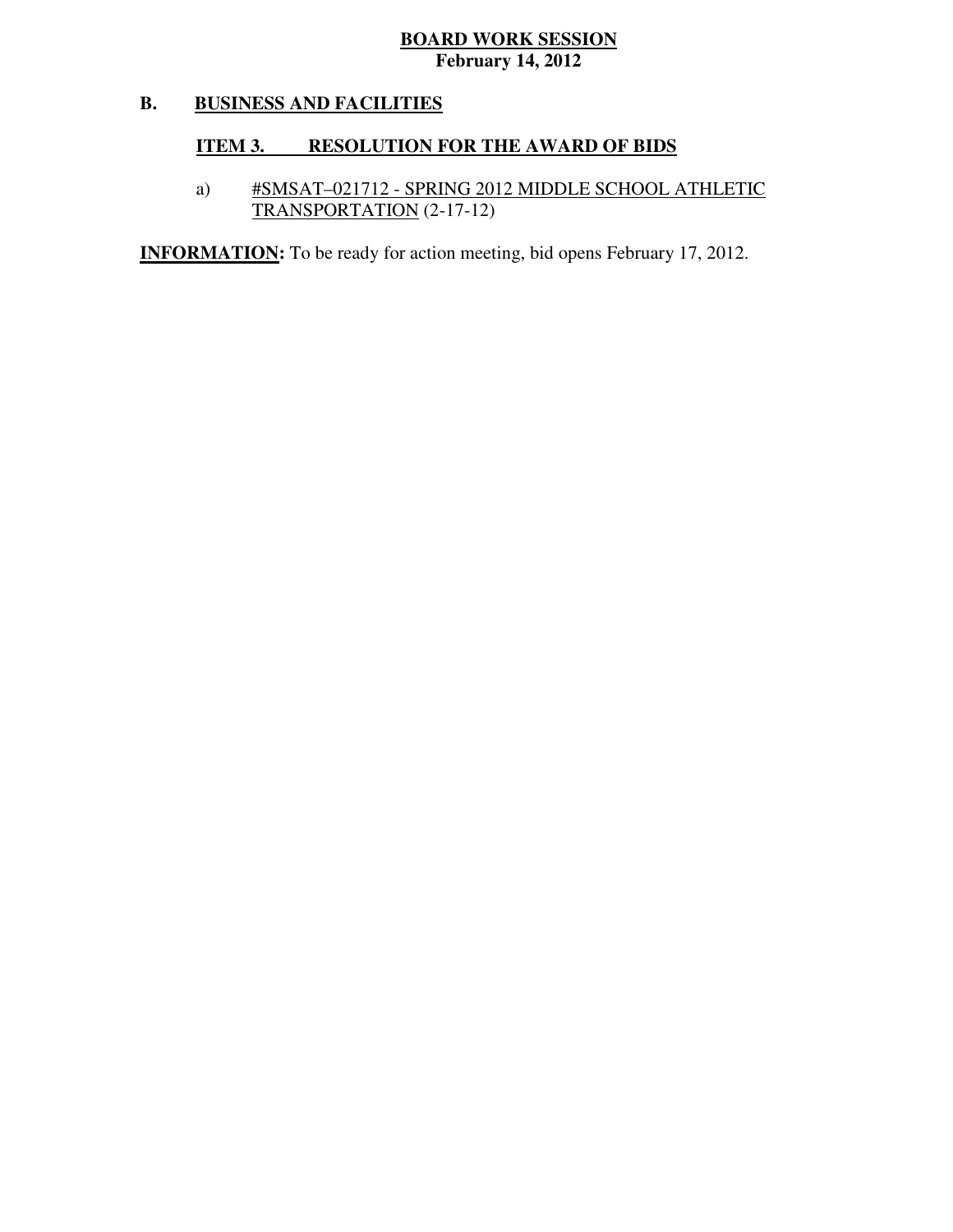#### **B. BUSINESS AND FACILITIES**

#### **ITEM 4. RESOLUTION FOR THE AWARD OF TRANSPORTATION**

# a) ROUTE SJGX-2 – ARCHBISHOP DAMIANO (ST. JOHN OF GOD) SHUTTLE WITH AIDE

### **RECOMMENDATION:**

 It is recommended that prior administrative approval be ratified for McGough Bus Company, Inc. to transport (1) one classified student on a shuttle with an aide from school to home as listed below. P.O. #12-06422

 Route: SJGX-2 School: Archbishop Damiano School (St. John of God) – Shuttle with Aide Company: McGough Bus Company, Inc. Original Route: SJG Original Bid: #5222 Date(s): 1/18, 25 - 2/1, 8, 15, 22, 29 - 3/7 (Wednesdays Only) Cost per diem route: \$80.00 Cost per diem aide: \$20.00 Total # of days: (8) Eight Total Cost: \$800.00

Account Code: 11-000-270-514-83-0001

# b) ROUTE #QWA2 – MALBERG ALT HS – MCKINNEY-VENTO, WILLIAMSTOWN, NJ

### **RECOMMENDATION:**

 Quotes were solicited by the Transportation Department with the low quote coming from Hillman Bus Service, Inc. It is recommended that prior administrative approval be ratified to Hillman Bus Service, Inc. to transport (1) one McKinney-Vento student residing in Williamstown, NJ. PO#12-06544

 Route: QWA2 School: Malberg Alternative School - McKinney-Vento Company: Hillman Bus Service, Inc. Date(s): 2/1/12 to 6/18/12 Cost per diem: \$172.00 Total # of days: (90) Ninety Total Cost: \$15,480.00

Account Code: 11-000-270-514-83-0001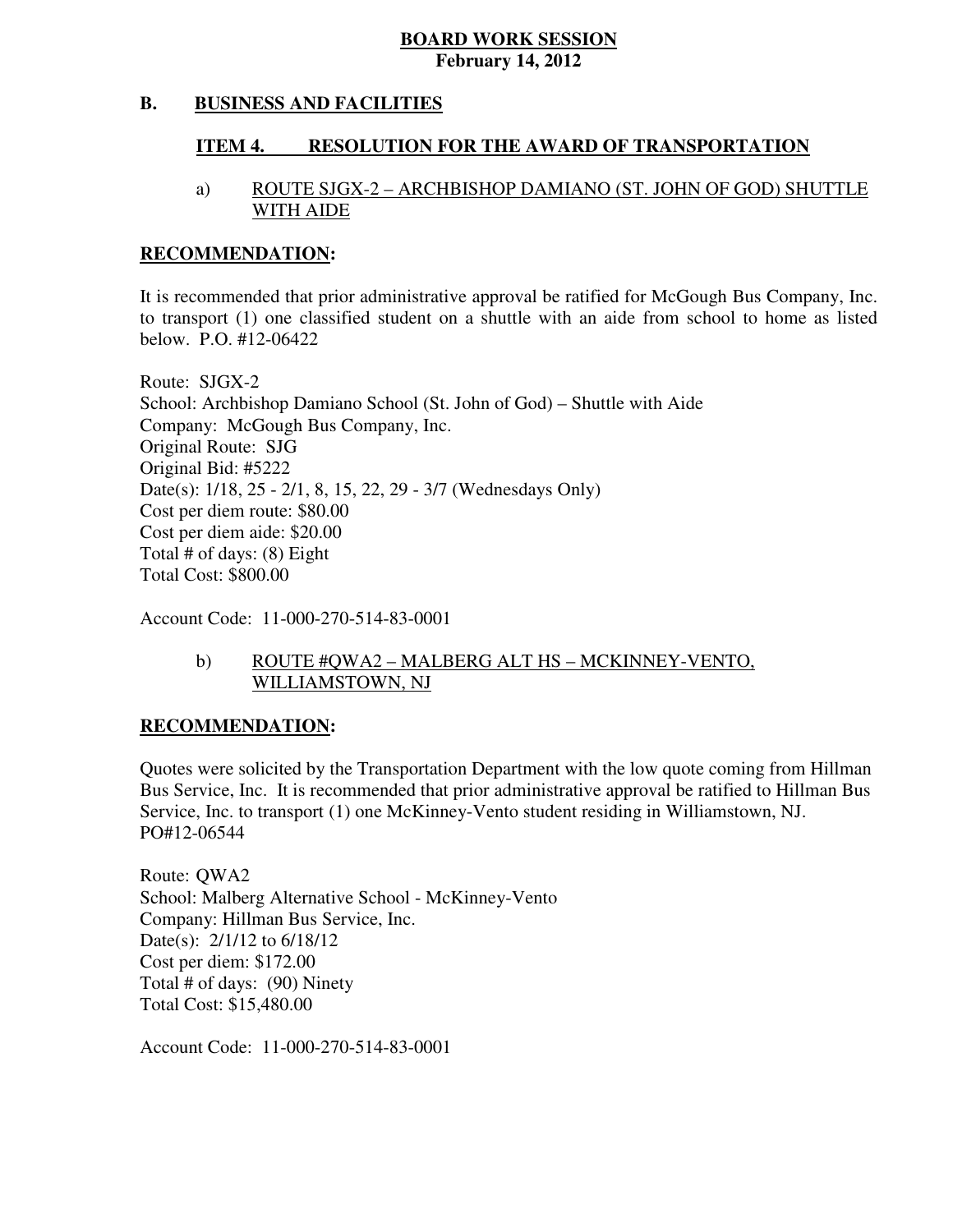#### **B. BUSINESS AND FACILITIES**

#### **ITEM 4. RESOLUTION FOR THE AWARD OF TRANSPORTATION**

### c) ROUTE #HILLPX2 – HILL TOP PREP - SHUTTLE

### **RECOMMENDATION:**

 It is recommended that prior administrative approval be ratified for Garden State Transport, Inc. to transport (1) one classified student on a shuttle from school to home as listed below. PO#: 12-06616

 Route: HILLPX2 School: Hill Top Prep - Shuttle Company: Garden State Transport, Inc. Original Route: HILLP-X Original Bid : #5535 Date(s): 2/9, 16, 23- 3/1, 8, 15, 22, 29 (Thursdays only) Cost per diem: \$130.00 Total # of days: (8) eight Total Cost: \$1,040.00

Account Code: 11-000-270-514-83-0001

# d) ROUTE #MM06 – DYFS, PENNSAUKEN, NJ – ROSA MS – MILEAGE ADDENDUM

### **RECOMMENDATION:**

It is recommended that approval be granted to T  $\&$  L Transportation, Inc. to transport (1) one Division of Youth and Family Services student residing in Pennsauken, NJ. This is a mileage addendum to the original contract as listed below. P.O. #: 12-06795

 Route: MM06 School: Rosa Middle Original Bid #: 4892 Company: T & L Transportation, Inc. Date(s): 2/6/12 to 6/18/12 Cost per mile increase: \$0.85 Total # of miles per day: 6 Total # of days: (87) Total Cost: \$ 443.70

Account Code: 11-000-270-511-83-0001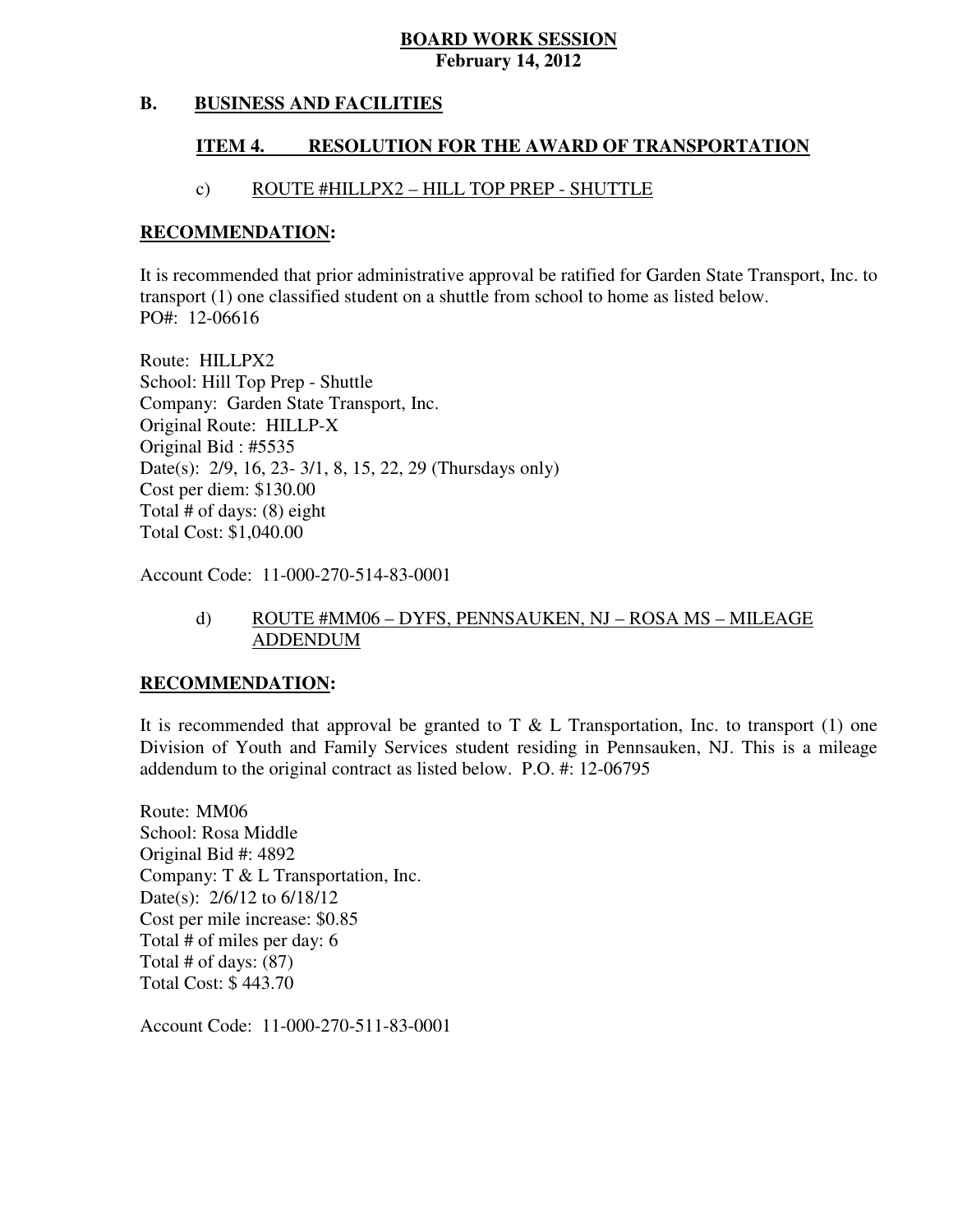#### **B. BUSINESS AND FACILITIES**

#### **ITEM 5. RESOLUTION FOR THE AWARD OF CHANGE ORDERS**

# CARUSI MIDDLE SCHOOL (4-12-11) a) #CMSFS-041211 – FASCIA, SOFFIT AND MASONRY REPAIR AT

### **INFORMATION:**

 Board approval is requested for Change Order 003 to be issued to Levy Construction Company, Audubon, NJ to provide a credit for half of the All Risk work done as a result of roof leaks (deduct \$6,823.71), provide a credit for Carusi staff overtime as a result of roof leaks (deduct \$1,863.00), provide a credit for repairs made to the alarm system devices (deduct \$262.00) and provide a credit for damages to the alarm system (deduct \$135.00) all in the month of August, resulting in a total deduction of \$9,083.71.

### **RECOMMENDATION:**

 It is recommended that Change Order 003 to provide a credit for half of the All Risk work done as a result of roof leaks (deduct \$6,823.71), provide a credit for Carusi staff overtime as a result of roof leaks (deduct \$1,863.00), provide a credit for repairs made to the alarm system devices (deduct \$262.00) and provide a credit for damages to the alarm system (deduct \$135.00) all in the month of August, resulting in a total deduction of \$9,083.71 be issued to Levy Construction Company, Audubon, NJ. Original PO#11-07112

Account Code: 30 000 450 450 45 8013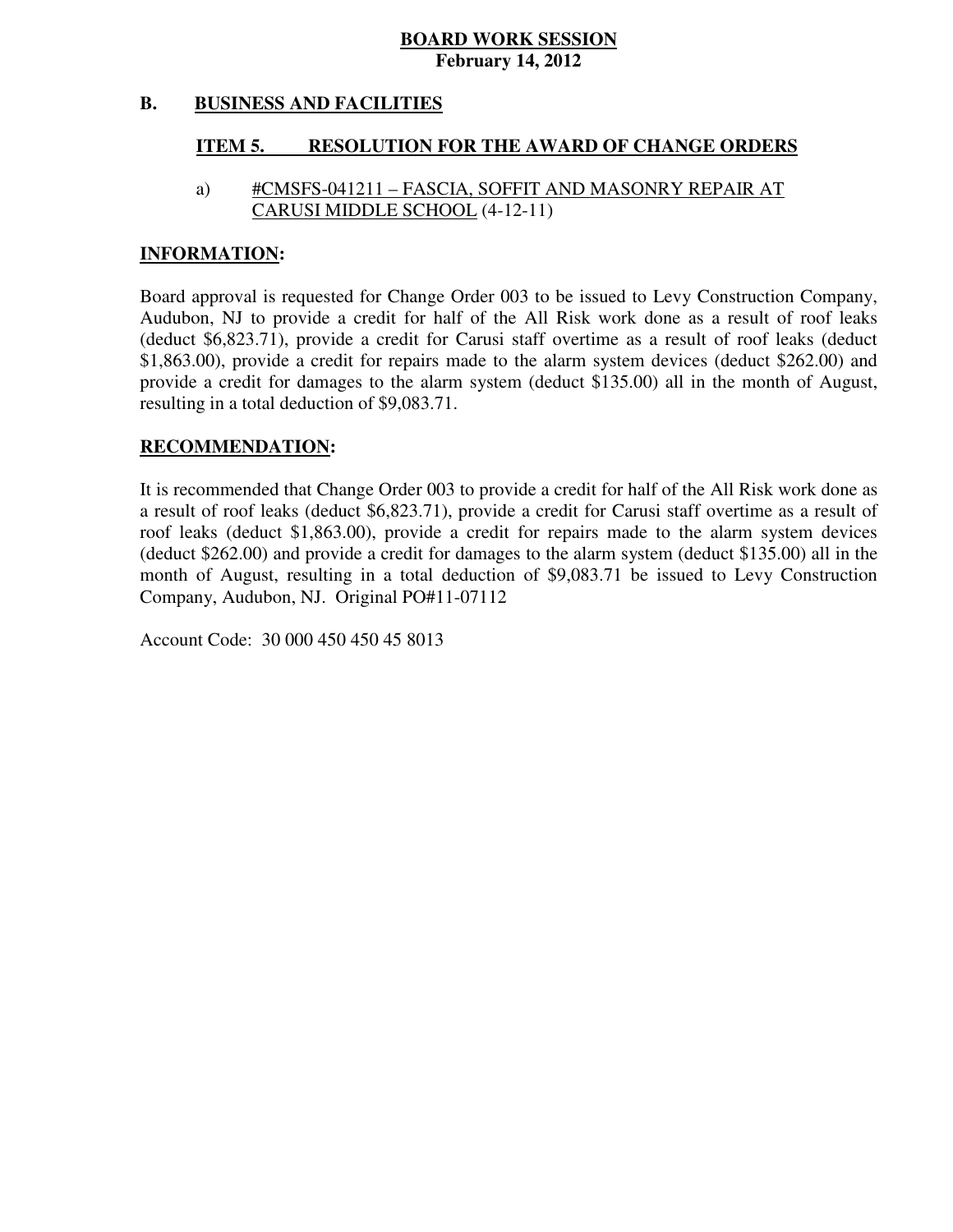#### **B. B. BUSINESS AND FACILITIES**

|                  |                             | <b>GROUP OFFERING</b>        |          |
|------------------|-----------------------------|------------------------------|----------|
| <b>SCHOOL</b>    | <b>DONATION</b>             | <b>DONATION</b>              | VALUE    |
|                  |                             |                              |          |
| West HS          | Renovations to the          | Kingsway Church/REVO         | \$2,780  |
|                  | teacher lounge in F         | <b>Youth Church</b>          |          |
|                  | wing                        |                              |          |
| Rosa             | <b>Adobe Flash</b>          | <b>Cherry Hill Education</b> | \$4,922  |
|                  |                             | Foundation*                  |          |
| East HS          | Drum Line Equipment         | <b>Cherry Hill Education</b> | \$6,770  |
|                  |                             | Foundation*                  |          |
| East HS          | Project Graduation -        | <b>Cherry Hill Education</b> | \$500.   |
|                  | 2012                        | Foundation*                  |          |
| West HS          | <b>Dance Education</b>      | <b>Cherry Hill Education</b> | \$2,069  |
|                  | Stereo System               | Foundation*                  |          |
| West HS          | Project Graduation -        | <b>Cherry Hill Education</b> | \$500    |
|                  | 2012                        | Foundation*                  |          |
| Paine ES         | Shakespeare $-2^{nd}$       | <b>Cherry Hill Education</b> | \$1,307  |
|                  | Grade                       | Foundation*                  |          |
| Paine ES         | <b>Anti-Bullying Mosaic</b> | <b>Cherry Hill Education</b> | \$2,500  |
|                  | Mural                       | Foundation*                  |          |
| Sharp ES         | Readers' Theater Kit -      | Cherry Hill Education        | \$605.   |
|                  | $1st$ Grade                 | Foundation*                  |          |
| <b>Barton ES</b> | Pedometers for PE           | <b>Cherry Hill Education</b> | \$1,287. |
|                  | Class                       | Foundation*                  |          |

#### **ITEM 6. ITEM 6. ACCEPTANCE OF DONATIONS**

\*Unexpended funds will be returned to Cherry Hill Education Foundation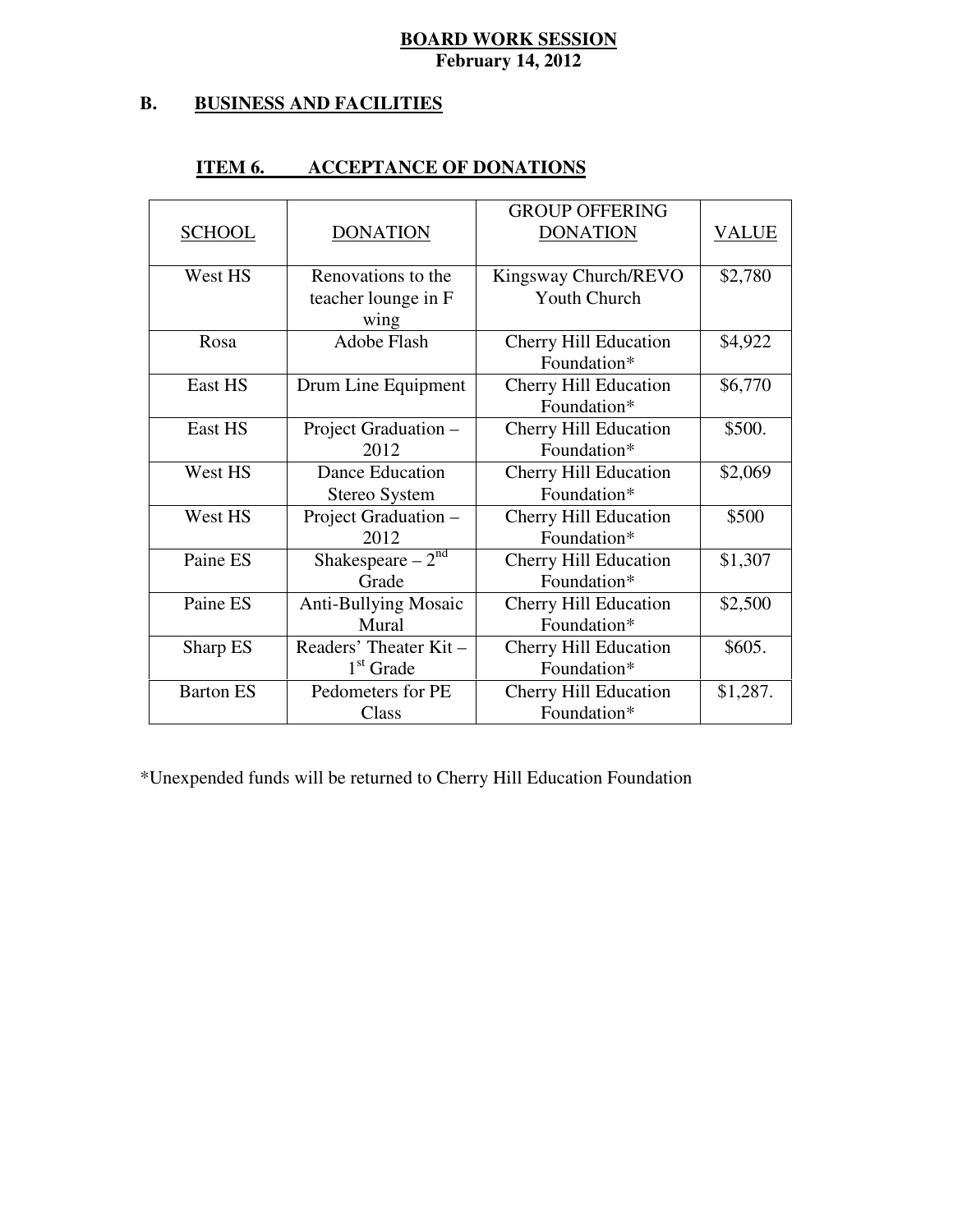# **C. HUMAN RESOURCES/NEGOTIATIONS**

 *Long Range Plan Goal:* 

**•** "Optimize Human Resource function to meet changing instructional and organizational *program requirements."* 

The Superintendent recommends the following:

- 1. Termination of Employment—Certificated<br>2. Termination of Employment—Non-Certific
- 2. Termination of Employment—Non-Certificated
- 3. Appointments—Certificated
- 4. Appointments—Non-Certificated
- 5. Leaves of Absence—Certificated
- 6. Leaves of Absence—Non-Certificated
- 7. Assignment/Salary Change—Certificated
- 8. Assignment/Salary Change—Non-Certificated
- 9. Other Compensation—Certificated
- 10. Approval of Job Descriptions
- 11. Abolishment of Job Descriptions

# **ITEM 1. TERMINATION OF EMPLOYMENT—CERTIFICATED**

(a) Resignations

### **RECOMMENDATION:**

 It is recommended that the following resignations be accepted on the date listed for the reasons indicated:

| <b>Name</b>        | Assignment                    | <b>Effective Date</b> | Reason     |
|--------------------|-------------------------------|-----------------------|------------|
| Joanne Negrin      | Carusi-Spanish $(\$57,761)$   | 3/18/12               | Personal   |
| <b>Betty Mayer</b> | Kingston-Grade $2$ (\$94,069) | 7/01/12               | Retirement |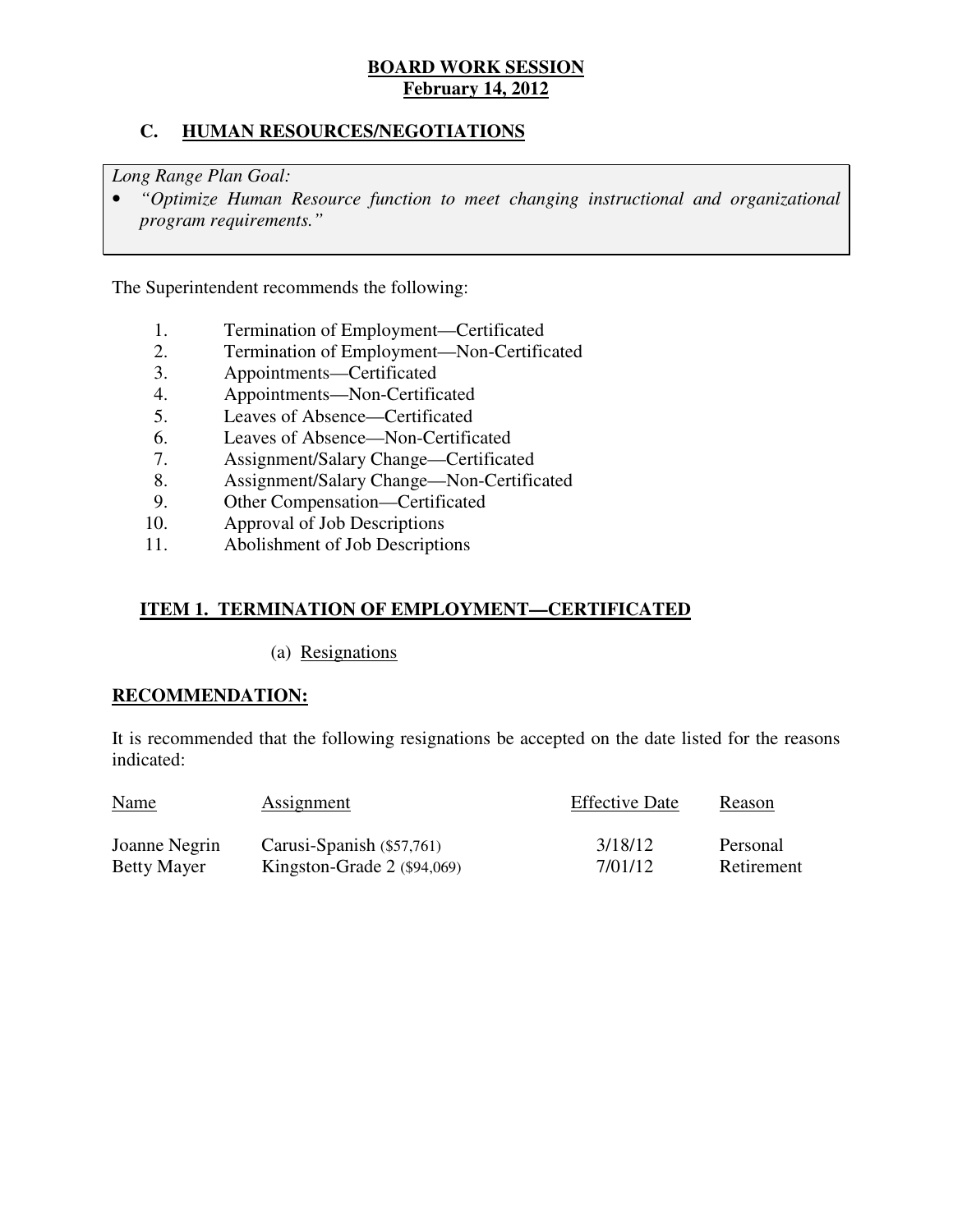# **C. HUMAN RESOURCES/NEGOTIATIONS**

# **ITEM 2. TERMINATION OF EMPLOYMENT-NON-CERTIFICATED**

### (a) Resignations

# **RECOMMENDATION:**

 It is recommended that the following resignations be accepted on the date listed for the reasons  $P^{cc}$   $P^{cc}$   $D^{cd}$ indicated:

| Name           | Assignment                                                                     | <b>Effective Date</b> | Reason   |
|----------------|--------------------------------------------------------------------------------|-----------------------|----------|
| Jodi Rosenfeld | Knight-Exceptional Educational                                                 | 4/04/12               | Personal |
| Michele Lanko  | Assistant (this position only-\$13,237)<br><b>Beck-Exceptional Educational</b> | 2/06/12               | Personal |
|                | Assistant (\$13,354)                                                           |                       |          |

# **ITEM 3. APPOINTMENTS—CERTIFICATED**

# (a) Student Teachers

# **RECOMMENDATION:**

 It is recommended that the persons listed be approved for student teaching in accord with the date presented.

| <b>Name</b>      | College/University | <b>Effective Date</b> | Cooperating School/Teacher |
|------------------|--------------------|-----------------------|----------------------------|
| Lindsay Kemmlein | Temple             | 1/23/12-5/01/12       | Karl Moehlmann/CHHS East   |
| Daniel Wythoff   | Rowan              | 5/07/12-6/15/12       | <b>Bonnie Witt/Beck</b>    |

(b) Field Placement

### **RECOMMENDATION:**

 It is recommended that the persons listed be approved for a field placement in accord with the data presented.

| <b>Name</b>     | College/University | <b>Effective Date</b> | Cooperating Teacher/School |
|-----------------|--------------------|-----------------------|----------------------------|
| Amanda Sawickey | Rowan              | 2/15/12-4/04/12       | Carolyn Grossi/Rosa        |
| Angela Merola   | Rowan              | 2/15/12-4/04/12       | Carolyn Grossi/Rosa        |
| Jaclyn Holroyd  | Rowan              | 2/15/12-4/04/12       | Lillian Halden/Rosa        |
| Alana Egan      | Rowan              | $2/13/12 - 4/16/12$   | Melissa McNab/Rosa         |
| Rebecca McCann  | Rowan              | 2/12/12-4/16/12       | Melissa McNab/Rosa         |
| Brittani Adams  | Rowan              | 2/14/12-4/03/12       | Leah Dryden/Beck           |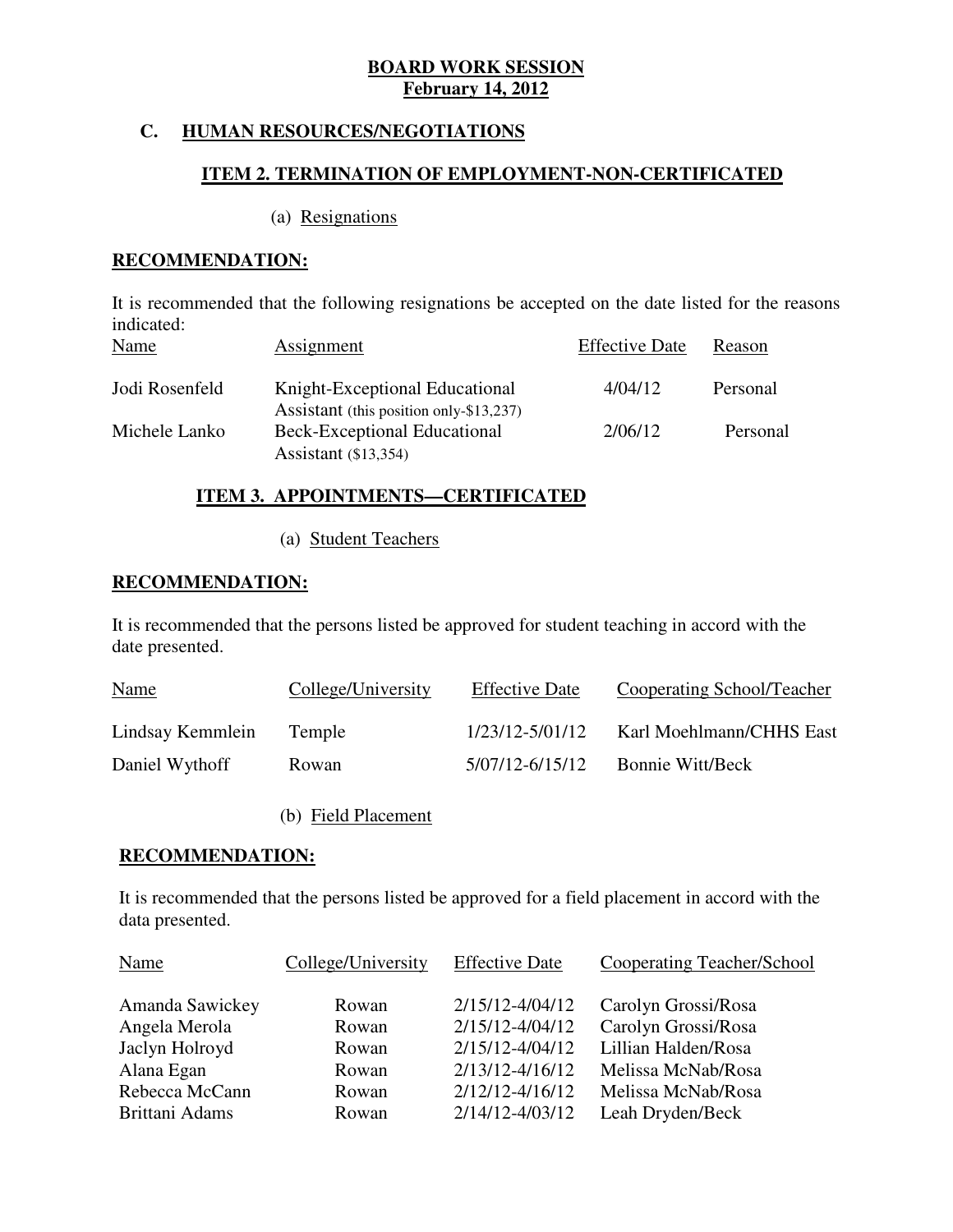# **C. HUMAN RESOURCES/NEGOTIATIONS**

### **ITEM 3. APPOINTMENTS—CERTIFICATED** - continued

### (b) Field Placement - continued

| <b>Name</b>              | College/University   | <b>Effective Date</b> | <b>Cooperating Teacher/School</b> |
|--------------------------|----------------------|-----------------------|-----------------------------------|
| <b>Katherine Andrews</b> | Rowan                | 2/14/12-4/03/12       | Laura Gertel/Beck                 |
| Carmen Bartolone         | Rowan                | 2/14/12-4/03/12       | <b>Scott Klear/Beck</b>           |
| <b>Amber Berry</b>       | Rowan                | 2/14/12-4/03/12       | <b>Scott Klear/Beck</b>           |
| <b>Allyson Burke</b>     | Rowan                | 2/14/12-4/03/12       | Valerie McDonald/Beck             |
| Leticia Carrasco         | Rowan                | 2/14/12-4/03/12       | Leah Dryden/Beck                  |
| Megan Chadwick           | Rowan                | 2/14/12-4/03/12       | Laura Gertel/Beck                 |
| Jordan Dennis            | Rowan                | 2/14/12-4/03/12       | Lisa Lipman/Beck                  |
| <b>Kelsey Donovan</b>    | Rowan                | 2/14/12-4/03/12       | Jennifer Antenucci/Beck           |
| <b>Millicent Geier</b>   | Rowan                | 2/14/12-4/03/12       | <b>Barbara Ross/Beck</b>          |
| Angelica Giannone        | Rowan                | 2/14/12-4/03/12       | Lisa Lipman/Beck                  |
| <b>Elizabeth Green</b>   | Rowan                | 2/14/12-4/03/12       | Valerie McDonald/Beck             |
| Katelyn Kuck             | Rowan                | 2/14/12-4/03/12       | Cynthia Nieves/Beck               |
| <b>Delores Richards</b>  | Rowan                | 2/13/12-4/16/12       | Cathryn Gaul/Beck                 |
| Douglas Stephens         | Rowan                | 2/13/12-4/16/12       | Cathryn Gual/Beck                 |
| Jessica Lochel           | Rowan                | 2/14/12-4/03/12       | Ann Allen/Beck                    |
| Felicia Lott             | Rowan                | 2/14/12-4/03/12       | Risa Cohen/Beck                   |
| Georgette Luna           | Rowan                | 2/14/12-4/03/12       | Cynthia Nieves/Beck               |
| Lauren McVey             | Rowan                | 2/14/12-4/03/12       | <b>Janet McGrath/Beck</b>         |
| Marissa Micciche         | Rowan                | 2/14/12-4/03/12       | Risa Cohen/Beck                   |
| Jenna Nardelli           | Rowan                | 2/14/12-4/03/12       | <b>Janet McGrath/Beck</b>         |
| Erin Oechslin            | Rowan                | 2/14/12-4/03/12       | <b>Barbara Ross/Beck</b>          |
| <b>Abbey Petner</b>      | Rowan                | 2/14/12-4/03/12       | <b>Barbara Ross/Beck</b>          |
| Carleen                  | Rowan                | 2/14/12-4/03/12       | Lauren Miscioscia/Beck            |
| Schoonover               |                      |                       |                                   |
| Cassandra Strong         | Rowan                | 2/14/12-4/03/12       | Melanie Wyckoff/Beck              |
| Jessica Ware             | Rowan                | 2/14/12-4/03/12       | Melanie Wyckoff/Beck              |
| Jennifer Wozunk          | Rowan                | 2/14/12-4/03/12       | Leah Dryden/Beck                  |
| Alexa Valenti            | Rowan                | 2/14/12-4/03/12       | Ann Allen/Beck                    |
| Megan Bellucci           | Rowan                | 2/13/12-4/16/12       | Carmella Buono-                   |
|                          |                      |                       | Tomasetti/Carusi                  |
| <b>Audrey Leibowitz</b>  | Rowan                | 2/12/12-4/16/12       | Dana Hoffman/Paine                |
| Jonathan Gorman          | <b>Camden County</b> | 2/06/12-4/03/12       | James DiCicco/CHHS West           |
| Stephen Amadio           | <b>Camden County</b> | 2/06/12-4/03/12       | Karen Lignana/CHHS West           |
| Laura Corvino            | <b>Camden County</b> | 2/06/12-4/03/12       | Lisa Ehmann/Kilmer                |
| Morgan Emers             | <b>Camden County</b> | 2/06/12-4/03/12       | Cynthia Fortescue/Cooper          |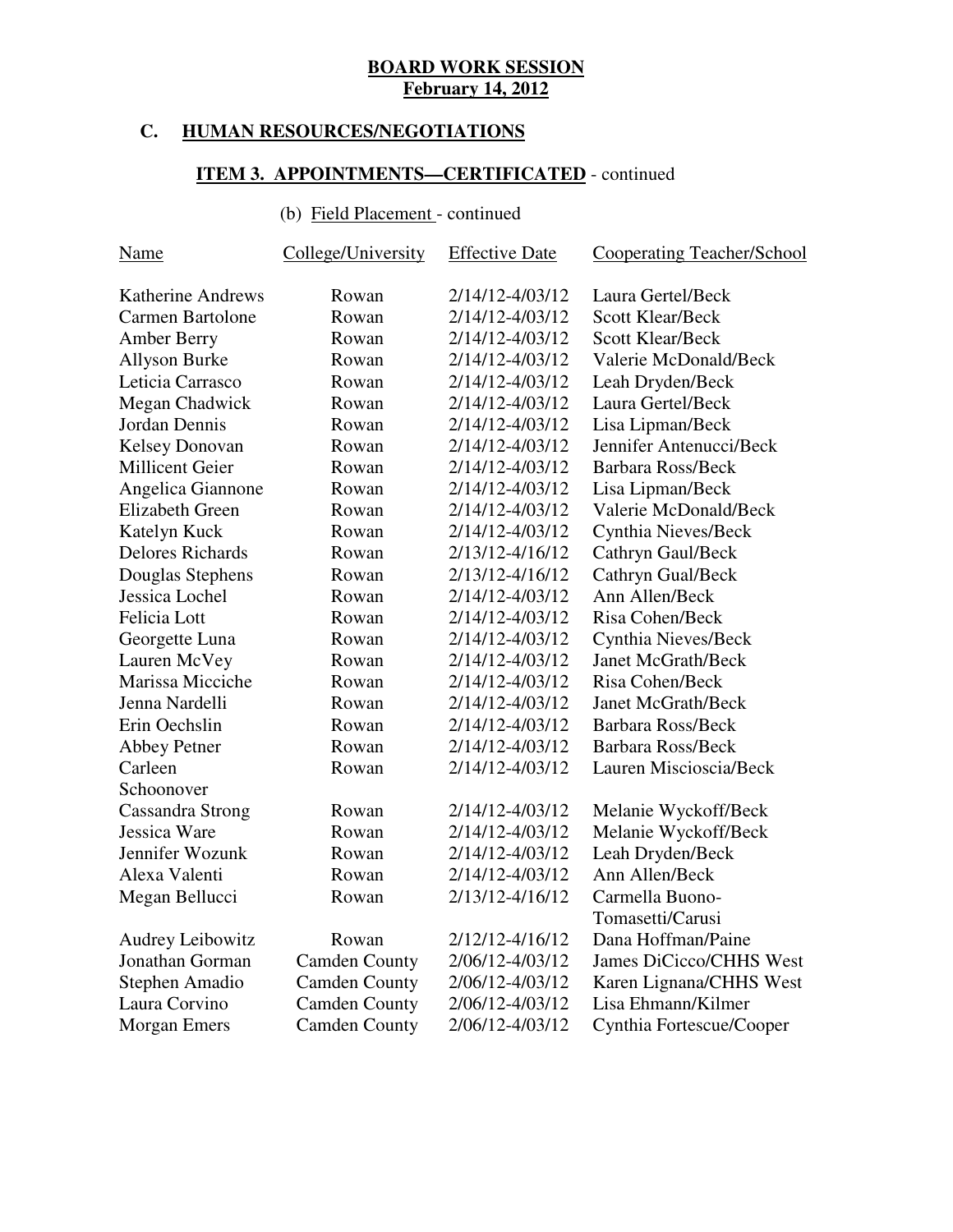# **C. HUMAN RESOURCES/NEGOTIATIONS**

# **ITEM 3. APPOINTMENTS—CERTIFICATED** - continued

# (c) Psychology Internship

# **RECOMMENDATION:**

 It is recommended that the persons listed, who are students at Rutgers University be approved for a psychology internship at Kilmer Elementary School effective 2/01/12-5/31/12 with Terry Molony as the cooperating psychologist.

Name Name Name

Connor Reddington **Emily Tanzi** 

(d) Psychology Internship

# **RECOMMENDATION:**

 It is recommended that Christina Prescott, student at Loyola University be approved for a psychology internship at CHHS East effective 9/01/12-6/30/13 with Susan Levy as the cooperating psychologist.

(e) Classroom Observation

# **RECOMMENDATION:**

 It is recommended that James Cox, student at Drexel University be approved to observe Special Education classrooms at CHHS East effective 1/23/12-3/30/12 with the teachers listed as cooperating teachers.

Name Name Name Alicia DeMarco Lisa Hamill Kelly Hoyle **Anne McCaffery** John Vivone Anthony Maniscalco

(f) Classroom Observation

# **RECOMMENDATION:**

 It is recommended that Linda Rubiano, student at Camden County College be approved for to observe two classrooms at Carusi Middle School effective 2/13/12-4/30/12 with the teachers listed as cooperating teachers.

Name Name Name

Zachary Semar – Social Studies Lucia Ibanez Torres – Spanish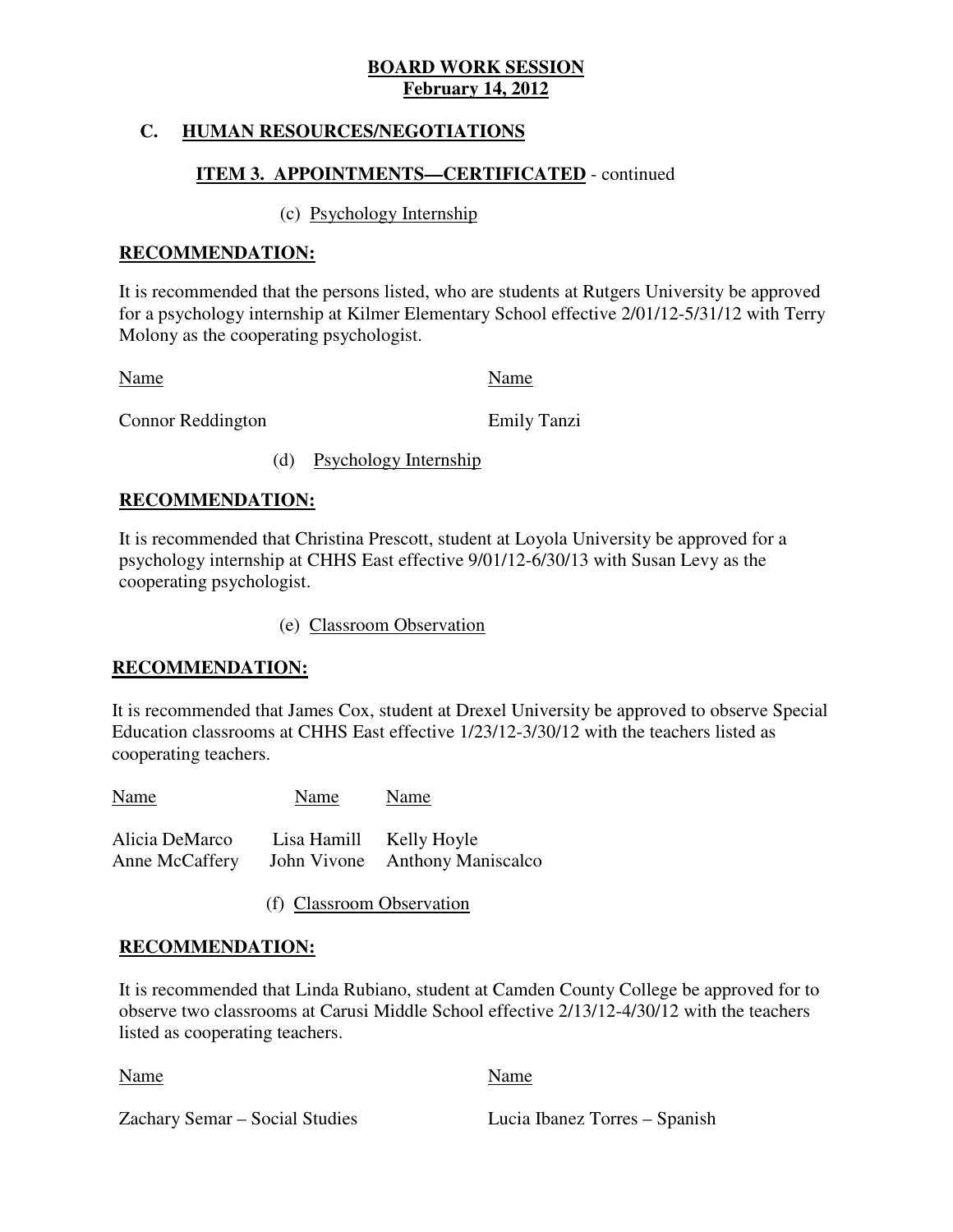# **C. HUMAN RESOURCES/NEGOTIATIONS**

# **ITEM 3. APPOINTMENTS—CERTIFICATED** - continued

# (g) Clinical Study Placement

### **RECOMMENDATION:**

 It is recommended that Julie Massa, student at Wilmington University be approved for a 35 hour clinical study for a Practicum II at Woodcrest Elementary School effective 2/06/12 5/31/12 with Linda Pezzella as the cooperating teacher.

### (h) Environmental Residency Program

### **RECOMMENDATION:**

 It is requested that the following persons, from Rosa Middle School, be approved to participate in the district's Environmental Education Program at Mt. Misery during the weeks from 4/02/12-4/05/12 and 4/17/12-4/20/12. The overnight rate is \$190.98 per night, per teacher (not to exceed 3 nights) for a cost of \$572.94 per teacher. Monies budgeted from account # 11-130-100-101-66-0101.

| Name<br>Name                                          | Name                    |
|-------------------------------------------------------|-------------------------|
| Chai Chuenmark<br><b>Teresa Convery</b>               | <b>Evelyne Bittout</b>  |
| <b>Christopher Convery</b><br><b>Edward Hernandez</b> | Christopher DelRossi    |
| <b>Stacie Dykes</b><br>Courtney Marro                 | Bruce Krohn             |
| Celina Espaillat<br>Caryn Mazol                       | <b>Kimberly Pennock</b> |
| <b>Christine Graham</b><br>Brendan McGovern           | Alexandra Speakman      |
| Rachel Israelite<br>Donna Pistone                     | Gail Trocola            |
| Kristen Kitz<br>Jay Young                             | <b>Matthew Cieslik</b>  |
| Janet Merin<br>Maryrose Ruggieri                      |                         |

### (i) Co-Curricular

### **RECOMMENDATION:**

 It is recommended that the persons listed be appointed to the positions indicated for the 2011-12 school year in accord with the data presented:

| <b>Name</b>    | <b>Assignment</b>                                                                                                                        | <b>Effective Date</b> | <b>Salary</b> |
|----------------|------------------------------------------------------------------------------------------------------------------------------------------|-----------------------|---------------|
| Laura Luci     | CHHS East-Co-Advisor,<br>Sophomore Class (budget)                                                                                        | 2/01/12-6/30/12       | \$686         |
| Craig Strimel* | $\#11 - 401 - 100 - 100 - 50 - 0101$<br><b>CHHS West-Assistant</b><br>Coach, Boys Track (budget)<br>$\#11 - 402 - 100 - 100 - 55 - 0101$ | 9/01/11-6/30/12       | \$4128        |
|                |                                                                                                                                          |                       |               |

\*Outside district employee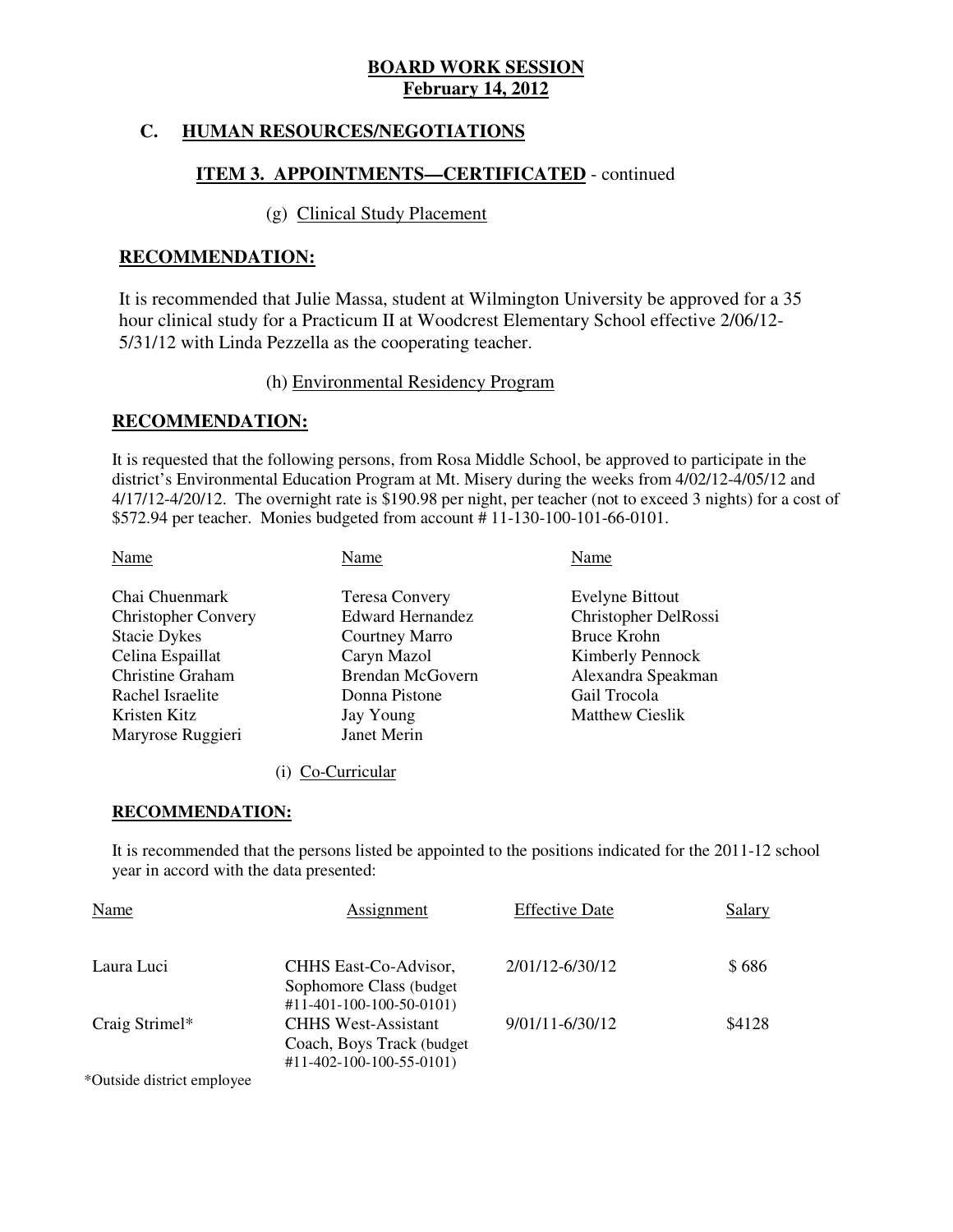# **C. HUMAN RESOURCES/NEGOTIATIONS**

# **ITEM 3. APPOINTMENTS—CERTIFICATED** - continued

### (i) Co-Curricular - continued

| Name                   | <b>Assignment</b>                                                                             | <b>Effective Date</b> | Salary |
|------------------------|-----------------------------------------------------------------------------------------------|-----------------------|--------|
| Paul Connor*           | <b>CHHS East-Assistant</b><br>Coach, Wrestling (budget)<br>#11-402-100-100-50-0101)           | 1/30/12-6/30/12       | \$1735 |
| Kristen Hildebrand     | <b>CHHS East-Assistant</b><br>Coach, Girls Lacrosse<br>$(budget #11-402-100-100-50-$<br>0101) | 9/01/11-6/30/12       | \$3452 |
| <b>Elizabeth Breen</b> | <b>CHHS East-Assistant</b><br>Coach, Girls Lacrosse<br>(budget #11-402-100-100-50-<br>0101)   | 9/01/11-6/30/12       | \$3452 |
| Sharri Koonce          | Kingston-Teacher in Charge<br>(budget #11-000-240-110-18-<br>0101)                            | 3/12/12-6/06/12       | \$652  |

\*Outside district employee

(j) Mentor Teachers

### **RECOMMENDATION:**

 It is recommended that the teachers listed be approved as mentors in accord with the data presented. Monies budgeted from account #'s 11-120-100-101-98-0102/11-130-100-101-98 0102/11-140-100-101-98-0102.

| <b>Name</b>               | <b>Protégé</b>             | School                      | Amount                           | <b>Effective Dates</b>                           |
|---------------------------|----------------------------|-----------------------------|----------------------------------|--------------------------------------------------|
| Dana Tete<br>Joanne Rizzo | Sarah Cullen<br>Gregg Love | <b>CHHS East</b><br>Johnson | \$550 prorated<br>\$550 prorated | 1/26/12-6/30/12<br>1/20/12-3/16/12<br>(extended) |

(k) Tutors—CHHS East

### **RECOMMENDATION:**

 It is recommended that the person listed be approved as a tutor effective 9/1/11-6/30/12 at the rate of \$41.03/hr. Monies budgeted from account #11-140-100-101-50-0101.

Name

Dana DeFelice-Tete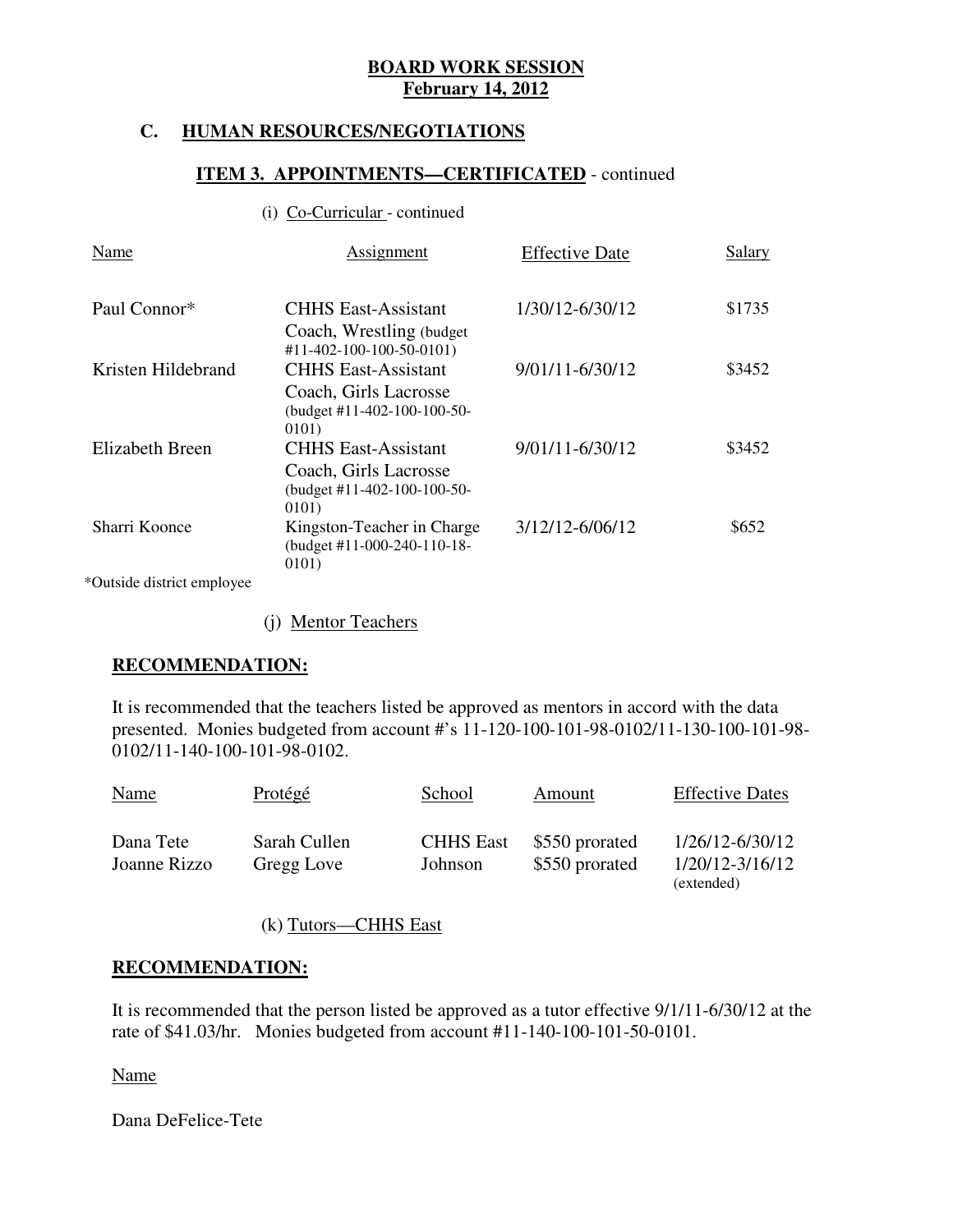# **C. HUMAN RESOURCES/NEGOTIATIONS**

# **ITEM 3. APPOINTMENTS—CERTIFICATED** - continued

# (l) Professional Development Committee

### **RECOMMENDATION:**

 It is recommended that the persons listed below be approved as members of the Professional Development Committee effective 9/01/11-6/30/12 for a total of 30 hours at the rate of \$35.71/hr. (total cost not to exceed \$1071.30). Monies budgeted from account #11-000-223-110-72 0101.

Name Name

| Lauren Arno       | Alternative High School |
|-------------------|-------------------------|
| Lynn Bresnahan    | Kingston                |
| Michael Cheeseman | Paine                   |
| Michelle Corona   | Malberg                 |
| Linda Dilger      | Woodcrest               |
| Laura Gertel      | Beck                    |
| Lynne Kizpolski   | <b>Barton</b>           |
| Steven Koch       | Kilmer                  |
| Kimberly Laskey   | Sharp                   |
| Donna Morocco     | Knight                  |
| Rose Anne Noll    | Harte                   |
| Paula Pennington  | Knight                  |
| Carol Pletcher    | Cooper                  |
| Nora Smaldore     | <b>CHHS</b> East        |
| Maureen Smith     | <b>CHHS West</b>        |
| Sandra Wilcox     | Stockton                |
| Wendy Wong        | Mann                    |
|                   |                         |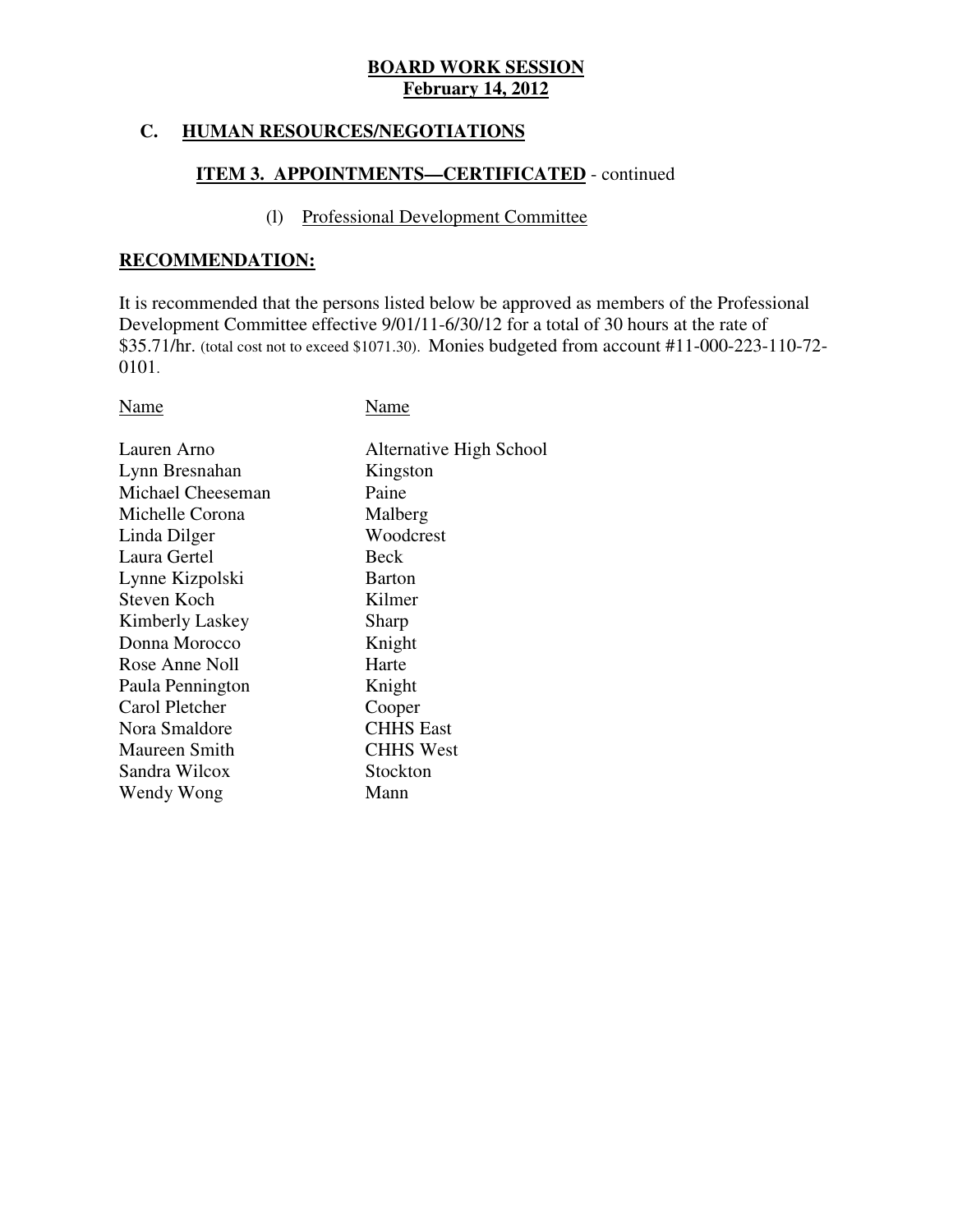# **C. HUMAN RESOURCES/NEGOTIATIONS**

# **ITEM 4. APPOINTMENTS—NON-CERTIFICATED**

### (a) Environmental Residency Program

### **RECOMMENDATION:**

 It is requested that the following persons, from Rosa Middle School, be approved to participate in the district's Environmental Education Program at Mt. Misery during the weeks from 4/02/12 4/05/12 and 4/17/12-4/20/12 at the hourly rates listed. In addition, a rate of \$22.50/24 hour period shall be paid in accordance with EACH contract. Additionally, any hours above 40 shall be compensated at 1.5 times the regular hourly rate. Monies budgeted from account # 11-190 100-106-66-0101.

| Name              | <b>Effective Dates</b> | <b>Hourly Rate</b> |
|-------------------|------------------------|--------------------|
| Santa Barca       | $4/02/12 - 4/05/12$    | \$10.11            |
| Barbara Cohen     | $4/02/12 - 4/05/12$    | \$13.59            |
| Courtney Marro    | $4/17/12 - 4/20/12$    | \$9.07             |
| Michelle Vidovich | $4/02/12 - 4/05/12$    | \$9.07             |

# **ITEM 5. LEAVES OF ABSENCE—CERTIFICATED**

(a) Leave of Absence, With/Without Pay

# **RECOMMENDATION:**

 It is recommended that the persons listed be approved for a leave of absence, with/without pay in accord with the data presented:

| Name                | Assignment               | <b>Effective Date</b>                                                                                       |
|---------------------|--------------------------|-------------------------------------------------------------------------------------------------------------|
| Kathleen Connelly   | Carusi-Resource<br>Room  | Leave with pay $3/01/12 - 3/29/12$ ; without pay<br>3/30/12-5/31/12                                         |
| Luisa Foley         | <b>CHHS</b> East-Spanish | Leave without pay 1/17/12-until a determination is<br>made regarding a return to work date (leave extended) |
| Richard Reidenbaker | Carusi-Humanities        | Leave with pay 12/22/11-1/11/12                                                                             |
| Susan Murawczyk     | Johnson-Grade 1          | Leave with pay 1/09/12-1/13/12                                                                              |
| Theresa Wisniewski  | Carusi-Resource<br>Room  | Leave with pay $4/16/12 - 5/08/12$ ; without pay<br>5/09/12-6/30/12                                         |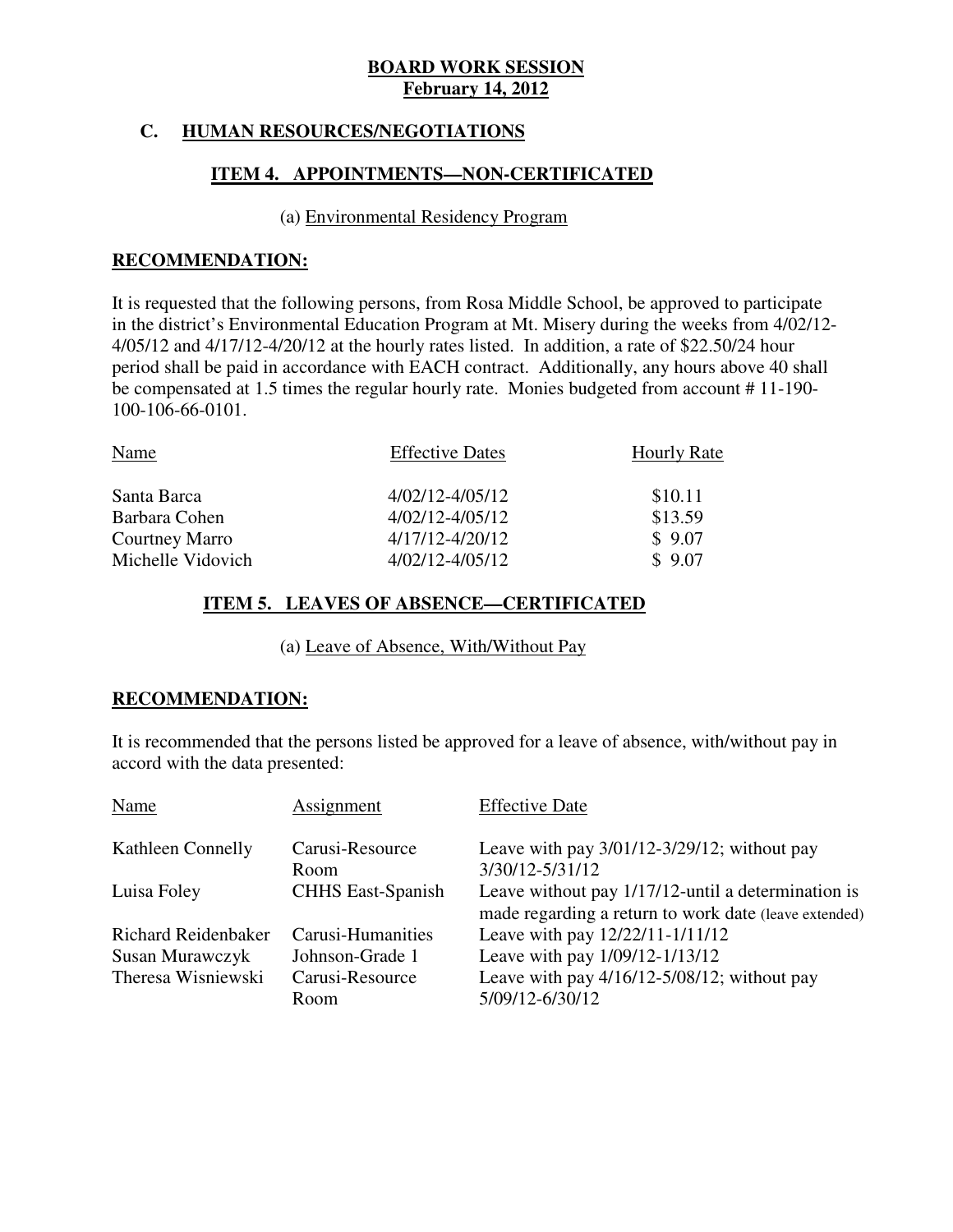# **C. HUMAN RESOURCES/NEGOTIATIONS**

# **ITEM 5. LEAVES OF ABSENCE—CERTIFICATED** - continued

# (a) Leave of Absence, With/Without Pay - continued

| Name                       | <b>Assignment</b>                         | <b>Effective Date</b>                                                                       |
|----------------------------|-------------------------------------------|---------------------------------------------------------------------------------------------|
| Christina Henes            | Carusi-Language Arts                      | Leave with pay $4/30/12 - 5/08/12$ ; without pay<br>5/09/12-6/30/12                         |
| Carla Smith<br>Tara Bacani | District-Music<br>Carusi-Resource<br>Room | Leave without pay $2/02/12 - 2/29/12$ (revised for dates)<br>Leave with pay 1/17/12-3/19/12 |
| Christina Hughes           | Johnson-Grade 2                           | Leave without pay $1/05/12 - 1/16/12$ (revised for dates)                                   |
| Maria Campagna             | Kingston/Knight-ESL                       | Leave with pay 1/19/12-2/14/12; without pay 2/15/12-<br>3/15/12                             |
| <b>Megan Manns</b>         | Mann-Grade 3                              | Leave with pay 1/09/12-1/13/12                                                              |
| Marcella Nazzario          | Kilmer-Teacher<br>Coach                   | Leave with pay 2/21/12-2/27/12                                                              |
| Dana Ward                  | Kilmer-Guidance                           | Leave without pay 1/03/12-3/23/12                                                           |
| Kimberly DeYoung           | Woodcrest-Grade 1                         | Leave with pay 4/23/12-6/18/12                                                              |
| Jennifer Stever            | <b>Woodcrest-Grade 2</b>                  | Leave with pay 1/20/12-1/27/12                                                              |
| Laura Miscioscia           | <b>Beck-Humanities</b>                    | Leave with pay $4/23/12 - 6/04/12$ ; without pay<br>$6/05/12 - 1/01/13$                     |
| <b>Betsy Turgeon</b>       | Carusi-Special<br>Education               | Leave with pay $1/23/12 - 1/26/12$ ; without pay<br>1/27/12-2/02/12                         |
| Rachel Israelite           | Rosa-Language Arts                        | Leave with pay $1/30/12 - 1/30/12$ ; without pay<br>1/31/12-2/07/12                         |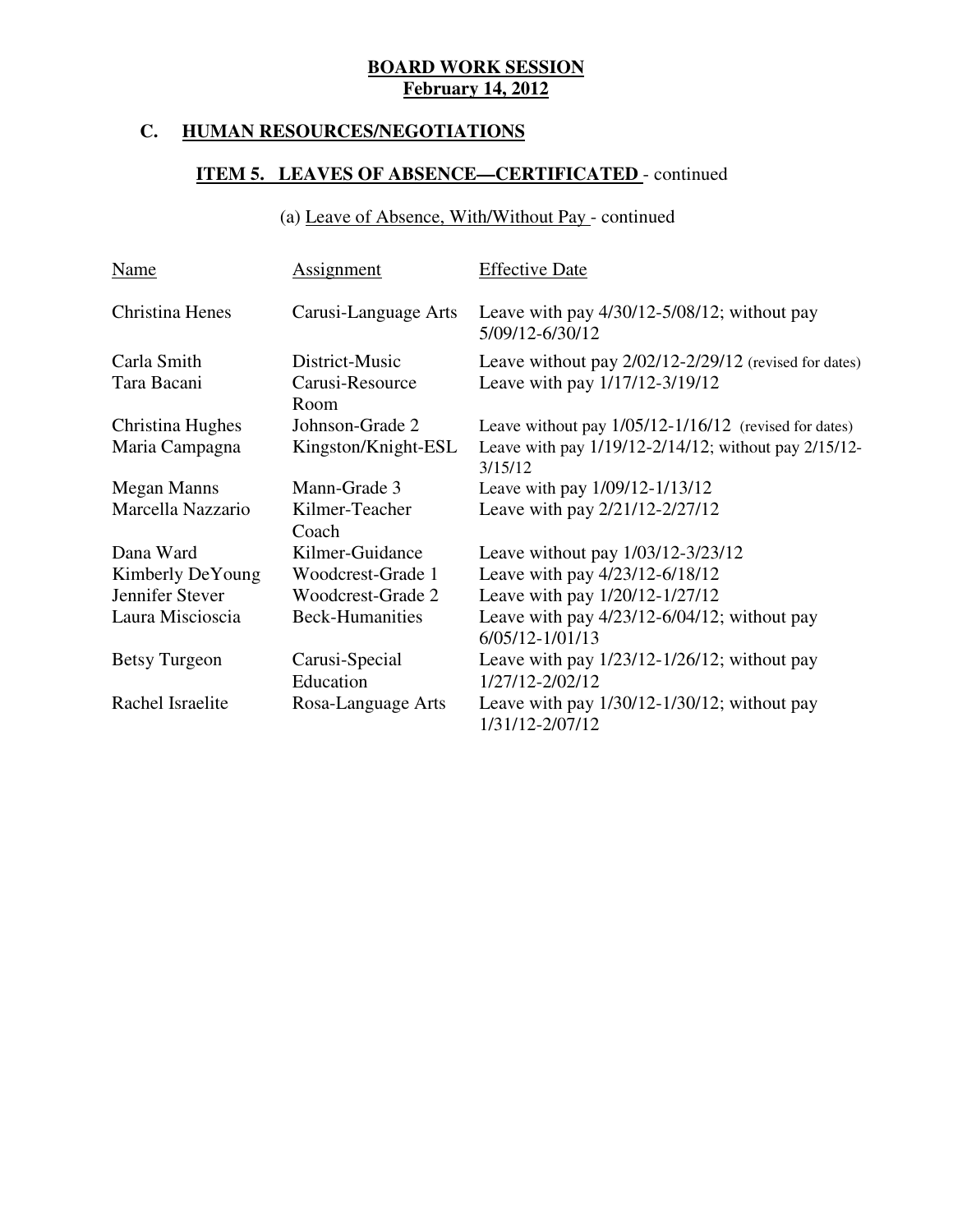# **C. HUMAN RESOURCES/NEGOTIATIONS**

# **ITEM 6. LEAVES OF ABSENCE—NON-CERTIFICATED**

# (a) Leave of Absence, With/Without Pay

# **RECOMMENDATION:**

 It is recommended that the persons listed be approved for a leave of absence, with/without pay in accord with the data presented:

| Name              | Assignment                                | <b>Effective Date</b>                                          |
|-------------------|-------------------------------------------|----------------------------------------------------------------|
| Amanda Stueven    | Barton-Educational<br>Assistant           | Leave without pay 1/27/12-2/24/12                              |
| Tonette McDonough | <b>CHHS West-Secretary</b>                | Leave with pay 1/09/12-1/16/12                                 |
| Ira Nicholson     | Beck-Maintenance                          | Leave with pay 2/23/12-5/15/12;<br>without pay 5/16/12-5/23/12 |
| Cenobia Vinas     | Kingston-Head Custodian                   | Leave without pay 2/13/12-3/01/12                              |
| Thomas Fazio      | Marlkress-Grounds Crew                    | Leave with pay 1/17/12-1/18/12;                                |
|                   | Leader                                    | without pay 1/19/12-2/16/12                                    |
| Amanda Hudson     | Kingston/Sharp-Teacher,<br><b>SACC</b>    | Leave without pay 1/23/12-2/06/12                              |
| Lori Jay          | <b>CHHS East-Educational</b><br>Assistant | Leave without pay 1/04/12-1/27/12                              |
| Julia Kelly       | Kilmer-Educational<br>Assistant           | Leave without pay 1/25/12-4/05/12                              |
| Anna Marino       | Barton-Teacher, SACC                      | Leave without pay 1/10/12-1/20/12                              |
| Florence George   | Marlkress-Secretary,                      | Intermittent leave with pay 2/28/12-                           |
|                   | Building & Grounds                        | 5/15/12                                                        |
| Daniela Lizardo   | Kingston-Lead Cleaner                     | Leave with pay 1/23/12-1/27/12                                 |
| Patricia Tigre    | Johnson-Lead Cleaner                      | Leave with pay 2/02/12-2/10/12                                 |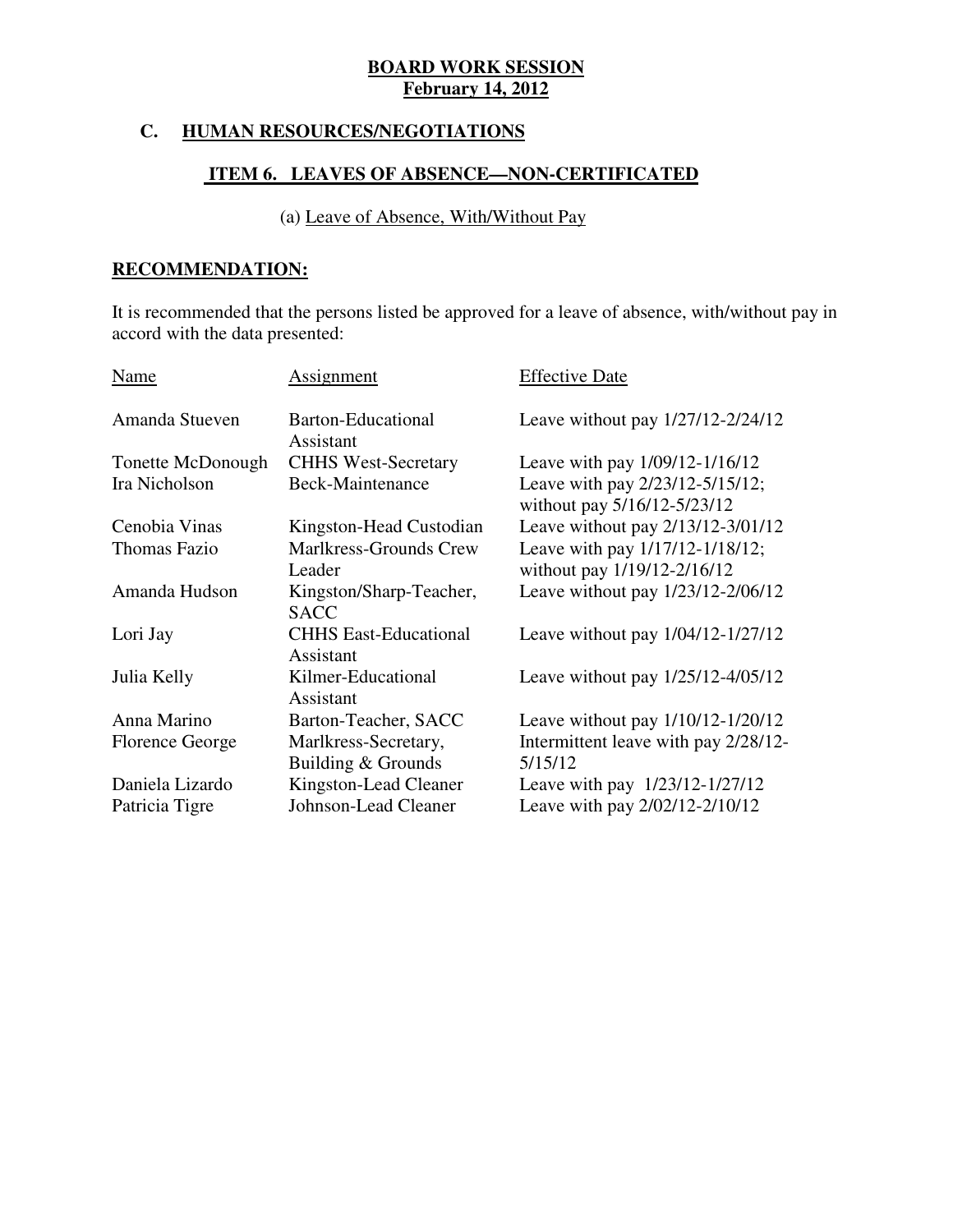# **C. HUMAN RESOURCES/NEGOTIATIONS**

# **ITEM 7. ASSIGNMENT/SALARY CHANGE—CERTIFICATED**

# (a) Salary Adjustment—Credits Earned

# **RECOMMENDATION:**

 It is recommended that the persons listed be approved for a prorated salary adjustment for credits earned effective 2/01/12-6/30/12:

|                         |                  | From           |                |               | To             |                |               |
|-------------------------|------------------|----------------|----------------|---------------|----------------|----------------|---------------|
| Name                    | School           | Column         | <b>Step</b>    | <b>Salary</b> | Column         | <b>Step</b>    | <b>Salary</b> |
| Tara Bacani             | Carusi           | E              | 10             | \$56,044      | $\mathbf{F}$   | 10             | \$57,875      |
| Waleska Batista-Arias   | District         | G              | 14             | \$82,797      | H              | 17             | \$85,691      |
| Lisa Campisi            | Woodcrest        | E              | 9              | \$54,899      | $\overline{F}$ | 9              | \$56,730      |
| Michelle Corona         | Malberg          | $\overline{C}$ | 11             | \$54,326      | ${\bf E}$      | 11             | \$57,302      |
| Erica DeMichele         | <b>CHHS</b> East | D              | 13             | \$64,054      | E              | 13             | \$65,886      |
| Daniel Feeley           | Rosa             | E              | 12             | \$60,850      | $\mathbf{F}$   | 12             | \$62,681      |
| George Gehring          | Rosa             | E              | 17             | \$94,069      | $\mathbf{F}$   | 17             | \$95,900      |
| Sara Gilgore            | Paine/Barton     | $\overline{C}$ | 13             | \$62,910      | D              | 13             | \$64,054      |
| Anne Gillooly           | Harte            | D              | 12             | \$59,018      | E              | 12             | \$60,850      |
| <b>Mollie Gross</b>     | <b>CHHS West</b> | D              | $\overline{4}$ | \$49,176      | E              | $\overline{4}$ | \$51,008      |
| Scott Goldthorp         | Rosa             | D              | $\overline{4}$ | \$49,176      | E              | $\overline{4}$ | \$51,008      |
| Gary Haaf               | <b>Beck</b>      | D              | 6              | \$50,436      | E              | 6              | \$52,268      |
| <b>Timothy Keleher</b>  | <b>CHHS</b> East | D              | 17             | \$92,237      | E              | 17             | \$94,069      |
| Denise Klifto           | Cooper           | D              | 15             | \$75,727      | E              | 15             | \$77,559      |
| Marie King              | <b>CHHS</b> East | B              | $\overline{4}$ | \$46,887      | $\mathcal{C}$  | 4              | \$48,032      |
| <b>Steve Koch</b>       | Kilmer           | $\overline{C}$ | 5              | \$48,605      | D              | $\overline{4}$ | \$49,749      |
| Sharri Koonce           | Kingston         | E              | 5              | \$51,581      | G              | 5              | \$55,472      |
| Karen Kuliczkowski      | <b>Beck</b>      | D              | 10             | \$54,212      | $\mathbf F$    | 10             | \$57,875      |
| Karen Larsen            | Kilmer           | E              | 9              | \$54,899      | $\overline{F}$ | 9              | \$56,730      |
| Lauren Miscioscia       | <b>Beck</b>      | D              | $8\,$          | \$52,038      | E              | 8              | \$53,870      |
| <b>Emily Murray</b>     | Mann             | E              | 8              | \$53,870      | $\mathbf F$    | 8              | \$55,701      |
| <b>Jill Price</b>       | Kilmer           | E              | 14             | \$71,379      | $\mathbf F$    | 14             | \$73,210      |
| Kathryn Ripple-Gilmour  | Sharp            | D              | 6              | \$50,436      | E              | 6              | \$52,268      |
| <b>Thomas Rosenberg</b> | <b>CHHS</b> East | $\mathcal{C}$  | 7              | \$49,977      | E              | 7              | \$52,953      |
| Mary Sindoni            | Knight           | $\mathbf F$    | 17             | \$95,900      | G              | 17             | \$97,960      |
| <b>Scott Sweeten</b>    | <b>CHHS West</b> | $\mathcal{C}$  | 17             | \$91,093      | E              | 17             | \$94,069      |
| <b>James Wence</b>      | Malberg          | $\overline{C}$ | 14             | \$75,243      | E              | 14             | \$78,517      |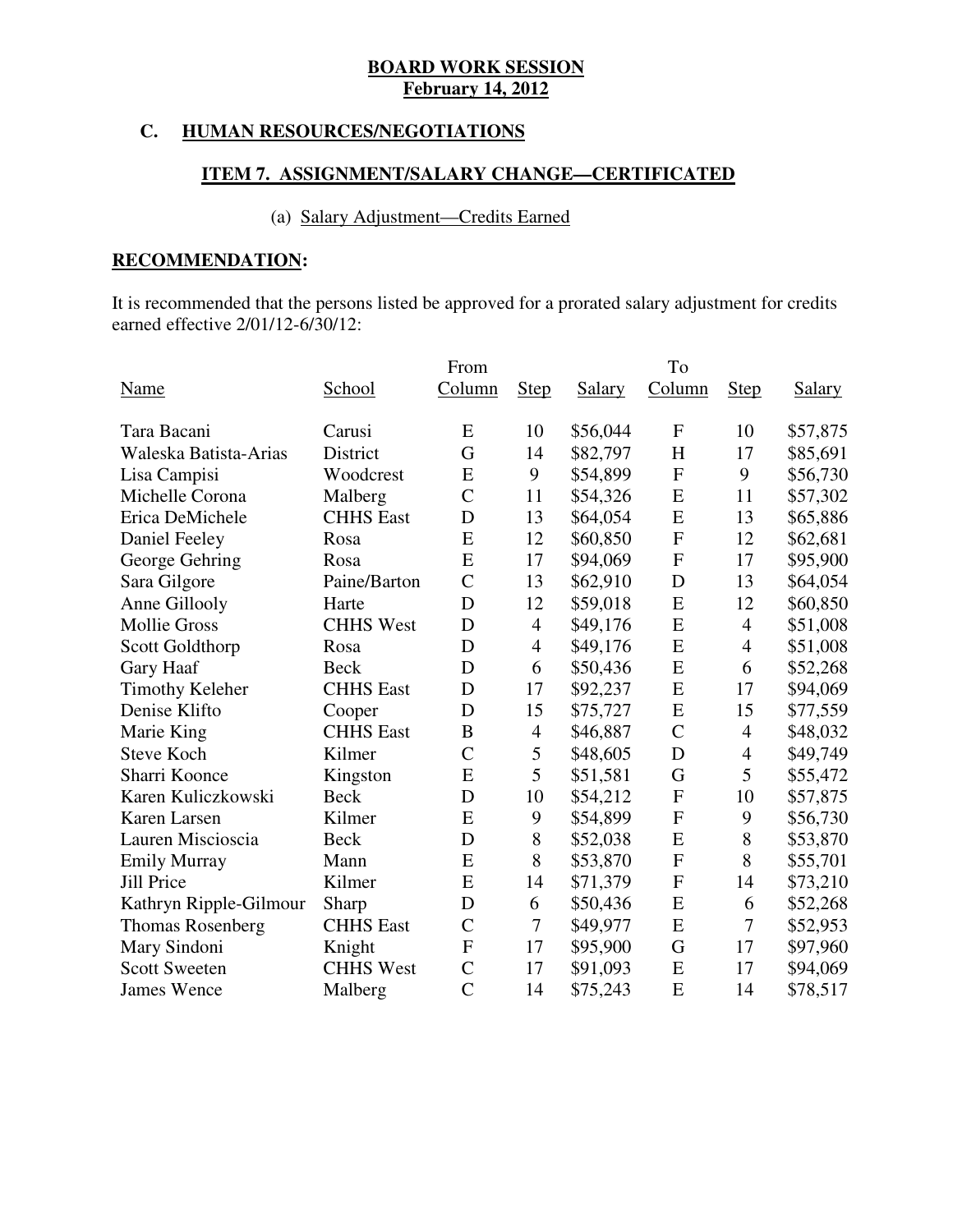# **C. HUMAN RESOURCES/NEGOTIATIONS**

# **ITEM 8. ASSIGNMENT/SALARY CHANGE—NON-CERTIFICATED**

# (a) Reassignment

# **RECOMMENDATION:**

 It is recommended that the persons listed be reassigned to the positions indicated for the 2011-12 school year in accord with the data presented:

| Name                | From                                                                                            | <b>To</b>                                                                            | <b>Effective Date</b> | Salary/<br><u>Hourly</u><br>Rate |
|---------------------|-------------------------------------------------------------------------------------------------|--------------------------------------------------------------------------------------|-----------------------|----------------------------------|
| Dolores<br>Franquiz | Barton-<br>Teacher II,<br><b>SACC</b> (budget<br>#60-990-320-101-<br>58-0001)                   | District-Substitute<br>Teacher II, SACC<br>(budget #60-990-320-<br>$101 - 58 - 0001$ | 1/26/12-6/30/12       | \$13.12                          |
| Alice<br>Skinner    | District-<br>Substitute<br>Teacher II,<br><b>SACC</b> (budget<br>#60-990-320-101-<br>58-0001)   | Knight-Teacher II,<br>SACC (budget #60-<br>990-320-101-58-0001)                      | 1/30/12-6/30/12       | \$13.12                          |
| Tamara<br>Hurwitz   | District-<br>Substitute<br>Program Aide,<br><b>SACC</b> (budget<br>#60-990-320-106-<br>58-0001) | Kilmer-Program<br>Aide, II SACC<br>(budget #60-990-320-<br>$106 - 58 - 0001$         | 2/01/12-6/30/12       | \$8.50                           |
| Michele<br>Sample   | Knight-<br>Program Aide,<br><b>SACC</b> (budget<br>#60-990-320-101-<br>58-0001)                 | Knight-Teacher II,<br>SACC (budget #60-<br>990-320-101-58-0001)                      | 2/21/12-6/30/12       | \$11.00                          |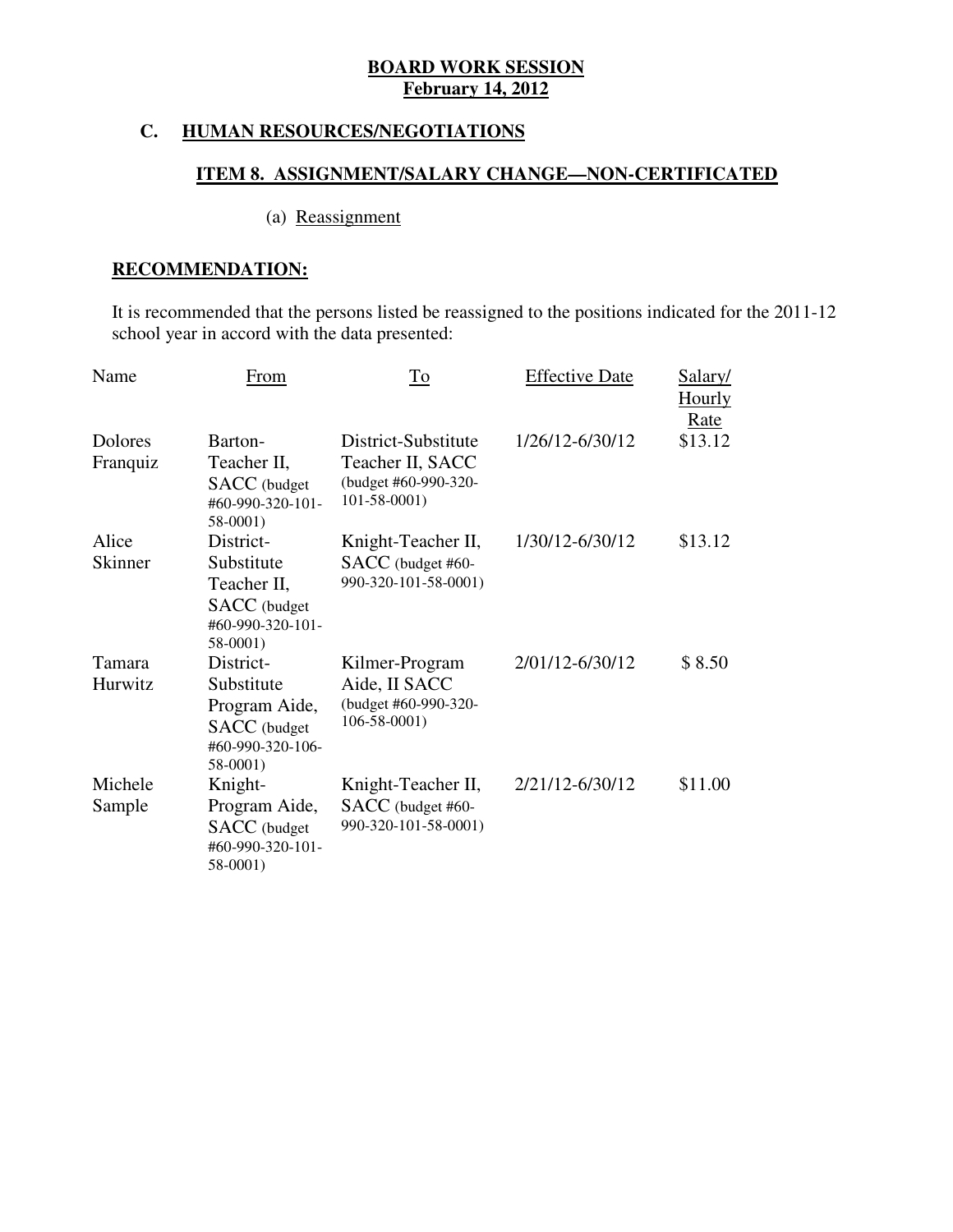# **C. HUMAN RESOURCES/NEGOTIATIONS**

# **ITEM 8. ASSIGNMENT/SALARY CHANGE—NON-CERTIFICATED** – continued

# (b) Salary Adjustment—Boiler License

# **RECOMMENDATION:**

 It is recommended that the salary of the persons listed be adjusted for obtaining a boiler license in accord with the data presented.

| Name                     | Assignment                   | <b>Effective Date</b> | From               | $\underline{\operatorname{To}}$                                |
|--------------------------|------------------------------|-----------------------|--------------------|----------------------------------------------------------------|
| Genara Cuevas-<br>Sena   | <b>CHHS East-</b><br>Cleaner | 1/26/12-6/30/12       | $$26,650$ prorated | \$26,994<br>prorated (includes<br>\$344 for boiler<br>license) |
| Nelinda Suarez<br>Rivera | <b>Barclay-Cleaner</b>       | 1/26/12-6/30/12       | $$26,650$ prorated | \$26,994<br>prorated (includes<br>\$344 for boiler<br>license) |

# **ITEM 9. OTHER COMPENSATION—CERTIFICATED**

# (a) Payment to Presenter

### **RECOMMEDATION:**

 It is recommended that Jennifer DiStefano be approved to present an after school workshop to new teachers from 2/01/12-3/31/12 at the rate of \$71.42/hr (not to exceed 3 hours) for a total of \$214.26. Monies budgeted from account #20-272-200-101-99-0101.

### (b) Payment to Presenter

### **RECOMMENDATION:**

 It is recommended that the persons listed be approved to present an after school workshop effective 1/11/12-3/07/12 at the rate of \$53.56/hr (not to exceed 1.5 hrs. each). Monies budgeted from account #20-272-200-101-99-0101.

| <b>Name</b>                         | Name           | Name          | Name            |
|-------------------------------------|----------------|---------------|-----------------|
| Timothy Locke<br>Jennifer DiStefano | Alicia DeMarco | Dana DeFelice | Susan Nicolazzo |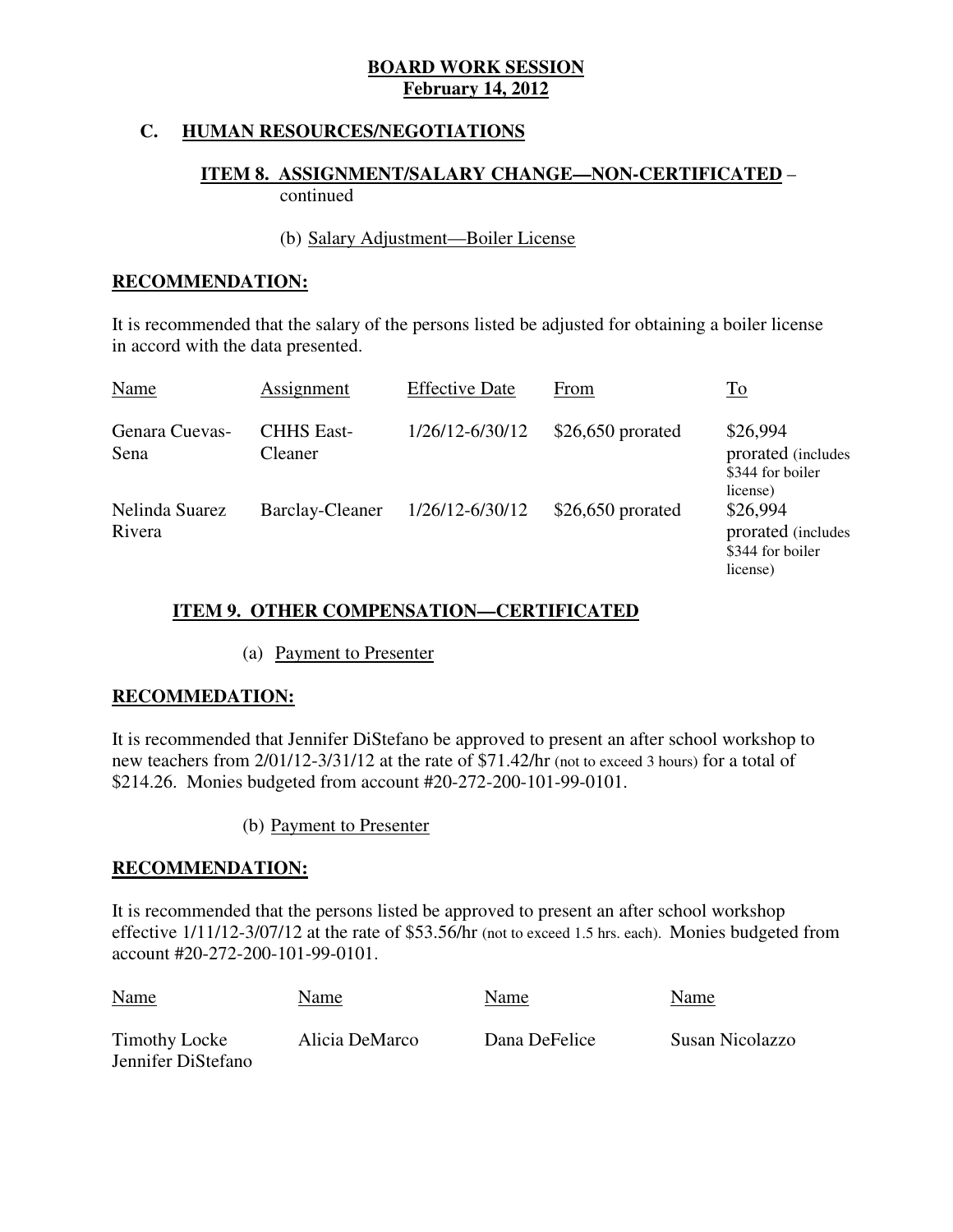# **C. HUMAN RESOURCES/NEGOTIATIONS**

# **ITEM 9. OTHER COMPENSATION—CERTIFICATED**

# (c) After School Learning Lab—Carusi Middle School

# **RECOMMENDATION:**

 It is recommended that Christina Robertson be approved as an additional teacher added to the previously approved list (not to exceed \$34,080 total for all teachers previously approved) on a rotating schedule effective 12/01/11-6/30/12 for 1.25 tutoring hours/day to provide tutoring after school, to identified Title I students at the rate of \$42.60/hour for 80 days. Monies budgeted from account #20-232-100-101-45-0101.

(d) Tuition Reimbursement—CHASA

# **RECOMMENDATION:**

 It is recommended that the person listed be reimbursed for successful completion of graduate credits in accord with the current agreement between the Board of Education and the Cherry Hill Association of School Administrators. Monies budgeted from account #11-000-291-290-98 0002.

| <b>Name</b>    | Amount |
|----------------|--------|
| William Marble | \$1602 |

# **ITEM 10. APPROVAL OF JOB DESCRIPTIONS**

### **RECOMMENDATION:**

It is recommended that the job descriptions listed be approved as presented effective 2/29/12.

- Maintenance Person (District)
- Assistant Manager—Custodial

# **ITEM 11. ABOLISHMENT OF JOB DESCRIPTIONS**

### **RECOMMENDATION:**

 It is recommended that the job descriptions which are listed in the report on file in the office of Human Resources and shall become a part of the official minutes of this meeting, be abolished as presented effective 2/29/12.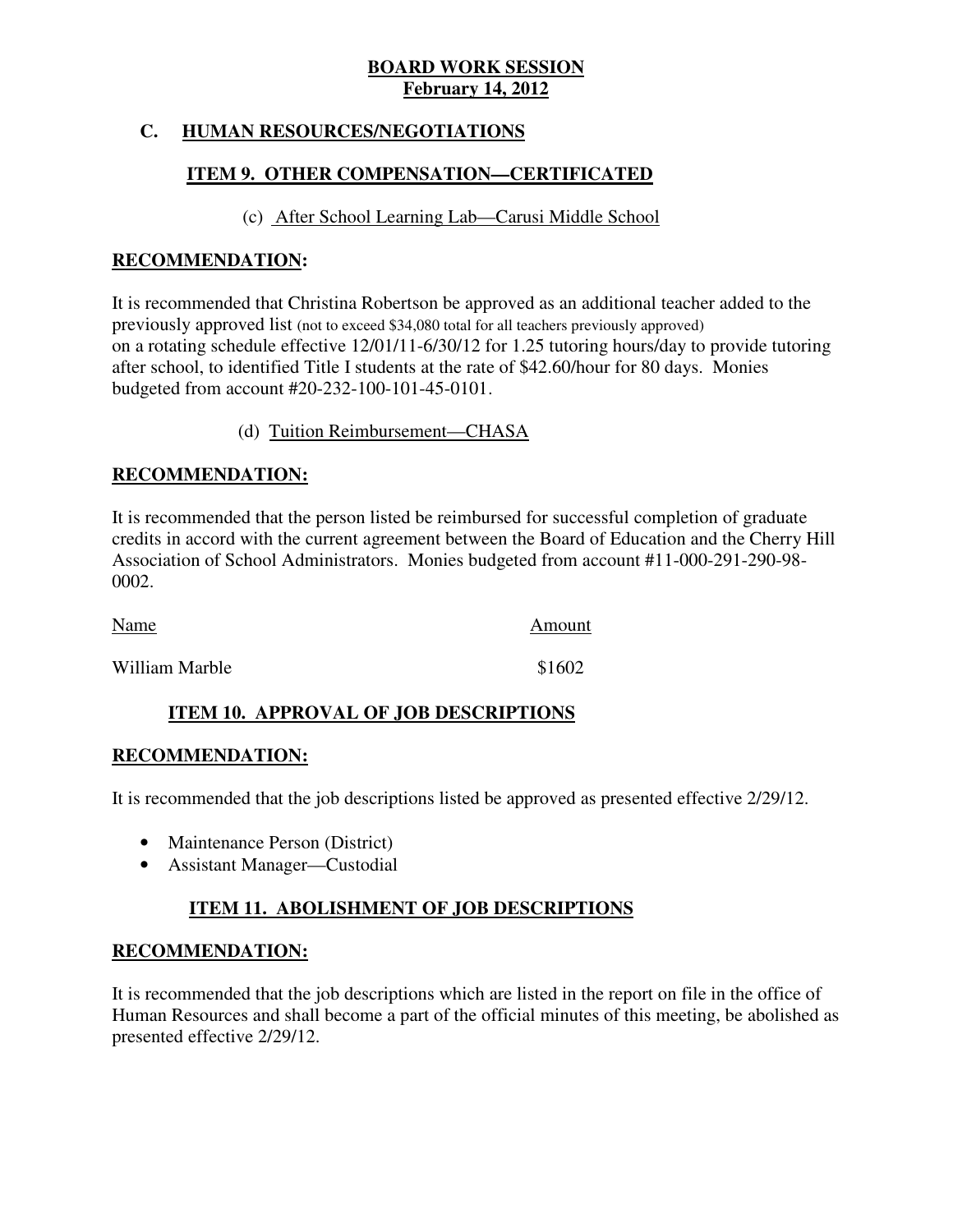# **D. POLICIES & LEGISLATION COMMITTEE**

# *Long Range Plan Goals:*

 *"Board of Education members, administrators, teachers, parents and the community work together to ensure all students are provided with academic, social and emotional support necessary to create optimal conditions for high achievement, continued growth and personal development."* 

The Superintendent recommends the following:

- 1. Approval of First Reading of Policies
- 2. Approval of Harassment/Intimidation/Bullying Investigation Decisions
- 3. Discussion "We Tips Program"

#### **ITEM 1. IMPROVAL OF POLICY**

- Draft Policy 4111/4211: Recruitment, Selection & Hiring
- Draft Policy 4112.21: Teaching Staff Member/School District Reporting Responsibilities
- Draft Policy 4212.21: Support Staff Member/School District Reporting Responsibilities
- Draft Policy 6142.12: Technology Acceptable Use

### **RECOMMENDATION:**

 It is recommended that the revised policies listed above be approved for first reading as presented.

#### **ITEM 2. APPROVAL OF HARASSMENT/INTIMIDATION/BULLYING INVESTIGATION DECISIONS**

 decisions affirming, rejecting or modifying the Superintendent's determination in the following student HIB investigations: Be it Resolved, that the Cherry Hill Board of Education approves issuance of written

| Incident Report No. | <b>Board Determination</b> | Incident Report No. | <b>Board Determination</b> |
|---------------------|----------------------------|---------------------|----------------------------|
|                     |                            |                     |                            |
| 11-12:191           |                            | 11-12:196           |                            |
| 11-12:192           |                            | 11-12:197           |                            |
| 11-12:193           |                            | 11-12:198           |                            |
| 11-12:194           |                            | 11-12:199           |                            |
| 11-12:195           |                            | 11-12:200           |                            |

**ITEM 3. DISCUSSION**